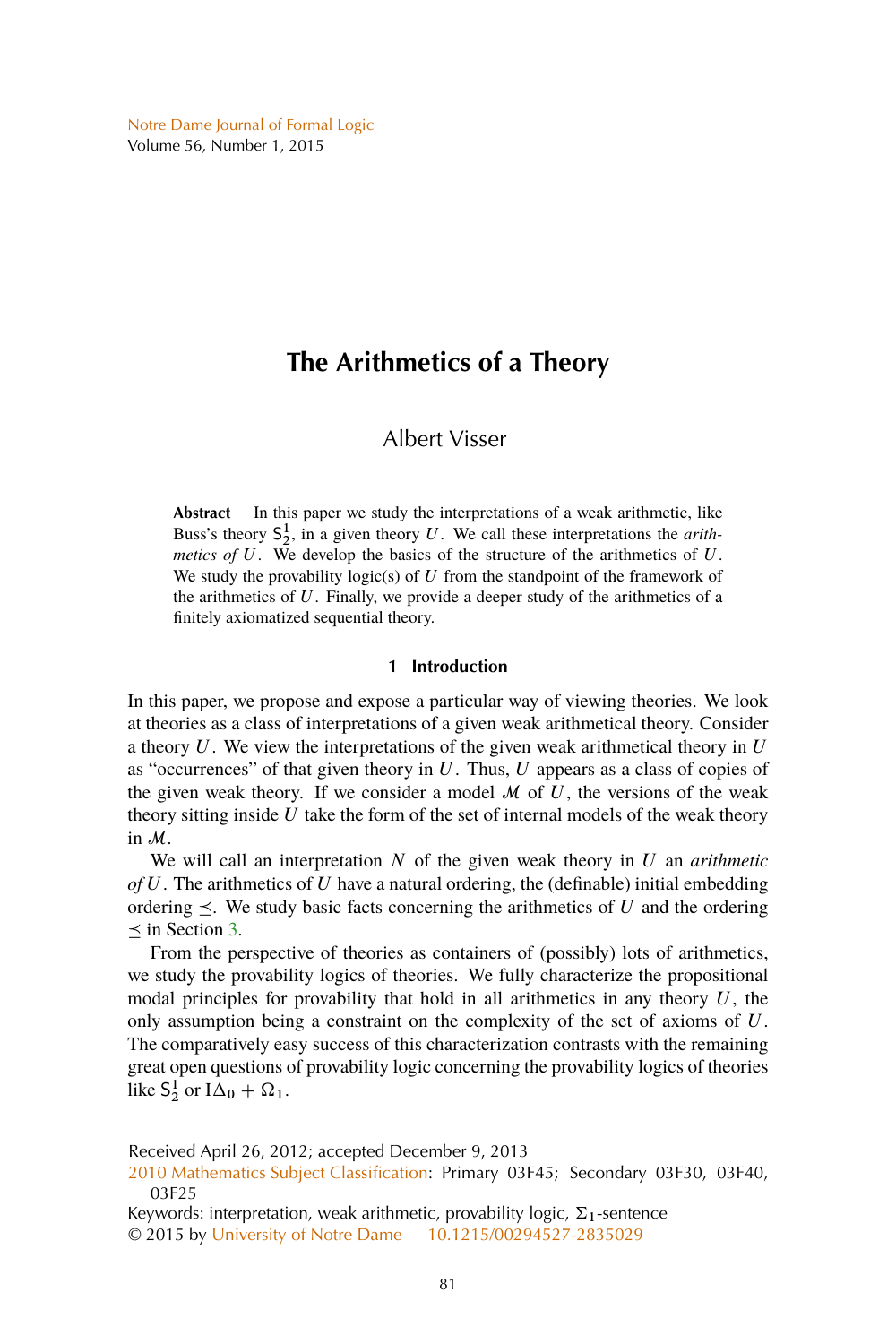<span id="page-1-0"></span>Section [4](#page-10-0) briefly reviews some basic ideas concerning provability logic.

In Section [5,](#page-12-0) we study Solovay's theorem in various settings. In Sections [5.1](#page-12-0)[–5.4,](#page-16-0) we present a proof of Solovay's completeness theorem for Löb's logic via a wonderful version of the proof given by Dick de Jongh, Marc Jumelet, and Franco Montagna. The main part of the proof is itself formulated in a richer modal logic which was formulated and studied by David Guaspari and Robert Solovay. The advantage of the de Jongh–Jumelet–Montagna proof is that it allows us to see clearly what arithmetical principles are involved in Solovay's proof. In Section [5.5,](#page-17-0) we prove our characterization of the provability logic of all arithmetics of a given theory. In Section [5.6,](#page-18-0) we give a sufficient condition for when the provability logic of all theories is assumed at a single arithmetic  $N$  in  $U$ .

In Section [7,](#page-24-0) we provide an example of a theory  $U$  where the provability logic of U is not assumed at any arithmetic  $N$  in  $U$ .

In Section  $6$ , we study the wondrous world of the arithmetics of a finitely axiomatized sequential theory  $U$ . In the sequential case we have many extra properties of our structure of arithmetics to work with. In this section we strengthen certain results due to Harvey Friedman and, independently, to Jan Krajíček. We use the methods of Section [6](#page-18-0) to construct the example of Section [7.](#page-24-0)

The reader interested in provability logic could very well choose to read Sections 2[–5.](#page-12-0) The reader who is interested in the fine structure of the arithmetics of a theory could study Sections 2, [3,](#page-5-0) [6,](#page-18-0) and [7.](#page-24-0) More details on the basics are provided in Appendix [A.](#page-27-0)

**About this paper** The present paper is, in a sense, a remake of my paper [\[33\]](#page-38-0). It is the result of my reflection on what the earlier paper is saying. We strengthen the results of that paper by presenting them in a better framework, and we add new results relevant to the framework.

**Prerequisites** We will presuppose some knowledge of weak arithmetics. See, for example, Buss [\[6\]](#page-36-0) or Hájek and Pudlák [\[15,](#page-36-0) Chapter V]. Some basic knowledge of provability logic will help to understand the paper. At present there are many expositions: Smoryński [\[28\]](#page-37-0), Boolos and Sambin [\[5\]](#page-36-0), Boolos [\[4\]](#page-36-0), Lindström [\[21\]](#page-37-0), Japaridze and de Jongh [\[17\]](#page-37-0), Švejdar [\[29\]](#page-37-0), and Artemov and Beklemishev [\[1\]](#page-36-0). The most comprehensive source concerning the provability logic of weak theories is Verbrugge [\[30\]](#page-37-0).

## **2 Basics**

In this section we sketch the framework in which our discussion will take place. One problem of sections with basic notions and facts is that they are so long and so boring that the reader gets stuck in them and never arrives at the real stuff. So what I did is to make the present section rather sketchy. At the end of the paper, in Appendix [A](#page-27-0) more details are provided. Regrettably, even without the details this section is rather long, so the reader is advised to go over it lightly and come back to it or Appendix [A](#page-27-0) when needed.

**2.1 Theories** Theories are, in this paper, one-sorted theories of first-order predicate logic that have a finite signature and that are axiomatized by an axiom set that is represented by a  $\Delta_1^{\rm b}$  $\Delta_1^{\rm b}$  $\Delta_1^{\rm b}$ -formula.<sup>1</sup>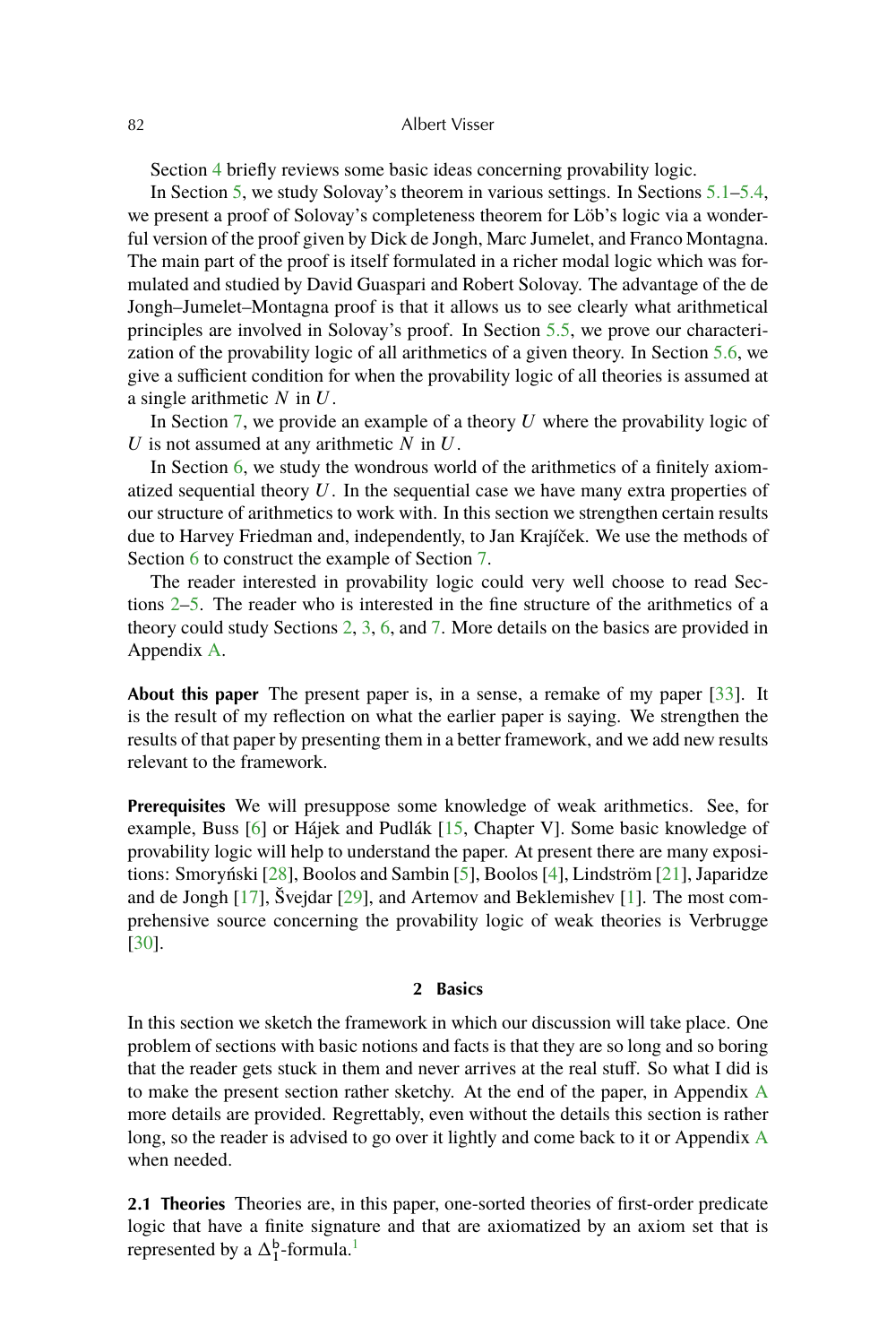**Remark 2.1** The demand for  $\Delta_1^b$ -axiomatization seems to be rather restrictive. However, it seems to me that every real-life theory is given by an axiomatization that is p-time decidable.

Because in  $S_2^1$  we have the  $\Sigma_1^b$ -replacement axiom, we can relax our demand to the consideration of theories which are  $\Sigma_1^b$ -axiomatized. In this case, the witnesses of  $\Box_U A$  would not be really a code of a proof but a somewhat modified object.

Note that, by a version of Craig's trick, every recursively enumerable theory in extension can be given a  $\Delta_1^b$ -axiomatization. Of course, a weak theory will not be able to see that both axiomatizations prove the same theorems, so for the eyes of the weak theory the *Craigified* theory will be a different theory. We need a theory like EA, also known as  $I\Delta_0$  + exp, plus  $\Sigma_1$ -replacement to make this construction work in a verifiable way.

The formula specifying the axiom set is part of the data for the theory. Thus, we treat theories *intensionally* and not as mere sets of theorems. We will explain why this is important for our purposes in Section [4.](#page-10-0)

 $\bigvee_{i \leq n} x = \underline{A_i}^{-1}$ .<sup>[2](#page-34-0)</sup> Note that  $S_2^1$  may prove that a theory has an axiom set of, say, less We say that a theory is *finitely axiomatized* if its axiomatization has the form than two axioms, without being able to prove the equivalence of the formula defining the axiom set with any formula of the prescribed form.

We take identity to be a logical constant. Our official signatures are relational; however, via the term-unwinding algorithm, we can also accommodate signatures with functions.

**2.2 Translations and interpretations** The notion of interpretation that we will employ in this paper will be m*-dimensional interpretation without parameters*. There are two extensions of this notion: we can consider piecewise interpretations, and we can add parameters. We refrain from considering piecewise interpretations. We explain why in Section [A.3](#page-30-0) of Appendix [A.](#page-27-0) We sketch a few basic ingredients of adding parameters in Section [A.4](#page-30-0) of Appendix [A.](#page-27-0) We explain why, in the sequential case, addition of parameters makes no difference for the provability logic of all arithmetics of a given theory in Remark [3.10.](#page-8-0)

Consider two signatures  $\Sigma$  and  $\Theta$ . An *m*-dimensional translation  $\tau : \Sigma \to \Theta$ is a quadruple  $\langle \Sigma, \delta, \mathcal{F}, \Theta \rangle$ , where  $\delta(v_0, \ldots, v_{m-1})$  is a  $\Theta$ -formula and where for any *n*-ary predicate P of  $\Sigma$ ,  $\mathcal{F}(P)$  is a formula  $A(\vec{v}_0, \ldots, \vec{v}_{n-1})$  in the language of signature  $\Theta$ , where  $\vec{v}_i = v_{i0}, \dots, v_{i(m-1)}$ . In the case of both  $\delta$  and A all free variables are among the variables shown. Moreover, if  $i \neq j$  or  $k \neq \ell$ , then  $v_{ik}$  is syntactically different from  $v_{i\ell}$ .

We demand that we have  $\vdash \mathcal{F}(P)(\vec{v}_0,\ldots,\vec{v}_{n-1}) \to \bigwedge_{i\leq n} \delta(\vec{v}_i)$ . Here  $\vdash$  is provability in predicate logic. This demand is inessential, but it is convenient to have.

We define  $B^{\tau}$  as follows:

- $(P(x_0, ..., x_{n-1}))^{\tau} := \mathcal{F}(P)(\vec{x}_0, ..., \vec{x}_{n-1});$
- $\bullet$   $(\cdot)^{\tau}$  commutes with the propositional connectives;
- $\bullet$   $(\forall x A)^{\tau} := \forall \vec{x} (\delta(\vec{x}) \rightarrow A^{\tau});$
- $(\exists x A)^{\tau} := \exists \vec{x} (\delta(\vec{x}) \wedge A^{\tau}).$

We allow identity to be translated to a formula that is not identity. We can define the identity translation  $id_{\Sigma}$  on  $\Sigma$ , the composition  $\rho \circ \tau$  of translations  $\tau$  and  $\rho$ , and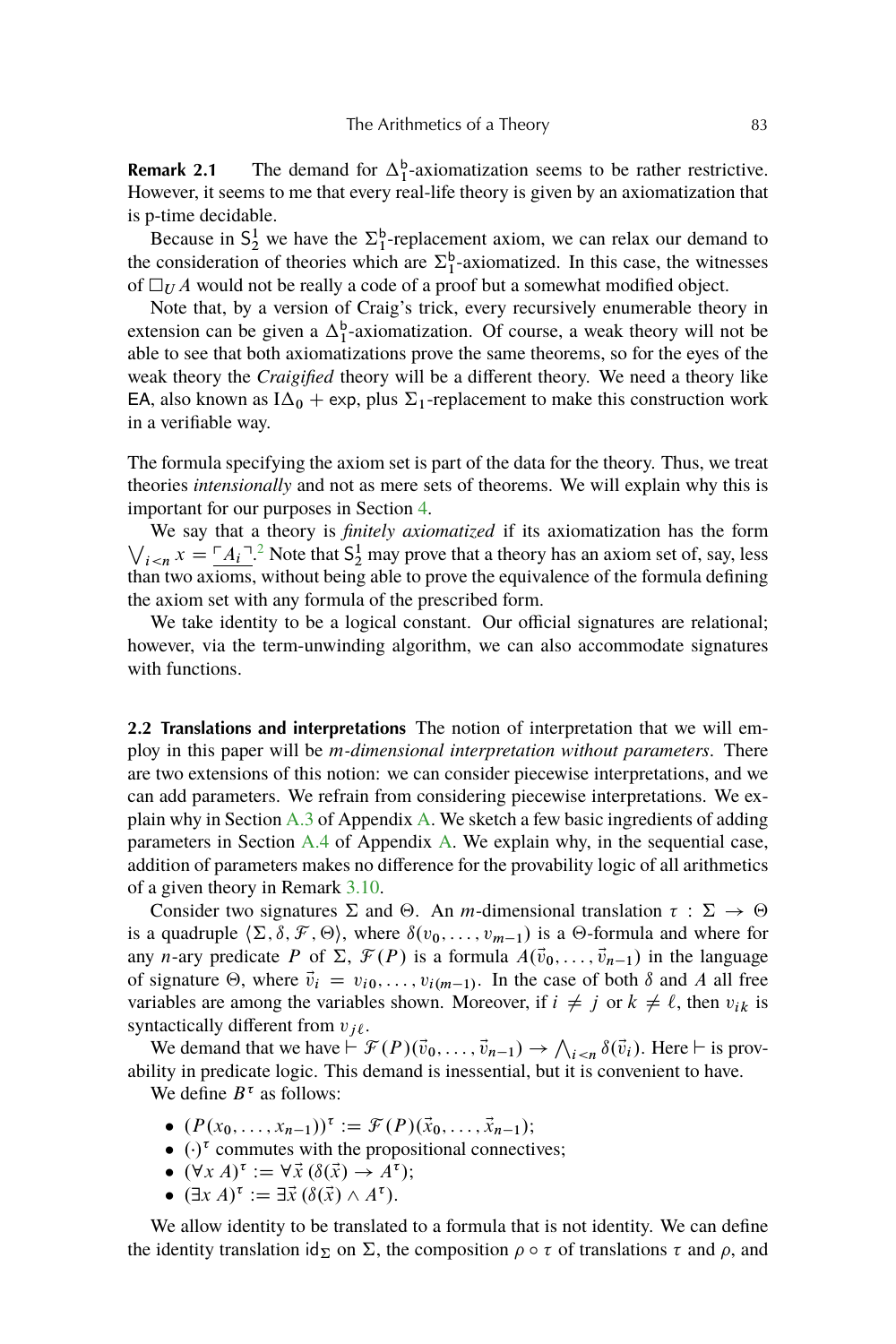<span id="page-3-0"></span>the disjunctive translation  $\tau(A)\rho$ , which is  $\tau$  if A and  $\rho$  if  $\neg A$ . We refer the reader to Appendix [A](#page-27-0) for details.

A translation relates signatures; an interpretation relates theories. An interpretation  $K : U \rightarrow V$  is a triple  $\langle U, \tau, V \rangle$ , where U and V are theories and  $\overline{\tau} : \Sigma_U \to \Sigma_V$ . We demand that for all axioms A of U, we have  $V \vdash A^{\tau}$ .

In the context of the formalization of interpretability, we have to distinguish between *axioms-interpretability*, which is the notion we just introduced, and *theoremsinterpretability*, where we demand that: for all theorems A of U, we have  $V \vdash A^{\tau}$ . In the real world these notions are equivalent, but we need a principle like  $\Sigma_1$ -collection to prove that, so, for example, Buss's theory  $S_2^1$  does not "know" this equivalence. See Visser [\[32\]](#page-37-0) for more information about this matter.

Here are some further definitions and conventions.

- Suppose  $K: U \to V$ . We often write  $A^K$  for  $A^{\tau_K}$ , in the context of a theory  $W$  that extends  $V$ .
- We write  $\overline{U}$  for the set of theorems of U. Suppose  $K : U \to V$ . We write  $\overline{K} := \{ A \mid V \vdash A^{K} \}.$  We note that  $\overline{U} \subseteq \overline{K}$ . If  $\overline{K} = \overline{U}$ , we will say that K is *faithful*.
- $ID_U: U \to U$  is the interpretation  $\langle U, id_{\Sigma_U}, U \rangle$ .
- Suppose  $\overline{U} \subseteq \overline{V}$ . Then,  $\mathcal{E}_{UV} : U \to V$  is  $\langle U, id_{\Sigma_U}, V \rangle$ .
- Suppose  $K: U \to V$  and  $M: V \to W$ . Then,  $KM := M \circ K : U \to W$  is  $\langle U, \tau_M \circ \tau_K, W \rangle$ .
- Suppose  $K : W \to U$  and  $U \subseteq V$ . We write  $K \uparrow V$  for  $\mathcal{E}_{UV} \circ K$ .
- Suppose  $M: V \to Z$  and  $U \subseteq V$ . We write  $U \downarrow M$  for  $M \circ \mathcal{E}_{UV}$ .
- Suppose  $K : U \rightarrow (V + A)$  and  $M : U \rightarrow (V + \neg A)$ . Then  $K\langle A \rangle M$  :  $U \rightarrow V$  is the interpretation  $\langle U, \tau_K \langle A \rangle \tau_M, V \rangle$ . In an appropriate category  $K\langle A \rangle M$  is a special case of a product.

The notation  $K: U \to V$  is inspired by the idea of interpretations as arrows in a category. There is also an intuition of interpretability as a generalization of provability. The traditional notation and notions associated to this intuition are the following:

- $K: U \vartriangleleft V$  stands for  $K: U \to V$ .
- $K: V \triangleright U$  stands for  $K: U \to V$ .
- $\bullet$  U  $\triangleleft$  V stands for  $\exists K K : U \triangleleft V$ . We say that U is *interpretable* in V.
- $V \supset U$  stands for  $\exists K K : V \supset U$ . We say that V *interprets* U.
- $\bullet$  U  $\lhd_{\text{loc}}$  V means that all finitely axiomatized subtheories U<sub>0</sub> of U are interpretable in V. We say that U is *locally interpretable* in V.
- $\bullet$  U  $\lhd_{\text{mod}}$  V means that, for every  $\mathcal{M} \models V$ , there is a translation  $\tau$  such that  $\tau(\mathcal{M}) \models U$ . We say that U is *model-interpretable* in V.

**2.3 i-morphisms** Consider an interpretation  $K: U \rightarrow V$ . We can view this interpretation as a uniform way of constructing internal models  $\tau_K(M)$  of U from models  $M$  of  $V$ . This construction gives us the contravariant model functor as soon as we have defined an appropriate category of interpretations.

Now consider two interpretations  $K, M : U \rightarrow V$ . Between the inner models  $\tau_K(\mathcal{M})$  and  $\tau_M(\mathcal{M})$  we have the usual structural morphisms of models. We are interested in the case where these morphisms are V -definable and uniform over models. This idea leads to the notion of i-morphism. An i-morphism  $F: K \to M$  is a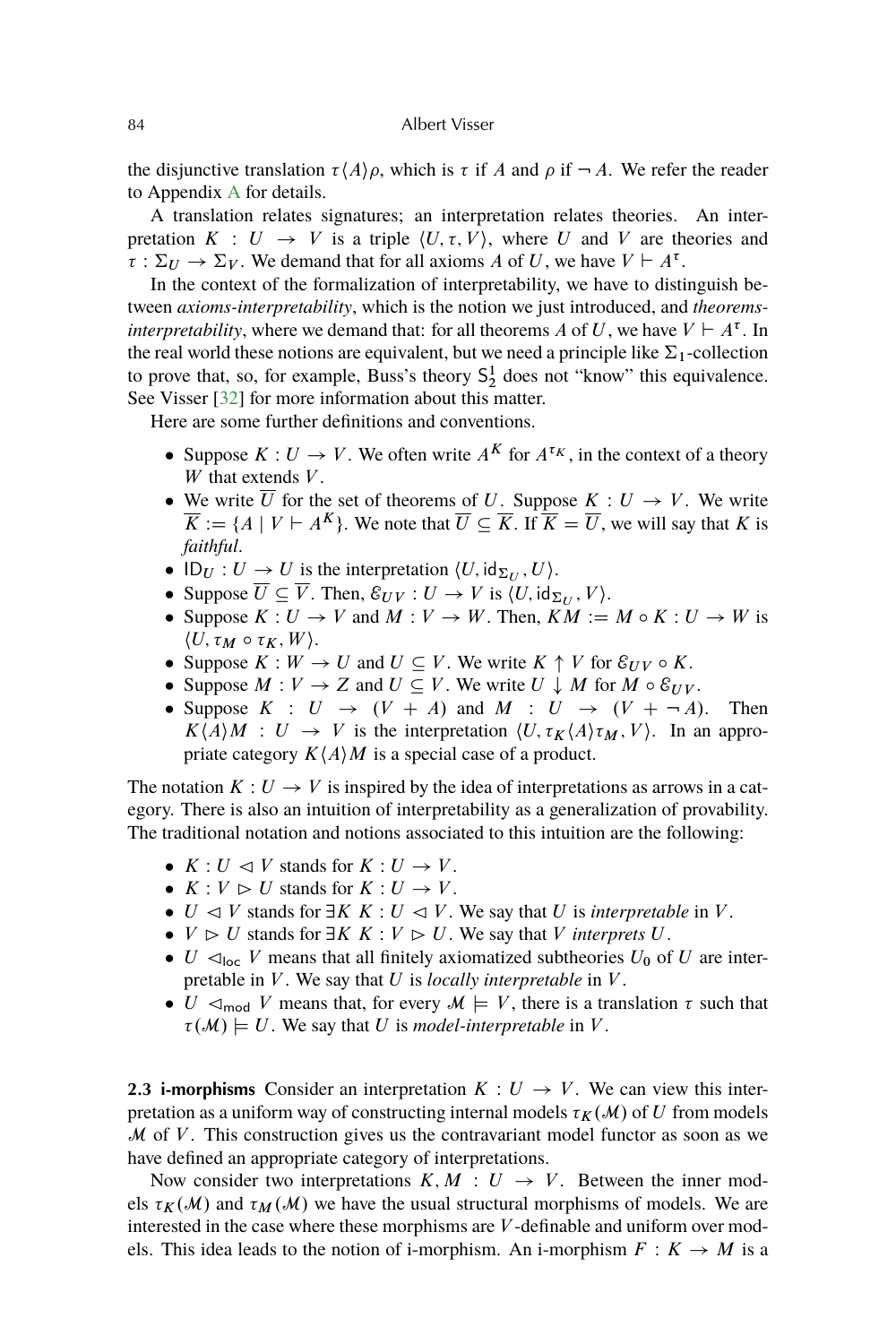<span id="page-4-0"></span>triple  $\langle K, F(\vec{u}, \vec{v}), M \rangle$ , where  $F(\vec{u}, \vec{v})$  is a V-formula and where in all models of V, F represents a morphism of models from  $\tau_K(\mathcal{M})$  to  $\tau_M(\mathcal{M})$ .

Two i-morphisms  $F, G: K \rightarrow M$  are *i-equal*, when

$$
V \vdash \forall \vec{u}, \vec{v} \left( F(\vec{u}, \vec{v}) \leftrightarrow G(\vec{u}, \vec{v}) \right).
$$

We will think about i-morphisms modulo i-equality without dividing this equivalence relation out.

In the obvious way, we can define the identity i-morphism  $\mathrm{Id}_K : K \to K$ , composition of i-morphisms, i-isomorphisms, and so forth. All these operations preserve i-equality. We easily see that i-isomorphisms really are isomorphisms in the category given by these operations.

We will say that two interpretations  $K, M$  are *i-equivalent* when there is an i-isomorphism between them, that is, they are i-isomorphic. The notion of iequivalence is our intended notion of sameness of interpretations. We will, however, *not* divide out i-equivalence. This enables us to use the notation  $\tau_M$  meaningfully, to speak about the dimension of an interpretation, and so forth. Of course, we demand that operations on interpretations preserve i-equivalence. One may show that operations like identity, composition,  $(\cdot)(\cdot)$  do indeed preserve i-equivalence. Moreover, if K is i-equivalent to M, then  $\overline{K} = \overline{M}$ .

The category  $INT<sub>1</sub>$  is the category of theories (as objects) and interpretations modulo i-equivalence (as arrows). One may show that we have indeed defined a category. Two theories U and V are  $bi\text{-}interpretable$  if they are isomorphic in  $INT<sub>1</sub>$ . Wilfrid Hodges calls this notion *homotopy*. See Hodges [\[16,](#page-37-0) p. 222].

Thus, U and V are bi-interpretable if there are interpretations  $K: U \rightarrow V$  and  $M: V \to U$ , so that  $M \circ K$  is i-isomorphic to  $ID_U$  and  $K \circ M$  is i-isomorphic to  $ID_V$ . We call the pair  $K, M$  a *bi-interpretation* between  $U$  and  $V$ . One can show that the components of a bi-interpretation are faithful interpretations. Many good properties of theories like finite axiomatizability, decidability,  $\kappa$ -categoricity are preserved by bi-interpretations.

**2.4 Sequential theories** The sequential theories form an important class of theories in this paper. A sequential theory provides an interpretation  $N$  of a weak number theory, say,  $S_2^1$ , and sequences of all objects of the domain of the theories with projections in  $N$ . We can use these sequences to develop partial satisfaction predicates. Using these we can prove restricted consistency statements of  $U$  in  $U$ . See Section [2.5](#page-5-0) for more about this.

The notion of sequential theory has a very simple definition discovered by Pavel Pudlák. We first need the definition of a very weak set theory. The theory adjunctive set theory or AS is a one-sorted theory with a binary relation  $\in$ :

 $(AS1) \vdash \exists x \forall y \; y \notin x,$  $(AS2) \vdash \forall x, y \exists z \forall u (u \in z \leftrightarrow (u \in x \vee u = y)).$ 

We note that we do not demand extensionality. For example, in AS we could have lots of "empty sets."

An interpretation is *direct* if and only if it is one-dimensional, unrelativized (i.e., it has the trivial domain), and identity preserving (i.e., it translates identity to identity).

A theory  $U$  is sequential if and only if it directly interprets AS. By a substantial bootstrap, we can define, in a sequential theory  $U$ , an interpretation  $N$  of a weak number theory, sequences of all objects, and so forth.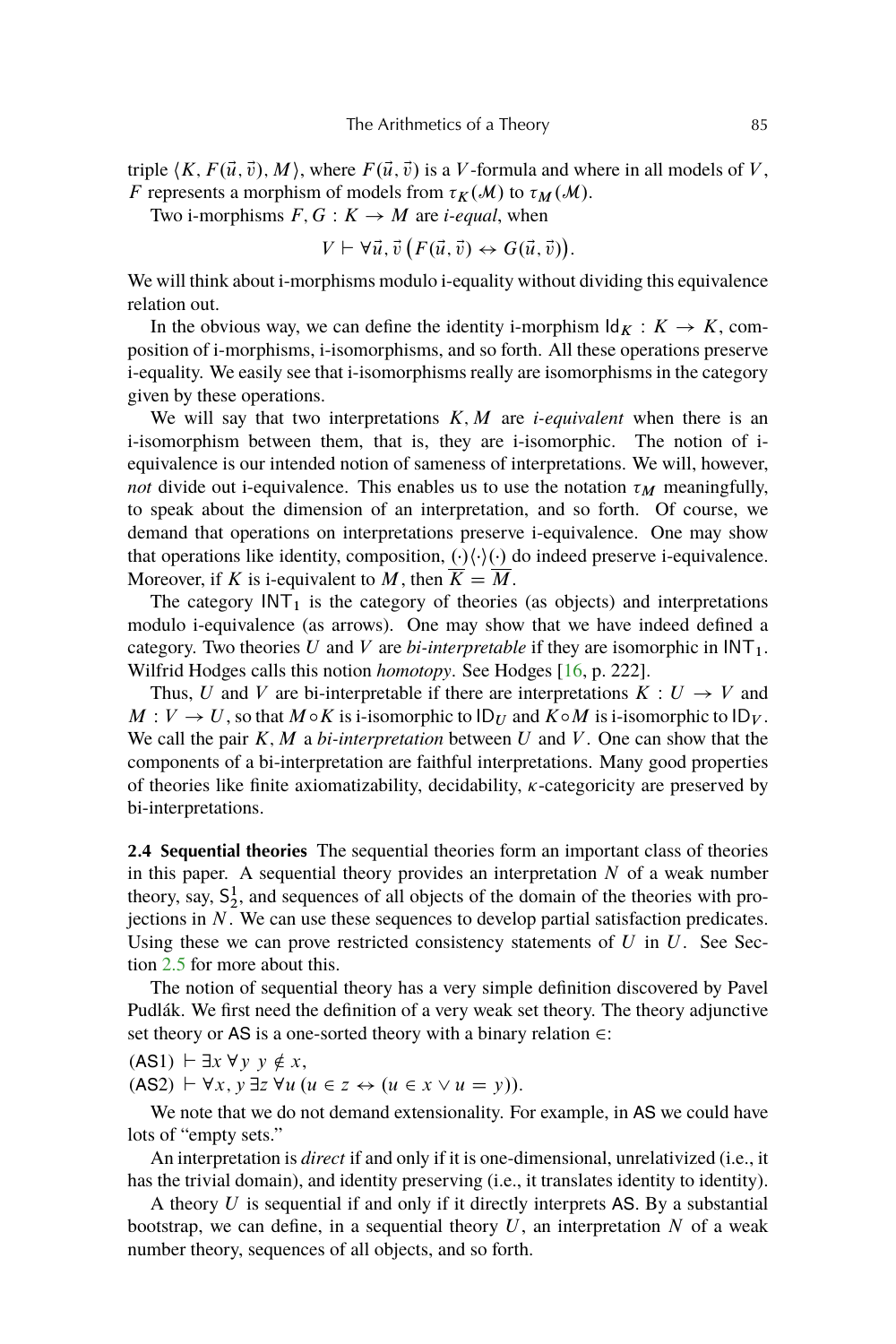<span id="page-5-0"></span>For details see, for example, Pudlák [\[24\]](#page-37-0), [\[25\]](#page-37-0), Mycielski, Pudlák, and Stern [\[22\]](#page-37-0), Hájek and Pudlák [\[15\]](#page-36-0), and Visser [\[37\]](#page-38-0), [\[40\]](#page-38-0).

We can generalize the notion of sequentiality a bit to *polysequentiality* by replacing *direct interpretation* in the definition by its obvious generalization to the  $m$ -dimensional case. All results in this paper that we prove for sequential theories also hold for polysequential theories.

**2.5 Complexity and satisfaction** *Restricted provability* plays an important role in this paper. An n-proof is a proof from axioms with Gödel number smaller than or equal to  $n$  only involving formulas of complexity smaller than or equal to  $n$ . To work conveniently with this notion, a good complexity measure  $\rho$  is needed. This should satisfy three conditions. (i) Eliminating terms in favor of a relational formulation should raise the complexity only by a fixed standard number. (ii) Translation of a formula via the translation corresponding to an interpretation  $K$  should raise the complexity of the formula by a fixed standard number depending only on  $K$ . (iii) The tower of exponents involved in cut elimination should be of height linear in the complexity of the formulas involved in the proof.

Such a good measure of complexity together with a verification of desideratum (iii)—a form of nesting degree of quantifier alternations—is supplied in the work of Philipp Gerhardy [\[12\]](#page-36-0), [\[13\]](#page-36-0). It is also provided by Samuel Buss in his preliminary draft [\[7\]](#page-36-0). Buss also proves that (iii) is fulfilled. We give some details about these measures in Appendix [A.](#page-27-0)

We will use proof  $U_{n,n}$  for the proof predicate where only U-axioms with Gödel numbers  $\leq n$  are allowed and where the formulas occurring in the proof are in the complexity class  $\Gamma_n$  of all formulas of complexity  $\leq n$ . Similarly we use  $U \vdash_n A$ ,  $\text{con}_{n}(U), \Box_{U,m}A$ , and so forth.

In sequential theories we can define partial satisfaction predicates for formulas with complexity below  $n$ , for any  $n$ . The presence of these predicates has as a consequence that for any sequential theory  $U$  and for any  $n$ , we can find an interpretation N of a weak arithmetic like Buss's  $S_2^1$  in U such that  $U \vdash \text{con}_n^N(U)$ . See, for example, Visser [\[35\]](#page-38-0) for more details.

## **3 The Arithmetics of a Theory**

There are many heuristic ways to look at interpretations. For example, an interpretation is a uniform internal model construction. In the case of definitional extensions an interpretation is an enrichment of the interpreting or target theory. In this paper, we opt for a third heuristic: we view an interpretation as *the interpreted theory in the context of the interpreting theory*.

We will say that an interpretation  $N : S_2^1 \rightarrow U$  is an *arithmetic in* U or an *arithmetic of* U. The theory  $S_2^1$  is Buss's theory of p-time computability (see [\[6\]](#page-36-0)). We stipulate that we work with a version of  $S_2^1$  that is formulated in the language of arithmetic with (the relational versions of) 0,  $\overline{S}$ , +, and  $\times$ .

**Remark 3.1** In our definition of arithmetic we are both rewarded and punished for having a strict typing regime of interpretations. The reward is that the target theory or interpreting theory or context is part of the data for an arithmetic. So we can speak about an arithmetic  $N$  without mentioning the context. The punishment is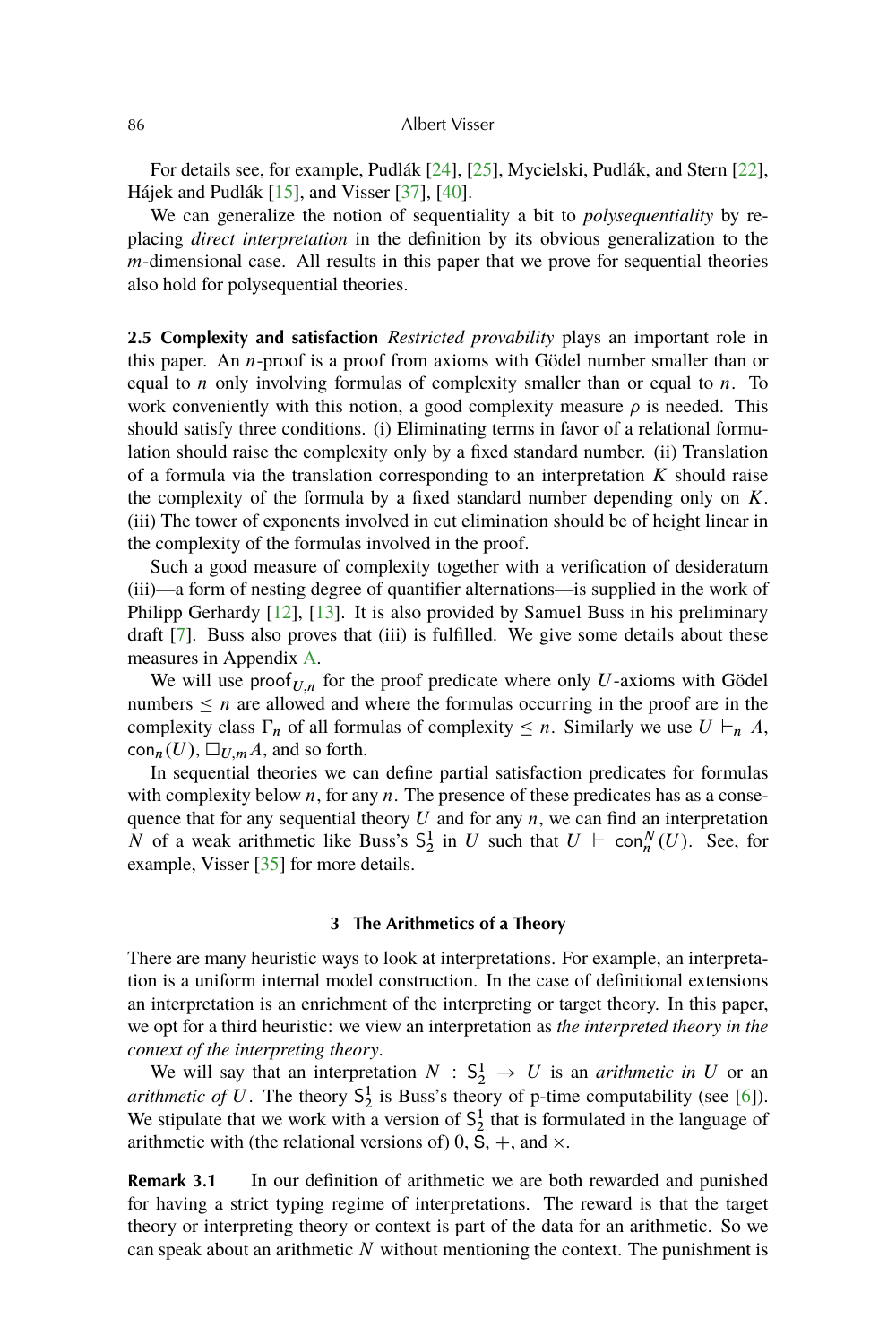<span id="page-6-0"></span>that, for example, an interpretation  $K : EA \rightarrow U$  is *not* an arithmetic. The associated arithmetic is  $S_2^1 \downarrow K$ . See also Remark [A.1.](#page-28-0)

There are several reasons for choosing  $S_2^1$ . First, it is a sequential theory. Second, the usual metamathematics leading up to Gödel's incompleteness theorems can be formalized in  $S_2^1$  without the use of any extraneous tricks. Moreover, it is a reasonably weak choice among theories in which this can be done. Third,  $S_2^1$  is finitely axiomatizable. On the other hand, the results of the present paper are rather robust with respect to different choices of the basic arithmetic. For example,  $T_2^1$  or  $I\Delta_0 + \Omega_1$ would have worked as well. (But often some extra care is needed for  $I\Delta_0 + \Omega_1$ , since it is not known whether this theory is finitely axiomatizable.)

The main structure between arithmetics that we will consider is the initial embedding ordering  $\leq$ . Consider two arithmetics N and N' in U. An initial embedding  $F: N \to N'$  is an i-morphism satisfying the following additional property:

 $\bullet$   $U \vdash (F(\vec{x}_0, \vec{y}_0) \land \vec{y}_1 <_{N'} \vec{y}_0) \rightarrow \exists \vec{x}_1 <_N \vec{x}_0 F(\vec{x}_1, \vec{y}_1).$ 

We write  $N \leq N'$  for: there is an initial embedding  $\langle N, F, N' \rangle$  of N in N'. We note that  $\prec$  is preserved by i-equivalence. In other words, i-equivalence is a congruence relation for the arithmetics of U with  $\leq$ . So, i-equivalence is a subrelation of the induced equivalence relation of  $\prec$ .

We call N a *cut* of N' if and only if emb :  $N \leq N'$ , where emb is the identical embedding.

The most salient fact about  $\leq$  is upward preservation of  $\Sigma_1$ -sentences and downward preservation of  $\Pi_1$ -sentences. We formulate this as a theorem.

**Theorem 3.2** Suppose that N and N' are arithmetics in U and  $N \leq N'$ . Let S *be any*  $\Sigma_1$ -statement, and let P *be any*  $\Pi_1$ -statement. We have  $U \vdash \overline{S}^N \to S^{N'}$ *and*  $U \vdash P^{N'} \rightarrow P^N$ .

We leave the trivial proof to the reader. Arithmetics commute in all the right ways with bi-interpretations, as is shown in the next theorem.

**Theorem 3.3** Suppose that  $K: U \to V$  and  $M: V \to U$  are a bi-interpretation *between* U and V. Then the mapping  $\Phi : N \mapsto NK$  is a bijection between the *arithmetics of*  $U$  *and the arithmetics of*  $V$  *modulo i-equivalence. Moreover,*  $\Phi$  *is an isomorphism with respect to*  $\leq$  *and*  $\overline{N} = \overline{\Phi(N)}$ *.* 

**Proof** Let  $\Psi : N' \mapsto N'M$  be a mapping between the arithmetics of V and the arithmetics of U. It is easy to see that  $\Psi$  is the inverse of  $\Phi$ , modulo i-equivalence. Clearly  $\Phi$  and  $\Psi$  preserve  $\leq$ , so it easily follows that  $\Phi$  is an isomorphism with respect to  $\prec$ . Since the interpretations of a bi-interpretation are faithful, we find that  $\overline{N} = \overline{\Phi(N)}$ .  $\Box$ 

Arithmetics of a sequential theory can always be assumed to be one-dimensional, as is formulated in the following theorem.

**Theorem 3.4** *Suppose that* U *is sequential and that* N *is an arithmetic in* U*. Then there is a one-dimensional arithmetic* M *in* U *that is i-equivalent to* N*.* [3](#page-34-0)

We leave the trivial proof to the reader. A fundamental fact about the arithmetics of a sequential theory follows by Pavel Pudlák's adaptation of Dedekind's proof of his categoricity theorem for second-order arithmetic.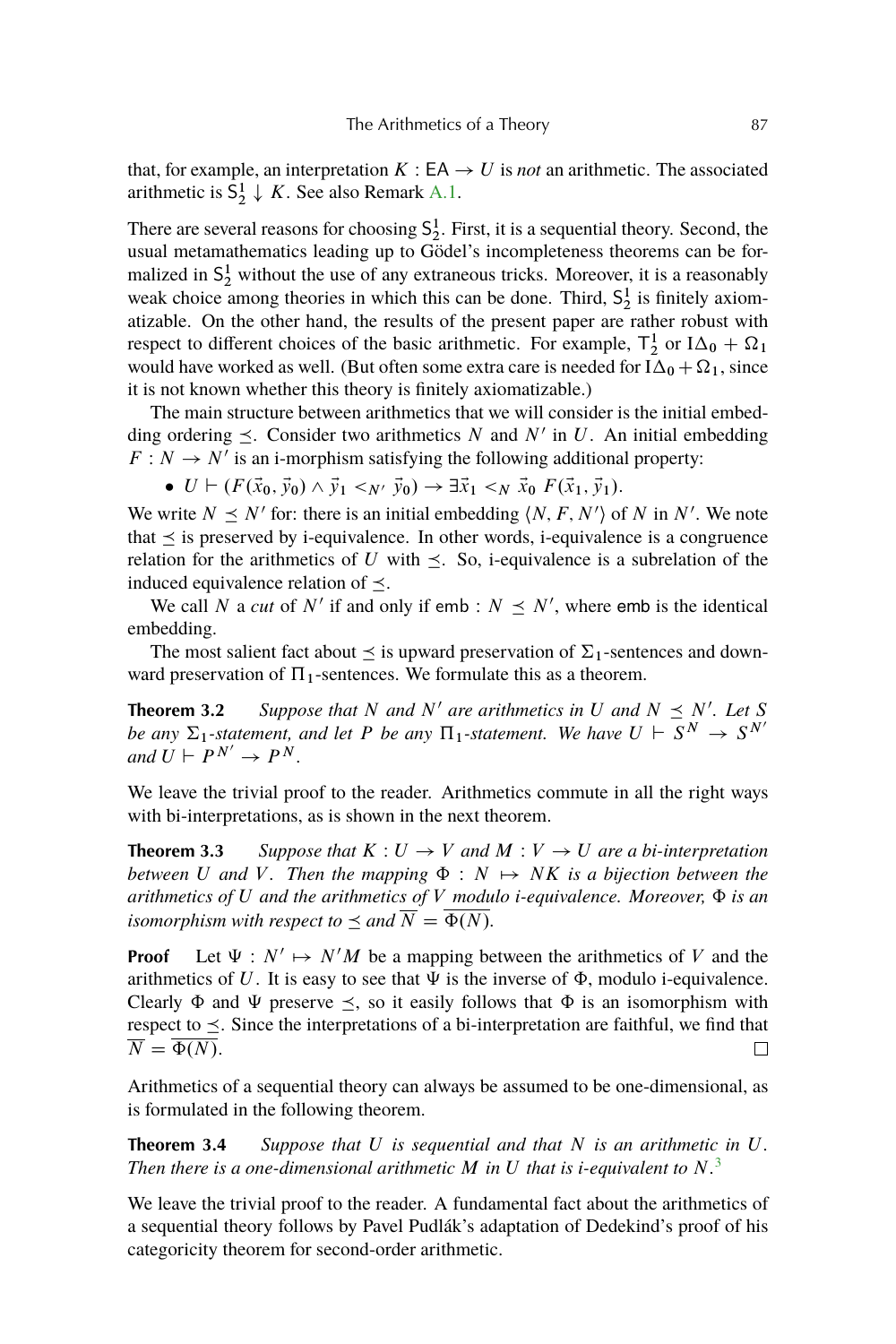<span id="page-7-0"></span>**Theorem 3.5 (Pudlák)** *Consider a sequential theory U. Let*  $N_0$  *and*  $N_1$  *be arithmetics in* U. Then, there is an arithmetic M in U such that  $M \preceq N_0$  and  $M \preceq N_1$ .

For a proof see, for example, [\[25\]](#page-37-0). In a sequential theory we have a convenient reflection principle. We write  $\Gamma_n$  for the class of all formulas of complexity  $\leq n$ .

**Theorem 3.6** *Consider any sequential theory* U*, and let* N *be an arithmetic in* U*. For any n*, we can find an arithmetic  $M \preceq N$  such that, verifiably in  $S_2^1$ , we have, for *all sentences*  $A$  *in*  $\Gamma_n$ *, that*  $U \vdash \Box_{U,n}^M A \rightarrow A$ *.* 

**Sketch of the proof** The idea of the proof is that, in  $U$ , we can define a satisfaction predicate for  $\Gamma_n$ , using the N-numbers, and prove  $\Gamma_n$ -reflection by replacing induction over proof length by the use of a definable cut  $M$  of  $N$ . For details see the proof of  $[35,$  Fact 2.4.5(ii)]. In  $[35]$  only verifiability of this fact in EA was claimed. However, the big disjunctions and conjunctions of exponential size used there are not needed, since for each proof p we only need the truth of the axioms occurring in p. So the disjunctions we really need are polynomial in  $p$ .  $\Box$ 

As far as we can ascertain, this theorem was known (or versions of it were known), at an early stage, to, independently, Pavel Pudlák, Robert Solovay, Alex Wilkie and Jeff Paris, and Harvey Friedman. The paper [\[25\]](#page-37-0) contains a version.

The previous theorem shows that, for any  $n$ , we can "improve" a given  $N$  to obtain *n*-reflection. In contrast, if U is finitely axiomatized, for any N, we can find an n such that, for any  $m \geq n$ , we have anti-m-reflection, in other words, a version of Löb's theorem for N and m. We first need  $[35,$  Lemma 4.1]. For the convenience of the reader we reproduce it here.

**Lemma 3.7** *The following fact is verifiable in* S 2 1 *. Suppose that* A *is any finitely axiomatized theory,*  $\rho(A) \leq m$ ,  $\rho(B) \leq m$ , and  $A \vdash B$ . Then  $\mathsf{S}_2^1 \vdash \Box_{A,m} B$ .

We note that without the verifiability clause we could conclude  $A \vdash_m B$  from  $A \vdash B$ . Since this step uses superexponentiation, it is not available in the context of  $S_2^1$ .

**Proof** We can prove the lemma in two ways.

The first uses the insight of Pudlák [\[26,](#page-37-0) Lemma 2.2] that, in  $S_2^1$ , we have, for all x and y, that  $S_2^1 \vdash \text{itexp}(x, |y|)$  exists. Here we define

- itexp $(x, 0) := x$ ,
- itexp $(x, z + 1) := 2^{i \text{texp}(x, z)}$ .

Suppose  $A \vdash B$ . By  $\exists \Sigma_1^b$ -completeness, we find, for some  $p$ ,  $S_2^1 \vdash \text{proof}_A(p, B)$ . Since we have that  $S_2^1$  + itexp $(kp, k'|p|)$  exists, for standard k, k<sup>7</sup>, we can apply cut elimination to p inside  $S_2^1$ .

The second way is to note that, in  $S_2^1$  + con<sub>m</sub>(A + -B), we can build a Henkin interpretation H of  $A + \neg B$ . It follows that  $con(S_2^1 + con_m(A + \neg B))$  implies  $con(A + \neg B)$ . We find the desired result by contraposition.

**Theorem 3.8** *Suppose that* A *is a finitely axiomatized sequential theory and that* N is an arithmetic in A. We can find an n such that for any  $m \ge n$ , we have, for all  $B \in \Gamma_m$ , if  $A \vdash \Box_{A,m}^N B \to B$ , then  $A \vdash B$ . This fact is verifiable in  $S_2^1$ .

This theorem is a weaker version of  $[35,$  Theorem 4.1]. We sketch the proof since it is easier to read without the ballast of the stronger version of [\[35\]](#page-38-0).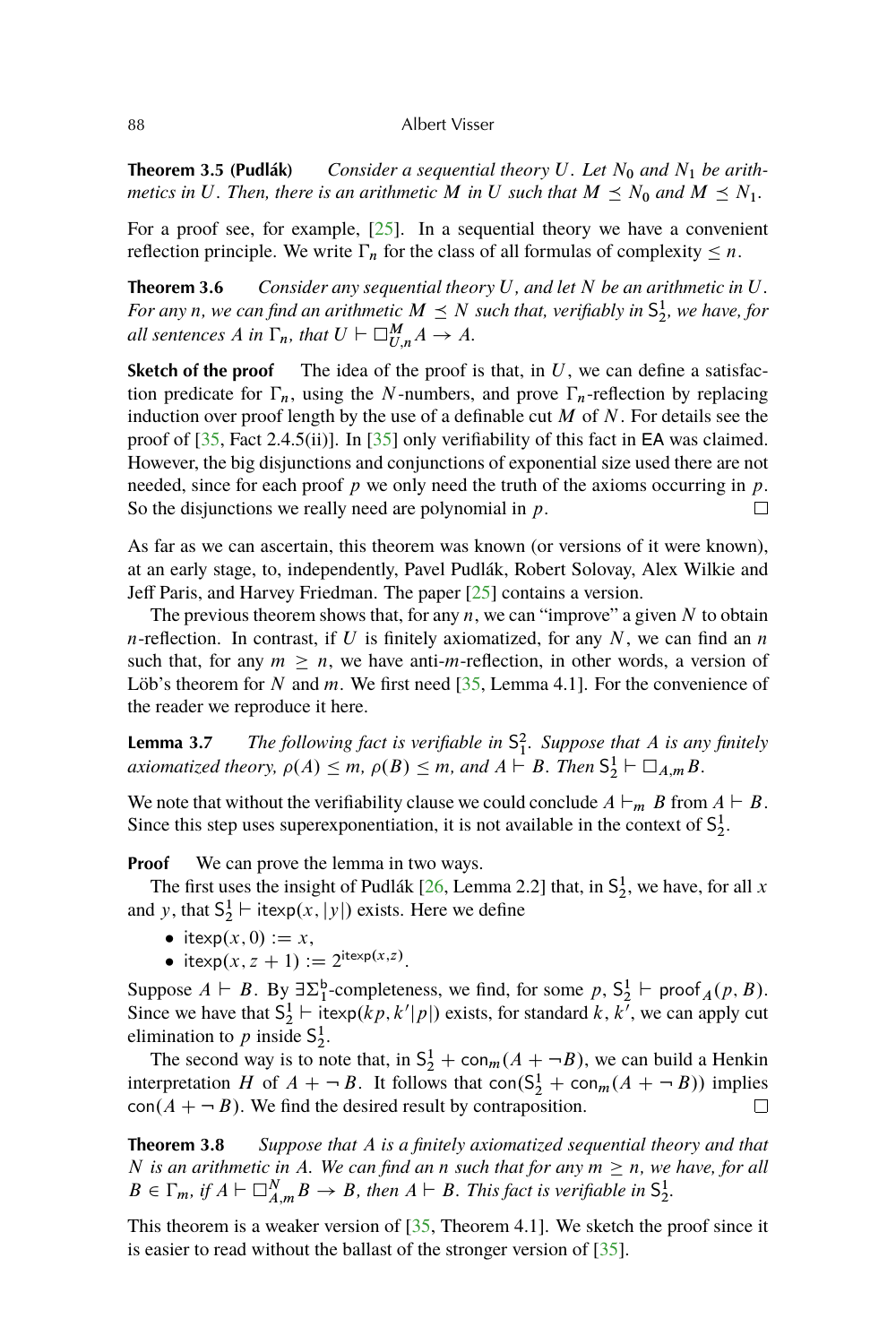<span id="page-8-0"></span>**Proof** The proof is just the usual proof of Löb's theorem with some checks that all the complexities are correct and one step involving Lemma [3.7](#page-7-0) added. We choose

$$
n := \max(\rho(\mathsf{prov}_{A,y}^N(z)) + 1, \rho(\mathsf{sub}^N(x, y)) + 1, \rho(A)).
$$

Here sub is the formula defining the Gödel substitution function. It follows that  $n \geq \Box_{A,m}^N B$ , for any B and m, since both B and n appear as numerals and, thus, only add a nonalternating block of quantifiers.

Let C be a Gödel fixed point with  $A \vdash C \leftrightarrow (\Box_{A,m}^N C \rightarrow B)$ . The complexity of  $C$  is again  $m$  as can be seen by inspecting the construction.

Note that, for example,  $\rho(\text{prov}_{A,y}^N(z))$  is polynomial in the data for N. Suppose  $A \vdash \Box_{A,m}^N B \to B$ . We have

$$
A \vdash \Box_{A,m}^N C \to (\Box_{A,m}^N \Box_{A,m}^N C \land \Box_{A,m}^N (\Box_{A,m}^N C \to B))
$$
  
\n
$$
\to \Box_{A,m}^N B
$$
  
\n
$$
\to B.
$$

So, (a)  $A \vdash \Box_{A,m}^N C \rightarrow B$ , and, hence,  $A \vdash C$ . By Lemma [3.7,](#page-7-0) we find that (b)  $A \vdash \Box_{A,m}^N C$ . Combining (a) and (b), we may conclude that  $A \vdash B$ .  $\Box$ 

**Theorem 3.9** *Consider a theory* U *and an arithmetic* N *in* U*. Then, there is an arithmetic*  $N' \leq N$  *and a* U-formula TRUE *such that, for*  $\Sigma_1$ -sentences S, we have  $U \vdash \textsf{TRUE}(S) \leftrightarrow S^{N'}$ . (Here *S* is coded in *N'*.)

**Proof** We first work  $S_2^1$ . Let sat $(v)$  be a  $\Delta_0$ -satisfaction predicate for formulas with just one designated variable  $v$  free. The main ingredients for the construction of such a predicate can be found in [\[15,](#page-36-0) Chapter V(5)].<sup>[4](#page-34-0)</sup> We will use the following two properties of sat, for  $D(v)$  in  $\Delta_0$ :

- (S1)  $S_2^1 \vdash \forall x (\text{sat}(x, D(v)) \rightarrow D(x)),$
- (S2)  $S_2^{\overline{1}} \vdash \forall x ((2^{2^x} \text{ exists } \wedge D(x)) \rightarrow \text{sat}(x, D(v))).$

Let J be an  $S_2^1$ -cut such that  $S_2^1 \vdash x \in J \rightarrow 2^{2^x}$  exists. We suppose that  $\Sigma_1$ -sentences are written in the form  $\exists x S_0(x)$  where  $S_0$  is  $\Delta_0$ . (If not, we add an algorithm that rewrites the  $\Sigma_1$ -sentence to this normal form.) We define

- true $(\exists x S_0(x)) := \exists x \in J$  sat $(x, S_0(v)),$
- $N' := N \circ J,$
- TRUE $(x) := \text{true}^N(x)$ .

We easily verify that TRUE has the desired property.

Inspection of the proof of Theorem 3.9 shows that we can obtain reasonable commutation properties for TRUE in addition to mere Tarskian disquotation.

**Remark 3.10** Suppose that U is sequential. Let N be an arithmetic with parameters in  $U$ . In a model  $M$  of  $U$  we can view  $N$  as a definable class of internal models parameterized by models of  $U$ . Theorem [3.5](#page-6-0) tells us how to construct a parameter-free arithmetic below two parameter-free arithmetics. With some care we can generalize the construction to produce one parameter-free arithmetic below N viewed as a class of internal models. For details on such a construction, see [\[40\]](#page-38-0), the second proof of Theorem 5.2. As a result of this observation, the provability logic of all parameter-free arithmetics of  $U$  is the same as the provability logic of all arithmetics of U with parameters.

 $\Box$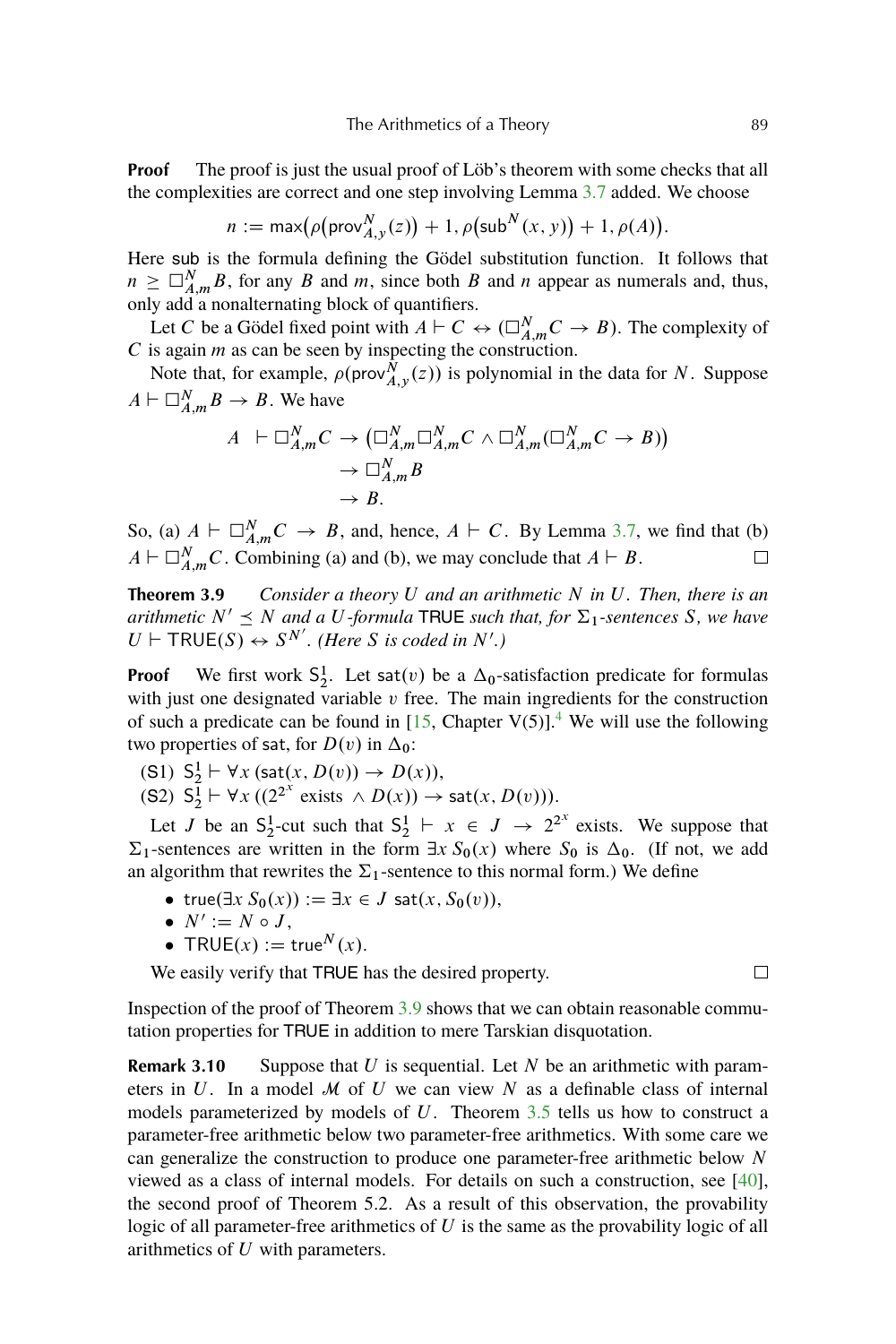<span id="page-9-0"></span>We end this section with a tentative discussion of what it means that  $\leq$  has a minimal element.

**Theorem 3.11** *Consider any theory U. Suppose that* N is  $a \prec$ -minimal arithmetic *in* U, that is, for any arithmetic M in U with  $M \leq N$ , we have  $N \leq M$ . Then, we *have the following:*

- *(i)* For any  $\Sigma_1$ -sentence S, and any  $M \preceq N$ , we have  $U \vdash S^N \rightarrow S^M$ .
- *(ii)*  $U$  proves parameter-free  $\Pi_1$ -induction for the N-numbers. In other words, we have  $U \nvdash (\Pi T_1)^N$ . As a consequence, we have sentential  $\Sigma_1$ -completeness in N.
- *(iii)* We have a  $\Sigma_1$ -truth predicate TRUE *satisfying Tarskian disquotation for*  $\Sigma_1$ -sentences on N.

**Proof** Ad (i). We have (i) simply because if  $M \leq N$ , then  $M \leq N$ , and  $\Sigma_1$ -sentences are upwards preserved.

Ad (ii). As is easily seen, parameter-free  $\Pi_1$ -induction is equivalent to the parameter-free  $\Sigma_1$ -minimum principle (over PA<sup>-</sup>).<sup>[5](#page-34-0)</sup> We prove the parameter-free  $\Sigma_1$ -minimum principle for N. We reason in U. Suppose  $\exists x \in N S(x)$ , where S. is  $\Sigma_1$ . Consider the virtual class  $X := \{x \in N \mid \forall y < x \neg S(x)\}\)$ . Clearly  $0 \in X$ . If X is not closed under successor, there is a  $z \in N$  such that  $z \in X$  and  $Sz \notin X$ . By elementary reasoning we find that z is the minimal N-number such that  $Sz$ . If X is not closed under successor, we can shorten X to a cut J that satisfies  $S_2^1$ . Thus J is an arithmetic below N. It follows that on J we have both  $\neg \exists x Sx$  and  $\exists x Sx$ , a contradiction.

The theory  $I\Pi_1^-$  proves sentential  $\Sigma_1$ -completeness since EA is conservative over  $I\Pi_1^-$  with respect to  $\Sigma_2$ -sentences as was proved in Kaye, Paris, and Dimitracopoulos [\[18\]](#page-37-0).

Ad (iii). The existence of the desired truth predicate is immediate from Theorem [3.9.](#page-8-0)  $\Box$ 

**Theorem 3.12** *Consider any sequential theory U. Suppose that*  $N$  *is a*  $\leq$ -minimal *arithmetic in* U*. It follows that*

- *(i)* N is a  $\prec$ -minimum in U; in other words, for all arithmetics M in U, N  $\prec M$ ;
- *(ii)* U *is parameter-free essentially reflexive for* N*; that is, for any* n*, and any sentence*  $B \in \Gamma_n$ , we have  $U \vdash \Box_{U,n}^N B \rightarrow B$ ;
- *(iii)* U *is not finitely axiomatizable.*

**Proof** Claim (i) is immediate by Theorem [3.5,](#page-6-0) and (ii) follows from Theorem [3.6](#page-7-0) in combination with Theorem  $3.11(i)$ . Claim (iii) is immediate from (ii) in combination with Theorem [3.8.](#page-7-0)  $\Box$ 

**Remark 3.13** Consider a sequential theory U, and suppose that N is  $\prec$ -minimal in  $U$ . It follows that the interpretability logic of  $U$  (for sentential substitutions), with respect to arithmetization in  $N$ , is ILM. See Beklemishev and Visser [\[2\]](#page-36-0) for most ingredients of the proof.

**Open Question 3.14** Suppose that U is sequential and has a  $\preceq$ -minimal arithmetic N. Can we get a precise estimate of what this implies? For example, can one show that we do not get full induction for N? Is any  $M \preceq N$  i-equivalent to N? Such questions are both interesting in general and in the sequential case.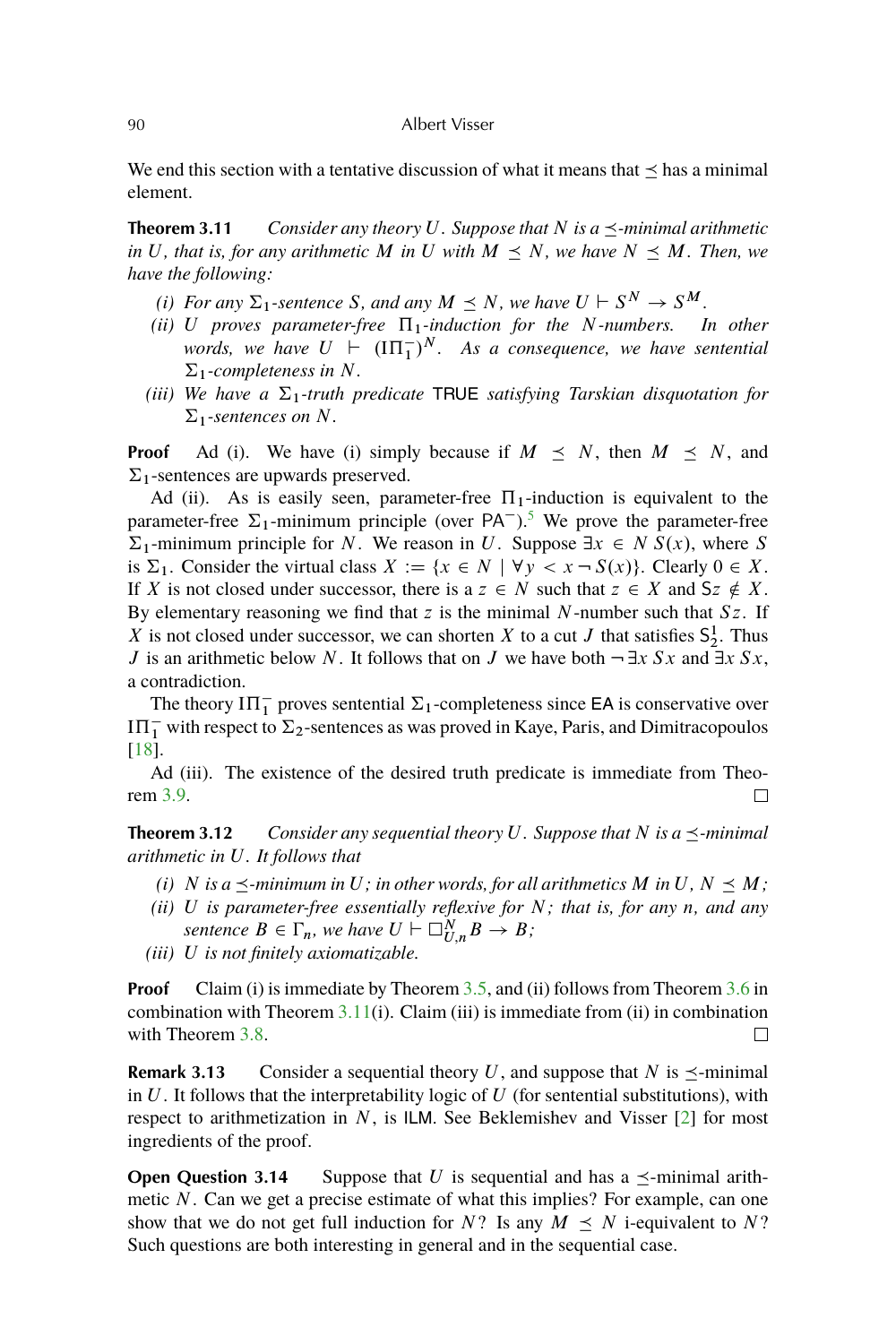#### **4 Introduction to Provability Logic**

<span id="page-10-0"></span>We start with the basics concerning Löb's logic GL. We define the language  $\mathcal{L}_{\text{mod}}$  of propositional modal logic by

$$
\bullet \ \alpha ::= p_0 \mid p_1 \mid \ldots,
$$

 $\bullet \varphi ::= \alpha \mid \perp \mid \top \mid \neg \varphi \mid \Box \varphi \mid (\varphi \wedge \varphi) \mid (\varphi \vee \varphi) \mid (\varphi \rightarrow \varphi).$ 

The logic GL is axiomatized by the following axioms and rules:

(GL1) we have all substitution instances of propositional tautologies;

$$
(\mathsf{GL2}) \vdash \Box(\varphi \to \psi) \to (\Box \varphi \to \Box \psi);
$$

- $(GL3) \vdash \Box \varphi \rightarrow \Box \Box \varphi;$  $(GL4) \vdash \Box(\Box \varphi \rightarrow \varphi) \rightarrow \Box \varphi;$
- (GL5) if  $\vdash \varphi \rightarrow \psi$  and  $\vdash \varphi$ , then  $\vdash \psi$ ;
- (GL6) if  $\vdash \varphi$ , then  $\vdash \Box \varphi$ .

We have a completeness theorem for GL in finite, transitive, irreflexive Kripke models. We define arithmetical interpretations of the modal language as follows. Let  $U$ be a theory, and let N be an arithmetic in U. We define an N-translation  $\sigma$  as a mapping of the formulas of  $\mathcal{L}_{\text{mod}}$  to the sentences of the language of U, where  $\sigma$ commutes with the propositional connectives and where

$$
\sigma(\Box \varphi) := \Box_{U}^{N} \sigma(\varphi) := \text{prov}_{U}^{N}(\ulcorner \sigma(\varphi) \urcorner).
$$

The variable *a* will range over  $0, 1, \ldots, \infty$ . We define

- $\square^0 \varphi := \varphi, \square^{n+1} \varphi := \square \square^n \varphi, \square^{\infty} \varphi := \top;$
- $\bullet \varphi \in \text{prl}(N)$  if and only if, for all N-translations  $\sigma, U \vdash \sigma(\varphi);$
- $\bullet \varphi \in \text{prl}_{\text{all}}(U)$  if and only if, for all arithmetics N in  $U, \varphi \in \text{prl}(N)$ ;
- deg $(N) := \min(\{a \mid \Box^a \bot \in \text{prl}(N)\})$ ;
- deg<sub>all</sub> $(U) := min(\{a \mid \Box^a \bot \in \text{prl}_{all}(U)\});$
- in the case when U is an extension of  $S_2^1$  in the language of arithmetic, we write prl $(U)$  for prl $(\mathcal{E}_{\mathsf{S}_2^1 U})$  and  $\mathsf{deg}(U)$  for  $\mathsf{deg}(\mathcal{E}_{\mathsf{S}_2^1 U})$ .

We note that  $deg_{all}(U) := sup({deg(N) | N$  is an arithmetic in  $U$ ). We have the following two major insights. Let exp be the axiom stating that exponentiation is total.

## **Theorem 4.1** *Consider any theory* U*. Let* N *be an arithmetic in* U*. We have*

- $(I)$  pr $I(N)$  *extends* GL *(and is closed under the rules of GL)*;
- *(II) if*  $U \vdash \exp^N$ *, then*  $prl(N) = GL + \Box^{\deg(N)} \bot$ *.*

In essence the proof of  $(I)$  is given in  $[6]$ . Most of the ideas are also in Wilkie and Paris [\[42\]](#page-38-0). Robert Solovay proved (II) for theories like PA which are reasonably strong and  $\Sigma_1$ -sound. The extension to the case of  $\Sigma_1$ -unsound theories extending PA was proved in Visser [\[39\]](#page-38-0). The fact that EA was needed on the designated interpretation of arithmetic slowly emerged (see [\[30\]](#page-37-0)). In Section [5](#page-12-0) we give a sharper formulation of Theorem 4.1(II).

The gap between (I) and (II) provides the great open problem of provability logic. What happens in the gap? For an extensive discussion of this problem, see Beklemishev and Visser [\[3\]](#page-36-0).

Is the provability logic of an arithmetic a good property of arithmetics? It should at least be preserved under our chosen notion of sameness of arithmetics. We note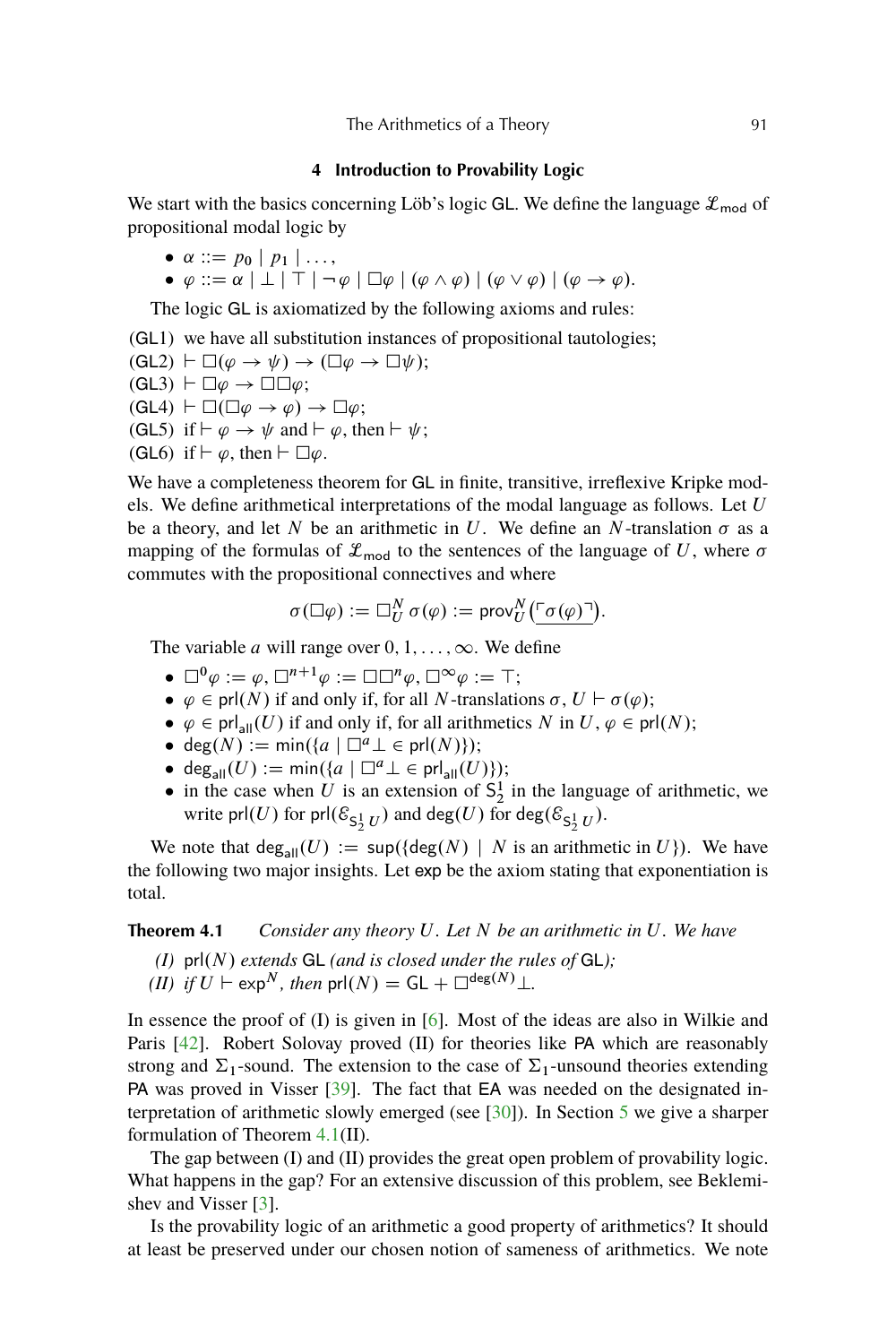<span id="page-11-0"></span>that, if N is i-equivalent to  $N'$ , then  $S_2^1$  verifies this i-equivalence. The next theorem follows.

**Theorem 4.2** *Consider any theory* U, and suppose that N and N' are arithmetics in U and that N is *i-equivalent to* N'. Then, for any N-translation  $\sigma$ and N'-translation  $\sigma'$ , if  $\sigma(p) = \sigma'(p)$  for all atoms p, then, for all  $\varphi$ , we have  $U \vdash \sigma(\varphi) \leftrightarrow \sigma'(\varphi)$ . It follows that  $\text{prl}(N) = \text{prl}(N')$  and  $\text{deg}(N) = \text{deg}(N')$ . We *have the same result on the weaker assumption that*  $N \leq N'$  *and*  $N' \leq N$ *.* 

So, in this sense, the provability logic of an arithmetic is a good property. On the other hand, the provability logic of a theory-in-extension is dependent on the specification of the axiom set. The provability logic of a theory is *intensional*. [6](#page-34-0)

**Example 4.3** Consider the theory  $U := PA + \square_{PA} \square_{PA} \perp$  with the obvious axiomatization. Clearly  $U \vdash \Box_U \Box_U \bot$ . On the other hand, suppose  $U \vdash \Box_U \bot$ . Then,

$$
\mathsf{PA}+\Box_{\mathsf{PA}}\Box_{\mathsf{PA}}\bot\vdash\Box_{\mathsf{PA}+\Box_{\mathsf{PA}}\Box_{\mathsf{PA}}}\bot\bot.
$$

So,

$$
\mathsf{PA}+\Box_{\mathsf{PA}}\Box_{\mathsf{PA}}\bot\vdash\Box_{\mathsf{PA}}\neg\,\Box_{\mathsf{PA}}\Box_{\mathsf{PA}}\bot.
$$

And, hence,

$$
\mathsf{PA}+\Box_{\mathsf{PA}}\Box_{\mathsf{PA}}\bot\vdash\Box_{\mathsf{PA}}\neg\,\Box_{\mathsf{PA}}\bot.
$$

By applying the formalized second incompleteness theorem to the conclusion, we get:  $PA + \Box_{PA} \Box_{PA} \bot \vdash \Box_{PA} \bot$ . By Löb's theorem, we obtain  $PA \vdash \Box_{PA} \bot$ . Quod non. So  $U \not\vdash \Box_U \bot$ .

Now we modify the formula defining U, thus obtaining the theory  $\tilde{U}$ , by taking something to be an axiom if it is an axiom of U or it is of the form  $p \neq p$ , where p is a PA-proof of  $\Box_{PA}\bot$ . Clearly, U and  $\tilde{U}$  are extensionally equal. We easily see that PA +  $\Box_{PA} \Box_{PA} \bot \vdash \Box_{\tilde{U}} \bot$ , and, hence,  $U \vdash \Box_{\tilde{U}} \bot$ . We conclude that  $deg_{all}(U) = deg(U) = 2$  and  $deg_{all}(\tilde{U}) = deg(\tilde{U}) = 1$ .

We note that the arithmetics in our example are  $\Sigma_1$ -unsound. It is unknown whether we can find two extensionally equal theories  $V$  and  $V'$  and two arithmetics  $N := \langle S_2^1, \tau, V \rangle$  and  $N' := \langle S_2^1, \tau, V' \rangle$  such that N and, a fortiori, N' are  $\Sigma_1$ -sound that give rise to different provability logics. In the case  $V \vdash \exp^N$ , where exp is the axiom stating that exponentiation is total, we will see that  $prl_{all}(V) = prl(N) = GL = prl(N') = prl_{all}(V')$ . So any counterexamples for  $prl(N)$  and  $prl(N')$  should fail to prove the totality of exponentiation for N, and any counterexamples for prl<sub>all</sub> $(V)$  and prl<sub>all</sub> $(V')$  should not contain any  $\Sigma_1$ -sound arithmetic M that proves the principle  $\exp^{M}$ .

Because of intensionality, provability logics and degrees need not be preserved by bi-interpretation. To get the appropriate notion of sameness that preserves provability logics and degrees we consider bi-interpretability for  $S_2^1$ -verifiable interpretations:

•  $K: U \rhd V$  is  $S_2^1$ -verifiably an interpretation, if  $S_2^1 \vdash \forall A (\Box_V A \to \Box_U A^K)$ .

We have chosen the formalized version of the *theorems* formulation of interpretability. This is convenient but not really necessary. As Emil Jeřábek pointed out to me, Buss's witnessing theorem implies that  $S_2^1$ -verifiable axioms-interpretability implies  $S_2^1$ -verifiable theorems-interpretability.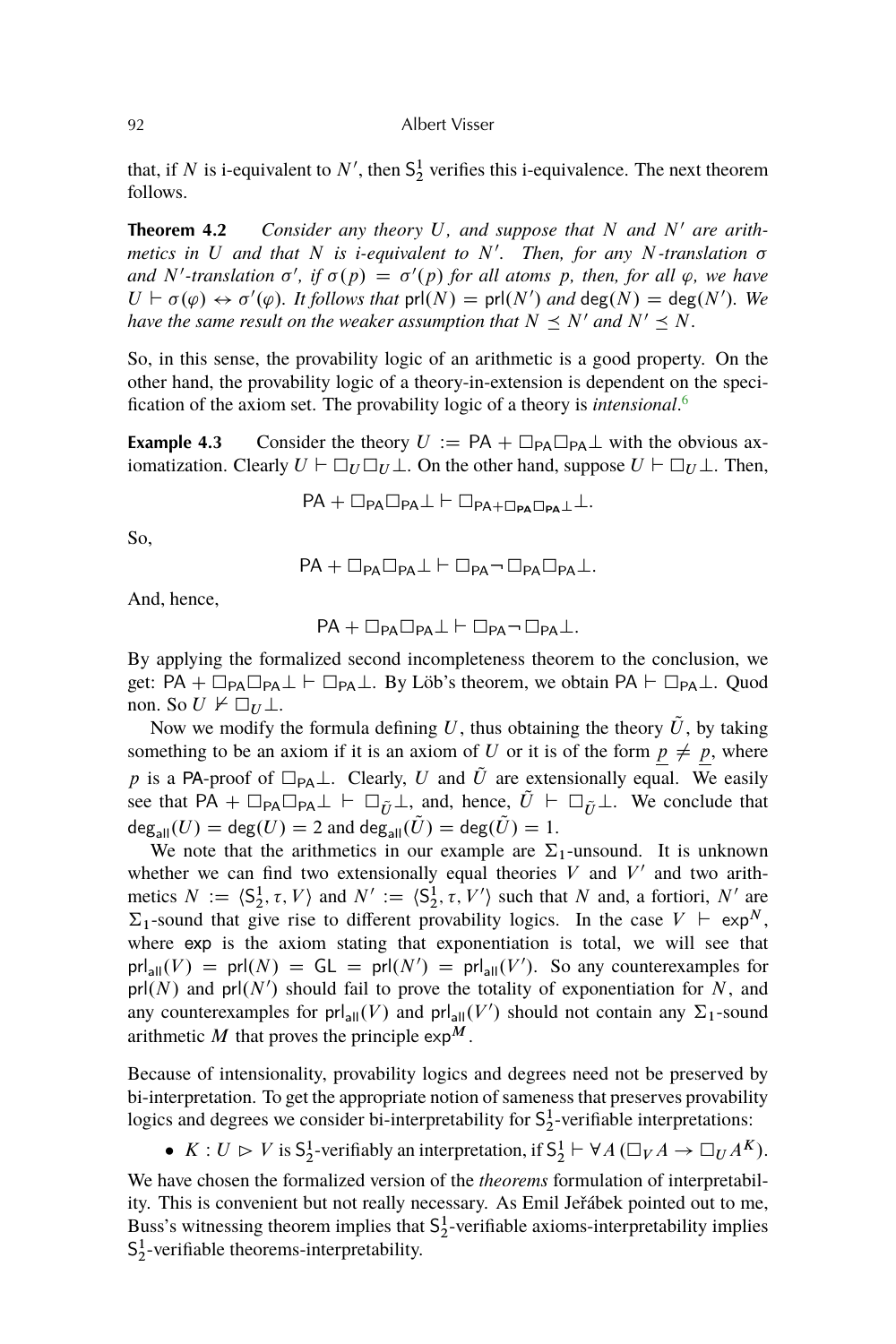<span id="page-12-0"></span>**Theorem 4.4** *Suppose that*  $K : U \rightarrow V$  *and*  $M : V \rightarrow U$  *form a biinterpretation. Suppose further that both* K *and* M *are* S 1 2 *-verifiably interpretations. Let*  $N$  *be an arithmetic in*  $U$ *. Then,*  $K \circ N$  *is an arithmetic in*  $V$ *. We have* prl $(K \circ N) = \text{prl}(N)$ *. It follows that*  $\text{prl}(U) = \text{prl}(V)$ *. Similarly for the deg.* 

**Proof** We first note that  $(\ddagger)$  U proves, for some F that "F is an isomorphism between  $\mathsf{ID}_U$  and  $M \circ K$ ." It follows that  $\mathsf{S}^1_2$  verifies the formalization of  $(\ddag)$ . Similarly for the isomorphism between  $ID_V$  and  $K \circ M$ . Thus, we may conclude that (†)  $S_2^1 \vdash \Box_U A \leftrightarrow \Box_V A^K$ , and so forth.

Suppose that  $\sigma$  is an N-translation. We prove by induction on  $\varphi$  that, for all  $\varphi$ , we have  $V \vdash (\sigma(\varphi))^K \leftrightarrow (K \circ \sigma)(\varphi)$ . The only interesting case is when  $\varphi = \Box \psi$ . We have

$$
V \vdash (\sigma(\Box \psi))^K \leftrightarrow (\Box^N_U \sigma(\psi))^K
$$
(1)  

$$
\Box^{\Box K \circ N} \sigma(\psi)
$$
(2)

$$
\leftrightarrow \Box_{U}^{K \circ N} \sigma(\psi) \tag{2}
$$

$$
\leftrightarrow \Box_V^{K \circ N} (\sigma(\psi))^K \tag{3}
$$

$$
\leftrightarrow \Box_V^{K \circ N}(K \circ \sigma)(\psi). \tag{4}
$$

We note that step  $(3)$  uses  $(†)$  and that step  $(4)$  uses the induction hypothesis.

Suppose that  $\varphi$  is in prl(K  $\circ$  N); then, for any N-translation  $\sigma$ , we have  $V \vdash (K \circ \sigma)(\varphi)$ . Ergo,  $V \vdash \sigma(\varphi)^K$ . Hence,  $U \vdash \sigma(\varphi)$ . It follows that  $\varphi \in \text{prl}(N)$ .

Conversely, suppose that  $\varphi$  is in prl(N). Then, by Theorem [4.2,](#page-11-0) it follows that  $\varphi$  is in prl(M  $\circ$  K  $\circ$  N). By the above argument applied with V and U and K and M interchanged and with  $K \circ N$  in the role of N, we find the following. If  $\varphi$  is in prl(K  $\circ$  N), then  $\varphi$  is in prl(M  $\circ$  K  $\circ$  N). Hence, if  $\varphi$  is in prl(K  $\circ$  N), then  $\varphi$  is in  $prl(N)$ .

Thus, if U and V are bi-interpretable via  $S_2^1$ -verifiable interpretations, then the interpretations provide an isomorphism between their arithmetics that preserves  $\preceq$  and deg and prl.

## **5 Solovay's Theorem**

In this section, we study the forms that Solovay's theorem takes in various settings.

5.1 The Guaspari-Solovay system R<sup>-</sup> In this subsection we give a careful analysis of the proof of Solovay's theorem. We follow the modal presentation of the proof due to Dick de Jongh, Marc Jumelet, and Franco Montagna in their paper [\[9\]](#page-36-0).

We introduce the logic  $R^-$  of Guaspari and Solovay [\[14\]](#page-36-0) and some subsystems of this logic. The language of  $R^-$  is given by

- $\bullet \ \alpha ::= p_0 \mid p_1 \mid \cdots,$
- $\bullet \varphi ::= \alpha \mid \perp \mid \top \mid \neg \varphi \mid \Box \varphi \mid (\varphi \wedge \varphi) \mid (\varphi \vee \varphi) \mid (\varphi \rightarrow \varphi) \mid \Box \varphi < \Box \varphi \mid$  $\Box \varphi \leq \Box \varphi.$

The logic  $R^-$  is axiomatized by the axioms and rules of GL (for the extended language) plus the following axioms:

 $(R^-1) \vdash \Box \varphi \leq \Box \psi \rightarrow \Box \varphi,$  $(R^-2) \vdash (\Box \varphi \leq \Box \psi \land \Box \psi \leq \Box \chi) \rightarrow \Box \varphi \leq \Box \chi,$  $(R^{-}3) \vdash \Box \varphi < \Box \psi \leftrightarrow (\Box \varphi \leq \Box \psi \land \neg \Box \psi \leq \Box \varphi),$  $(R^{-}4) \vdash \Box \varphi \rightarrow (\Box \varphi \leq \Box \psi \vee \Box \psi \leq \Box \varphi),$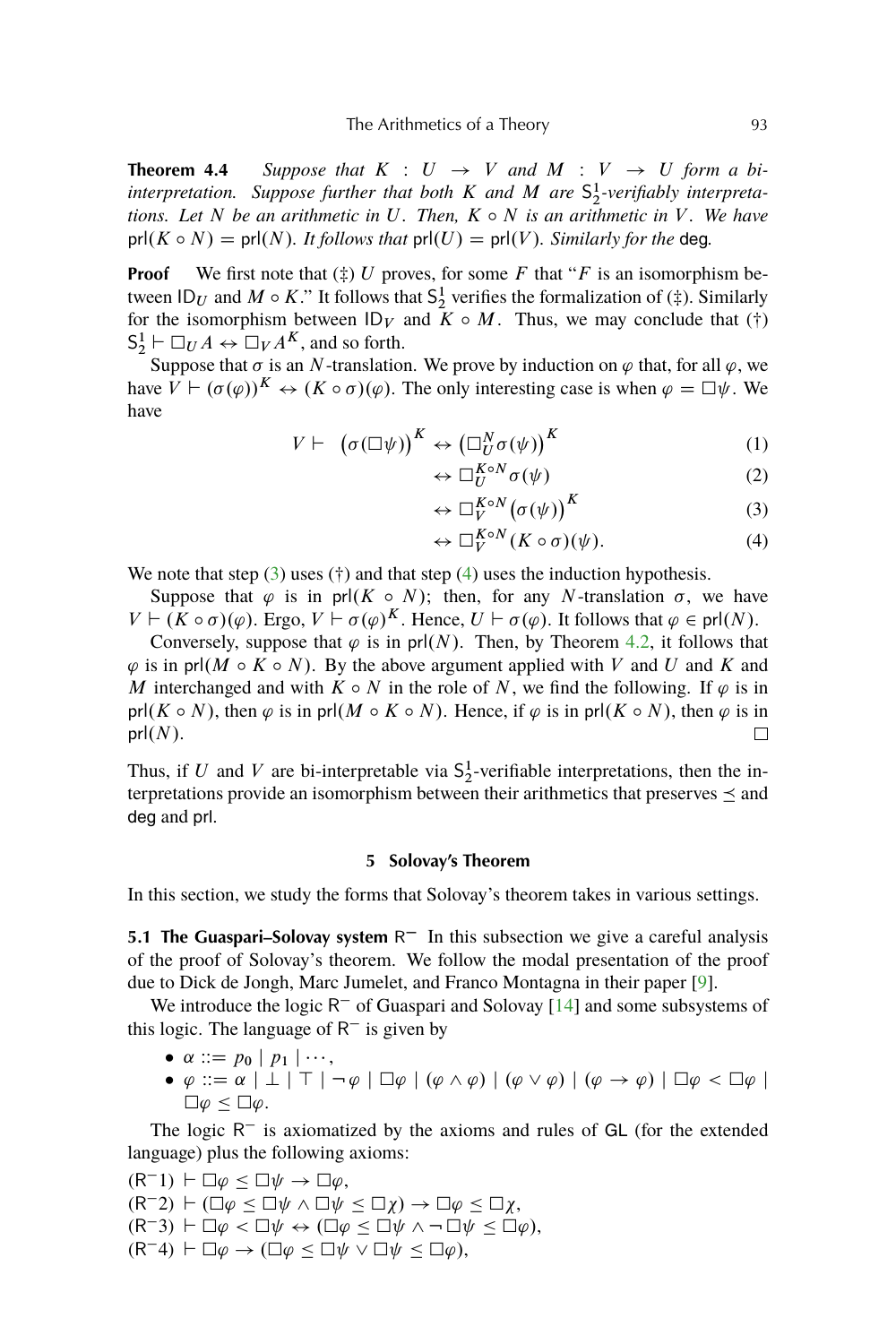$(R<sup>-5</sup>)$   $\vdash \Box \varphi \leq \Box \psi \rightarrow \Box (\Box \varphi \leq \Box \psi),$ 

 $(R^-6) \vdash \Box \varphi < \Box \psi \rightarrow \Box (\Box \varphi < \Box \psi).$ 

We can split Axiom  $R<sup>-4</sup>$  into two parts that are jointly equivalent to  $R<sup>-4</sup>$ :

 $(R^{-}4a) \vdash \Box \varphi \leq \Box \varphi \rightarrow (\Box \varphi \leq \Box \psi \vee \Box \psi \leq \Box \varphi),$  $(R^{-}4b) \vdash \Box \varphi \rightarrow \Box \varphi \leq \Box \varphi.$ 

We will consider two subsystems of  $R^-$ , to wit,  $R_0^-$  and  $R_1^-$ .  $R_0^-$  is given by the axioms and rules of GL (for the extended language) plus  $R^-1$ ,  $R^-2$ ,  $R^-3$ ,  $R^-4a$ , and  $R_1^-$  is  $R_0^-$  plus R<sup>-4</sup>b; in other words,  $R_1^-$  is given by R<sup>-1</sup>, R<sup>-2</sup>, R<sup>-3</sup>, R<sup>-4</sup>.

**5.2 Arithmetical interpretations of**  $R<sup>-</sup>$  Consider any arithmetical theory U and any arithmetic  $N$  in  $U$ . We specify what it is to be an interpretation of the language of  $R^-$  for  $U, N$ .

We remind the reader of the witness comparison notation. We define, for any  $C = \exists x C_0(x)$  and  $D = \exists y D_0(y)$ :

- $\bullet \ \ C \leq D := \exists x \ (C_0(x) \wedge \forall y < x \ \neg D_0(y)),$
- $\bullet \ \ C < D := \exists x \ (C_0(x) \wedge \forall y \leq x \ \neg D_0(y)),$
- $(C < D)^{\perp} := (D < C).$

We interpret the language of  $R^-$  as follows. An N-translation  $\sigma$  sends the propositional variables to U-sentences, commutes with the propositional connectives, and satisfies

- $\sigma(\Box \varphi) = \text{prov}_U^N(\ulcorner \sigma(\varphi) \urcorner),$
- $\sigma(\Box \varphi \leq \Box \psi) = \overline{\text{prov}}_U^N(\Box \sigma(\varphi) \Box) \leq \text{prov}}_U^N(\Box \sigma(\psi) \Box),$
- $\sigma(\Box \varphi < \Box \psi) = \text{prov}_U^N(\ulcorner \sigma(\varphi) \urcorner) < \text{prov}_U^N(\ulcorner \sigma(\psi) \urcorner).$

We assume that we are employing an ordinary single conclusion proof predicate. A modal formula  $\varphi$  is N-valid if for all N-translations  $\sigma$ , we have  $U \vdash \sigma(\varphi)$ .

It is easily seen that the theory  $R_0^-$  is N-valid, for any N. The principles  $R^-4b$ , on the one hand, and  $R^-$ 5 and  $R^-$ 6, on the other, are not known to be N-valid, for example, in the case  $N = ID_{S_2^1}$ .

The principle  $R^{-}$ 4b is a modal articulation of a special case of the minimum principle. It tells us that if a certain sentence has a proof, then it has a minimal proof. Since the proof predicate is  $\Delta_1^b(S_2^1)$ , a reasonable principle to ask for is the  $\Sigma_1^b$ -minimum principle, that is, Buss's minimization axiom  $\Sigma_1^b$ -MIN. By the results of [\[6,](#page-36-0) Section 2.9], this principle is equivalent over  $S_2^1$  with  $\Sigma_1^b$ -induction, that is, Buss's principle  $\Sigma_1^b$ -IND. This means that a salient not-too-strong theory in which we have R<sup>-4</sup>b is the theory  $T_2^1$ . Thus, if  $U \vdash (T_2^1)^N$ , then R<sub>1</sub> is N-valid.

The principles  $R^-$ 5 and  $R^-$ 6 are instances of sentential  $\exists \Pi_1^b$ -completeness. Is there a natural theory extending  $T_2^1$  that is as weak as possible that delivers this principle? Of course,  $B_0 := T_2^1 + \{S \to \Box_{S_2^1} S \mid S \in \exists \Pi_1^b$ -sent} does the trick, but this principle involves coding. Let  $\mathcal{J} := \{x \mid 2^x \downarrow\}$ . We define

$$
B := T_2^1 + \{ S \in \exists \Pi_1^b\text{-sent} \mid S \to S^{\mathcal{J}} \}.
$$

Since the proof of completeness for  $\exists \Pi^b_1$ -sentences only needs one exponent, we find  $B \vdash S \to \Box_{S_2^1} S$ , for S a  $\exists \Pi_1^b$ -sentence. So B extends  $B_0$ .<sup>[7](#page-35-0)</sup> Thus, if  $U \vdash B^N$ , then  $R^-$  is  $N$ -valid.

The two main theorems concerning provability logic of this paper, to wit The-orems [5.11](#page-17-0) and [5.15,](#page-18-0) will employ  $T_2^1$  to ensure the principle  $R^-$ 4b. In contrast,

<span id="page-13-0"></span>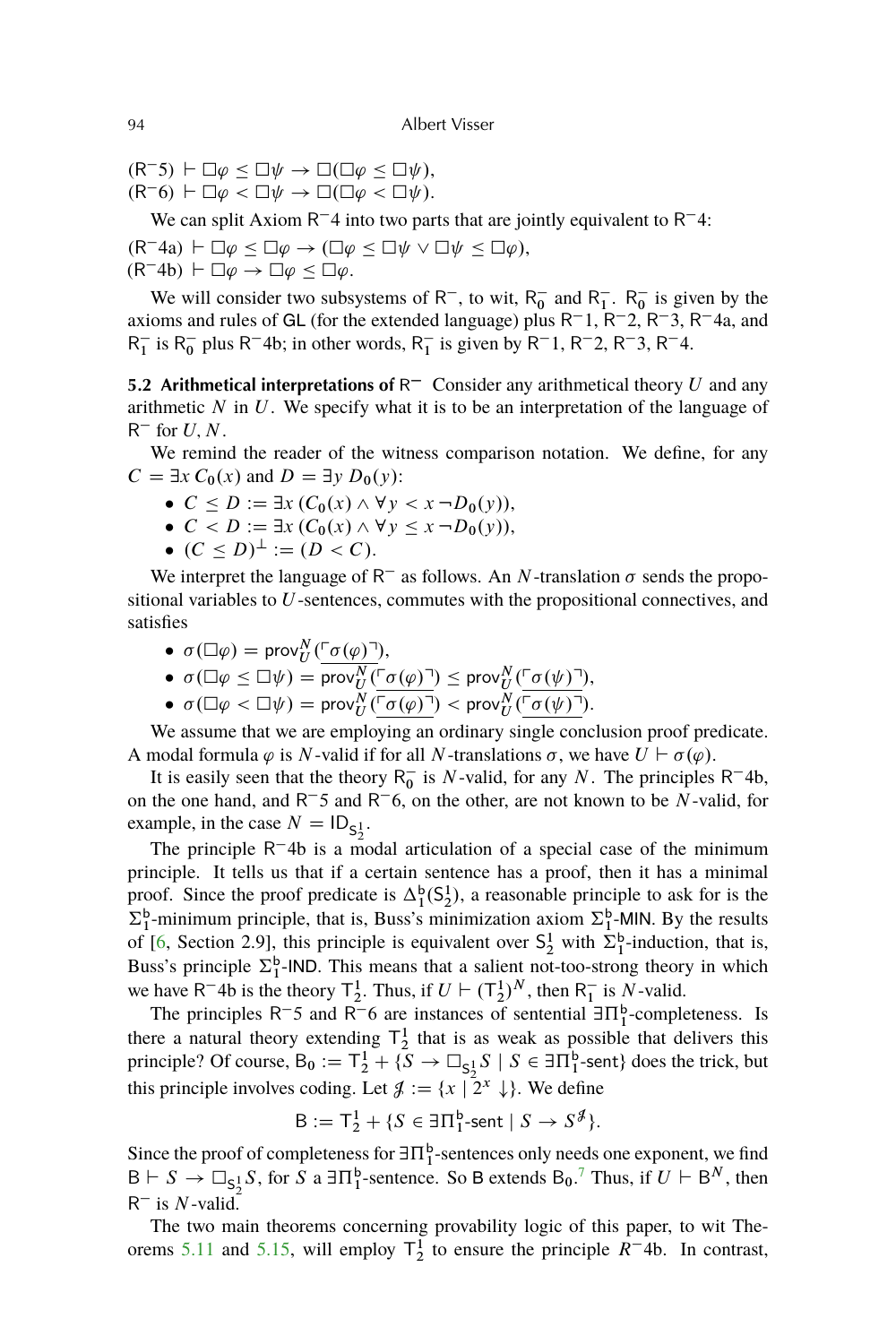<span id="page-14-0"></span>we will not use B to obtain  $R^-$ 5 and  $R^-$ 6. This last theory is, in a sense, still too strong. The theory  $\mathsf{T}^1_2$  is interpretable in  $\mathsf{S}^1_2$  on a cut, but B is locally but not globally interpretable in  $S_2^1$ . See Remark 5.1.

**Remark 5.1** The two minimal *salient* theories in the literature in which we have  $B_0$  are EA and  $\Pi_1^-$ . Since  $\Pi_1^-$  does not fit our framework, we will consider  $\overline{III_1} + \Omega_1$  instead. The theory B is a subtheory of both EA and of  $\overline{III_1} + \Omega_1$ . The theories EA and  $I\Pi_1^-$  have the same  $B\Sigma_1$ -consequences (see [\[18\]](#page-37-0) or [\[8\]](#page-36-0)).

In [\[8,](#page-36-0) Theorem 1.3(2)] it is shown that the  $B\Sigma_1$ -consequences of  $I\Pi_1^-$  and, hence, of EA can be axiomatized by the theory

$$
\mathsf{CFL} := \mathrm{I}\Delta_0 + \{ S \in \Sigma_1\text{-sent} \mid S \to S^{\mathcal{J}} \}.
$$

Clearly, CFL +  $\Omega_1$  extends B. The theories  $I\Pi_1^- + \Omega_1$  and, a fortiori, CFL +  $\Omega_1$  and B are locally interpretable in  $S_2^1$ . The proof that  $I\Pi_1^- + \Omega_1$  is locally interpretable in  $S_2^1$  can be found in Visser [\[41\]](#page-38-0). Thus, they are *locally weak*. One can show that  $S_2^1$ does not interpret B, so B is not a weak theory and, a fortiori, neither are CFL  $+ \Omega_1$ and  $I\Pi_1^- + \Omega_1$ . To prove this one shows that  $B \vdash \text{con}_n(S_2^1)$ , for every *n*. By the results of [\[25\]](#page-37-0),  $S_2^1$  cannot interpret  $S_2^1 + {\text{con}_n(S_2^1) \mid n \in \omega}$ . See also, for example, Visser [\[38\]](#page-38-0).

**5.3 The basic proof** In this subsection we present the version of Solovay's proof that is due to de Jongh, Jumelet, and Montagna.

Our first aim is to embed a finite Kripke frame for ordinary modal logic in the logic  $R^-$  extended with a finite set of constants and a finite set of axioms concerning these constants. Via the arithmetical validity of our modal theory this embedding subsequently induces an embedding in an arithmetic.

Let F be a finite, irreflexive, transitive Kripke frame on worlds  $\{0, \ldots, n-1\}$ . Our frame need not be rooted.

We write  $i \parallel j$  for i *and* j are incomparable, that is,  $i \nleq j$  and  $j \nleq i$ .

For  $i = 0, \ldots, n - 1$ , we add constants  $\ell_i$  to the language of R<sup>-</sup>. Consider the following axioms:

$$
(\mathcal{F}1) \vdash \ell_i \leftrightarrow (\Box \neg \ell_i \land \bigwedge_{j>i} \Diamond \ell_j \land \bigwedge_{j \parallel i} \bigvee_{k \leq i, k \parallel j} \Box \neg \ell_k < \Box \neg \ell_j);
$$
  
( $\mathcal{F}2$ ) for  $i \neq j$ , we have  $\vdash \Box \neg \ell_i \leq \Box \neg \ell_j \rightarrow \Box \neg \ell_i < \Box \neg \ell_j$ .

We add these axioms to  $R_i^ \overline{R}_i^-$  and to R<sup>-</sup>, thus obtaining R<sup>-</sup><sub>i</sub>,  $\bar{i}, \bar{j}$  and R $\bar{j}$  $\frac{1}{\mathcal{F}}$ . (Here we let the axioms and rules of  $R_{(i)}^-$  apply to the extended language with the new axioms.) We adhere to the usual convention that the empty conjunction is  $\top$  and the empty disjunction is  $\perp$ .

The N-interpretation of these principles is given as follows. By the multiple fixedpoint lemma we find sentences  $L_i$  such that

$$
S_2^1 \vdash L_i \leftrightarrow \Big(\Box_U \neg L_i^N \land \bigwedge_{j>i} \Diamond L_j^N \land \bigwedge_{j \parallel i} \bigvee_{k \leq i, k \parallel j} \Box_U \neg L_k^N < \Box_U \neg L_j^N\Big).
$$

We will assume that, for  $i \neq j$ , we have  $L_i \neq L_j$ . We demand that  $\sigma(\ell_i) := L_i^N$ . Thus we treat the  $\ell_i$  as constants.<sup>[10](#page-35-0)</sup> For an arbitrary arithmetic N this gives us the validity of  $R_0^ _{0,\mathcal{F}}^{-}.$ 

Below we want to reason in an informal way in the theory  $R_{11}^{-}$  $\overline{H(1),\mathcal{F}}$ . We want to reason as if we have predicate logic available, so that we can talk about statements like  $i \leq j$  and so that we can quantify over the nodes of F. These problems can be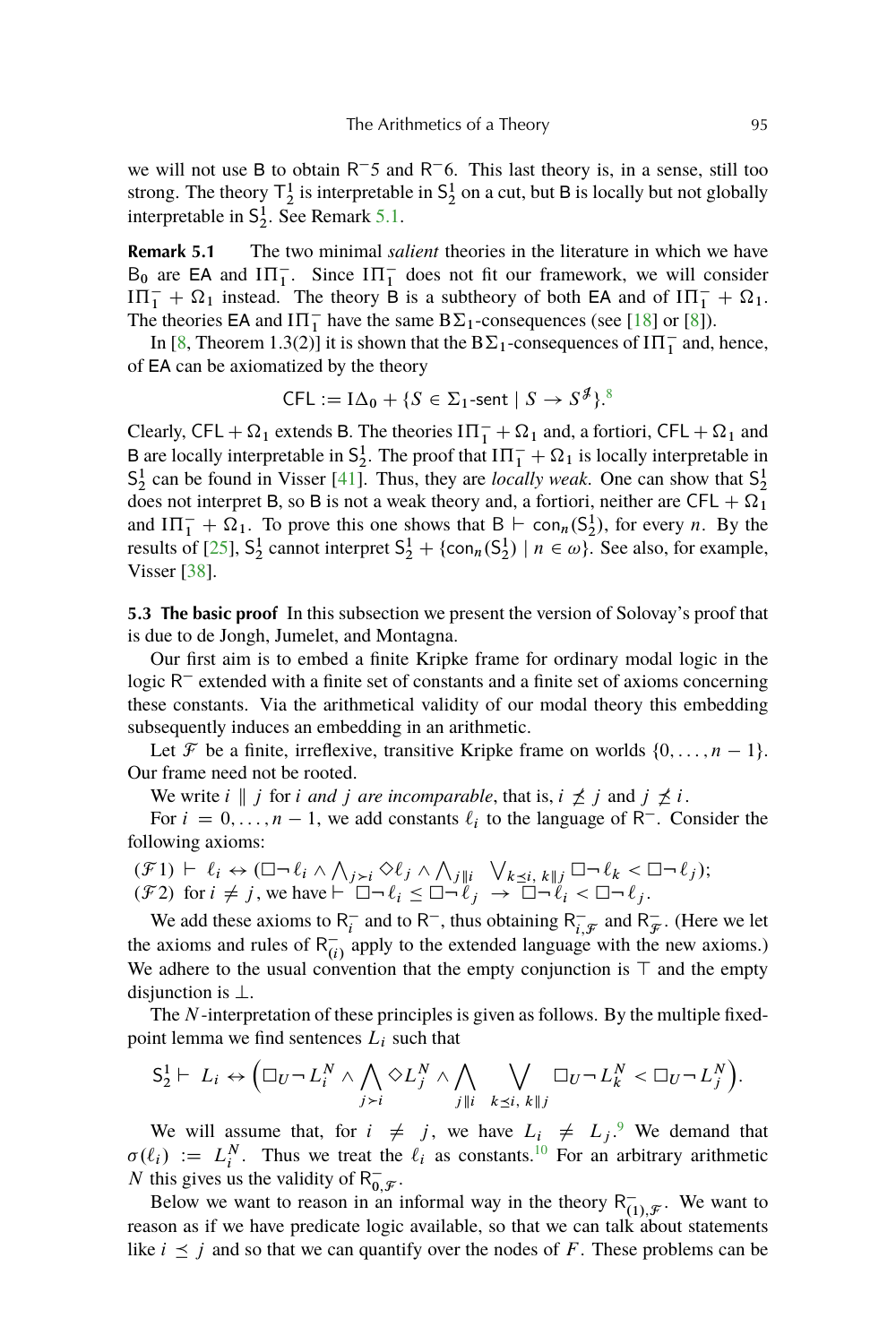solved as follows. A statement like  $i \leq j$  in the context of R<sup>-1</sup>  $\bar{t}_{(1),\mathcal{F}}$  stands for  $\top$  when it is true and for  $\perp$  when it is false. Quantification over our finite domain is handled by translating it to iterated conjunctions and disjunctions.

We define

•  $h_i := (\Box \neg \ell_i \land \bigwedge_{j \parallel i} \bigvee_{k \preceq i, k \parallel j} \Box \neg \ell_k < \Box \neg \ell_j).$ 

**Lemma 5.2**  $\overline{a}$  $\overline{a}_{1,\mathcal{F}}$  we have the following. Suppose  $i \parallel j$ ; then  $\neg (h_i \wedge h_j)$ . In *other words,*  $h_i$  *and*  $h_j$  *imply*  $i \leq j$  *or*  $j \leq i$ *.* 

**Proof** Reason in  $R_1^ \bar{a}_{1,\mathcal{F}}$ . Suppose  $i \parallel j$  and  $h_i$  and  $h_j$ . Consider the i', such that  $i' \leq i, i' \parallel j$ , and  $\Box \neg \ell_{i'}$ . We note that there is such an i', to wit i, because  $i \leq i$ ,  $i \parallel j$  and  $\Box \neg \ell_i$ . The  $\Box \neg \ell_{i'}$  are linearly ordered in the witness comparison ordering  $\lt$ . Suppose that  $\Box \neg \ell_i \star$  is the  $\lt$ -smallest such element. Consider the j', such that  $j' \leq j$ ,  $j' \parallel i$ , and  $\Box \neg \ell_{j'}$ . The node j is an example of such a j'. The  $\Box \neg \ell_{j'}$  are linearly ordered in the witness comparison ordering <. Suppose that  $\Box \neg \ell_i \star$  is the  $\le$ -smallest such element.

By the second conjunct of  $h_i$  applied to  $j^*$ , we find  $\square \neg \ell_{i^*} < \square \neg \ell_{j^*}$ . By the second conjunct of  $h_j$  applied to  $i^*$ , we find  $\Box \neg \ell_{j^*} < \Box \neg \ell_{i^*}$ , a contradiction.  $\mathcal{L}^{\mathcal{A}}$ 

**Lemma 5.3**  $\overline{a}$  $\overline{a}_{1,\mathcal{F}}$  we have the following. Suppose  $i \neq j$ ; then  $\neg (\ell_i \wedge \ell_j)$ .

**Proof** Reason in  $R_1^ _{1,\mathcal{F}}^{-}$ . In the case when i and j are incomparable, this is immediate by Lemma 5.2. Suppose, for example,  $i \prec j$ . Suppose  $\ell_i$  and  $\ell_j$ . From  $\ell_i$ , we have  $\Diamond \ell_i$ , and, from  $\ell_i$ , we have  $\Box \neg \ell_i$ , a contradiction.  $\Box$ 

**Lemma 5.4**  $\overline{a}$  $\bar{1}_{1,\mathcal{F}}$  we have the following result. Suppose  $h_i$  and  $\neg \ell_i$ . Then, for *some*  $j > i$ *, we have*  $h_j$ *.* 

**Proof** Reason in  $R_1^ \bar{1}_{1,\mathcal{F}}$ . Suppose  $h_i$  and  $\neg \ell_i$ . Then for some  $j' \succ i$ , we have  $\Box \neg \ell_{j'}$ . The  $\Box \neg \ell_{j'}$  with  $j' > i$  can be linearly ordered by the witness comparison ordering <. Let  $\Box \neg \ell_j \star$  be the <-minimal element among these j'.

Consider any  $m \parallel j^*$ . If  $m \parallel i$ , by  $h_i$ , we can find a k such that  $k \preceq i \prec j^*$ , and k || m and  $\Box \neg \ell_k < \Box \neg \ell_m$ . If not m || i, we must have  $i \prec m$ . In the case  $\Box \neg \ell_m$ , by the choice of  $j^*$ , we find  $\Box \neg \ell_{j^*} < \Box \neg \ell_m$ . In the case  $\neg \Box \neg \ell_m$ , the axioms of  $R^-$  imply  $\Box \neg \ell_{j^*} < \Box \neg \ell_m$ . So in all cases we can find a k such that  $k \leq j^*$  and  $k \parallel m$  and  $\Box \neg \ell_k < \Box \neg \ell_m$ . We may conclude  $h_{j^*}$ .  $\Box$ 

**Lemma 5.5**  $\overline{\phantom{0}}$  $_{1,\mathcal{F}}^-$  we have the following result. Suppose  $h_i$ ; then, for some  $j \geq i$ , we have  $\ell_j$ .

**Proof** Reason in  $R_1^ _{1,\mathcal{F}}^-$ . Suppose  $h_i$ . If  $\ell_i$ , we are done. If not, by Lemma 5.4, there is a  $i' > i$  such that  $h_{i'}$ . If  $\ell_{i'}$ , we are done. By repeating this procedure, we eventually find a  $j \geq i$ , such that  $\ell_j$ .  $\Box$ 

**Lemma 5.6**  $\overline{a}$  $\bar{1}_{1,\mathcal{F}}$  we have the following result. Suppose  $\Box \neg \ell_i$ . Then, for some  $j$ *, we have*  $\ell_i$ *.* 

**Proof** Reason in  $R_1^ \overline{1}_{,x}$ . Suppose  $\Box \neg \ell_i$ . Consider all j' such that  $\Box \neg \ell_j$ . There is one such j', to wit i. The  $\Box \neg \ell_{j'}$  are linearly ordered by the witness comparison ordering <. Let  $j^*$  be the minimal such. It is easy to see that  $h_{j^*}$ . By Lemma 5.5, we find a  $j \geq j^*$  such that  $\ell_j$ .  $\Box$ 

<span id="page-15-0"></span>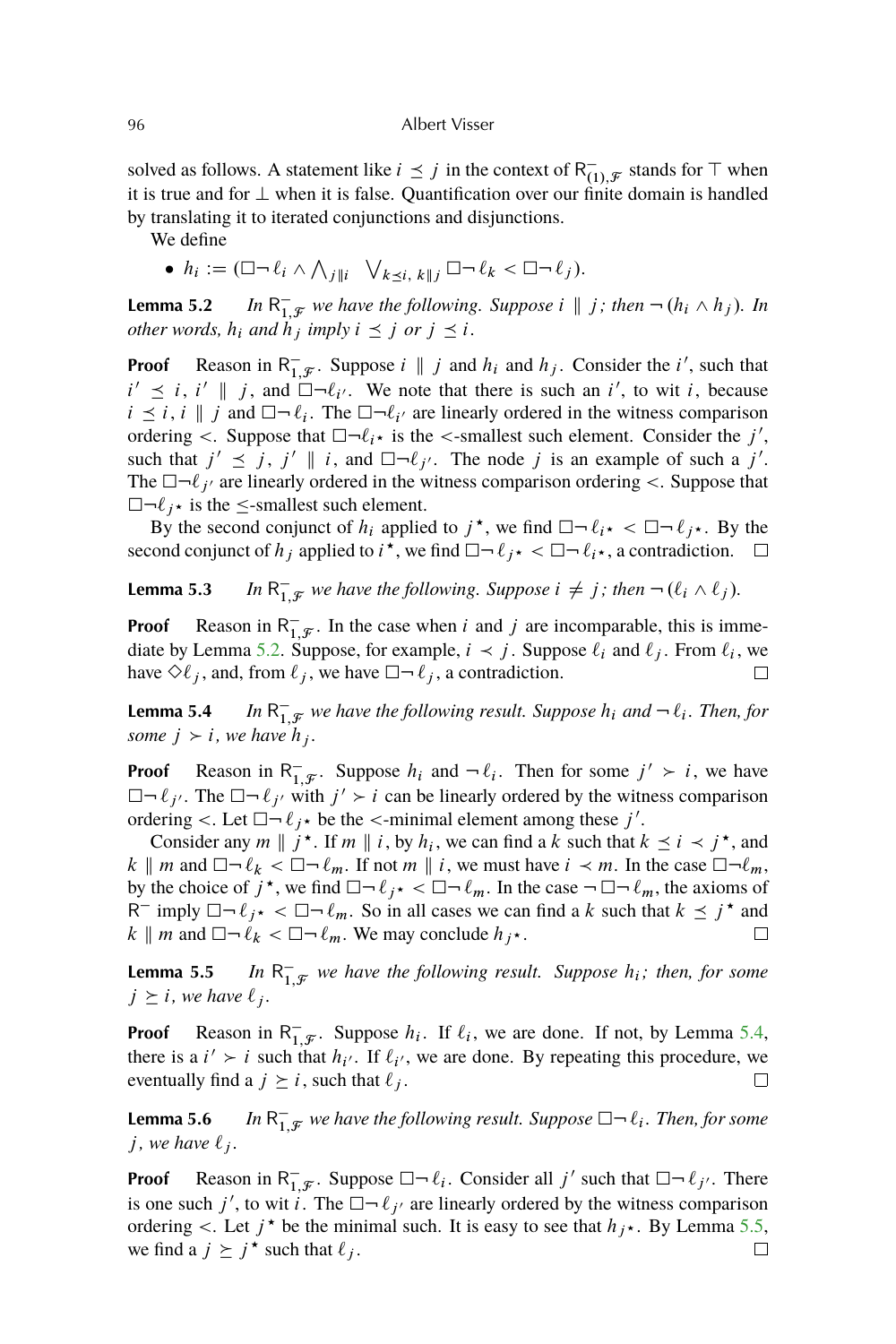<span id="page-16-0"></span>We define the theory  $R_2^ _{2,\mathcal{F}}^{-}$  as R<sub>1</sub>  $\overline{1}, \mathcal{F}$  plus the following axioms:

 $(\mathcal{F}3) \vdash \bigwedge_{i < n} (h_i \to \Box h_i).$ 

Let *K* be any Kripke model on the frame *F*. We define an interpretation  $\sigma^*$  from  $\mathcal{L}_{\text{mod}}$  to the closed formulas of the language of  $R_{\mathcal{F}}^ \overline{\mathcal{F}}$ , by setting  $\sigma^{\star}(p) := \bigvee_{j \Vdash p} \ell_j$ , where  $\sigma^*$  commutes with the propositional connectives and  $\Box$ . We have the following.

## **Theorem 5.7** *We have, for every formula*  $\varphi$  *of the modal language, the following:*

- *if*  $i \Vdash \varphi$ *, then*  $R_2^ \frac{1}{2,\mathcal{F}} \vdash \ell_i \to \sigma^\star(\varphi);$
- *if*  $i \nvDash \varphi$ , then  $R_2^2$ .  $\frac{1}{2, \mathcal{F}} \vdash \ell_i \rightarrow \neg \sigma^{\star}(\varphi).$

**Proof** The proof is by induction on  $\varphi$ . The cases of the atoms and of the propositional connectives are trivial using Lemma [5.3.](#page-15-0)

Suppose  $\varphi = \Box \psi$ .

Suppose  $i \Vdash \Box \psi$ . We reason in R<sub>2</sub>  $\overline{z}_{i}$ . Suppose  $\ell_{i}$ . Then,  $h_{i}$  and, hence,  $\Box h_{i}$ . By Lemma [5.5,](#page-15-0) in combination with  $\Box \neg \ell_i$ , we find  $\Box \bigvee_{j>i} \ell_j$ . So, by the induction hypothesis, we have  $\Box \sigma^{\star}(\psi)$ .

Suppose  $i \not\vdash \Box \psi$ . Then, for some  $j \succ i$ ,  $j \not\vdash \psi$ . We reason in R<sub>7</sub>  $_{2,\mathcal{F}}^{-}$ . Suppose  $\ell_i$ . It follows that  $\Diamond \ell_j$ . Ergo, by the induction hypothesis,  $\Diamond \neg \sigma^*(\psi)$ . Hence,  $\neg \Box \sigma^{\star}(\psi)$ .  $\Box$ 

**Remark 5.8** The most naive attempt to avoid the use of  $\vdash h_i \rightarrow \Box h_i$  is to replace  $\Box \neg \ell_i$  by  $\Box \bigvee_{j>i} \ell_j$  (where we read  $\Diamond$  as  $\neg \Box \neg$ ) everywhere in the above definitions and arguments. This certainly will give us the  $(i \Vdash \Box \psi)$ -part in the proof of Theorem 5.7 for free. It may amuse the reader to try this and to see where and why precisely it goes wrong.

**5.4 Application to arithmetic** In this subsection, we articulate what Theorem 5.7 tells us about a theory  $U$  with arithmetic  $N$ .

Consider a theory U and an arithmetic N in U. Suppose that  $deg(N) = \alpha$  and  $U \vdash (\mathsf{T}_2^1)^N$ . Suppose  $\mathsf{GL}_\alpha \not\vDash \varphi$ . Let  $\mathcal K$  be a finite counter Kripke model with frame F. We choose K in such a way that the set of worlds is  $\{0, \ldots, n-1\}$ , the root is 0, and  $0 \not\vdash \varphi$ . Note that the depth of the root must be  $k \leq \alpha$ .

Let  $\tau$  be the N-interpretation of the language of R<sub> $\tau$ </sub>  $\overline{\mathcal{F}}$  that is generated by  $\ell_i \mapsto L_i^N$ . (We are only interested in  $\tau$  on the closed fragment of  $R_{\mathcal{F}}^ \bar{x}$ .) Clearly,  $\tau(h_i)$ is of the form  $H_i^N$ , where  $H_i$  is  $S_2^1$ -provably equivalent to an  $\exists \Pi_1^b$ -sentence. Let  $\sigma^*$ be the interpretation of the language of provability logic in the closed fragment of  $R_2^ \bar{z}_{i,\mathcal{F}}$  generated by  $p \mapsto \bigvee_{i \models p} \ell_i$ . We take the interpretation  $\nu$  of the language of provability logic into the language of U to be  $\tau \circ \sigma^*$ . Thus, v is the N-interpretation generated by  $p \mapsto \bigvee_{i \mid \vdash p} L_i^N$ . We assume that  $U \vdash \bigwedge (H_i \to \Box_U H_i)$ , in other words, that  $R_2$  $\overline{C}_{2,\mathcal{F}}$  is *N*-valid. We show that  $U \not\vdash \nu(\varphi)$ .

Suppose  $U \vdash \nu(\varphi)$ . Since  $U \vdash L_0^N \rightarrow \neg \nu(\varphi)$ , we find that  $U \vdash \neg L_0^N$ . It follows that  $U \vdash \Box_U^N \neg L_0^N$ , and, hence  $U \vdash \bigvee_{j \leq n} L_j^N$ . Since  $U \vdash \neg L_0^N$ , we find  $U \vdash \bigvee_{0 \le j \le N} L_j^N$ . Thus, since each  $j > 0$  satisfies  $\Box^{k-1} \bot$ , we find  $U \vdash \Box_{U}^{N,k-1} \bot$ , quod non. We may conclude that  $U \not\vdash \nu(\varphi)$ .

The following theorem is an immediate consequence of these considerations.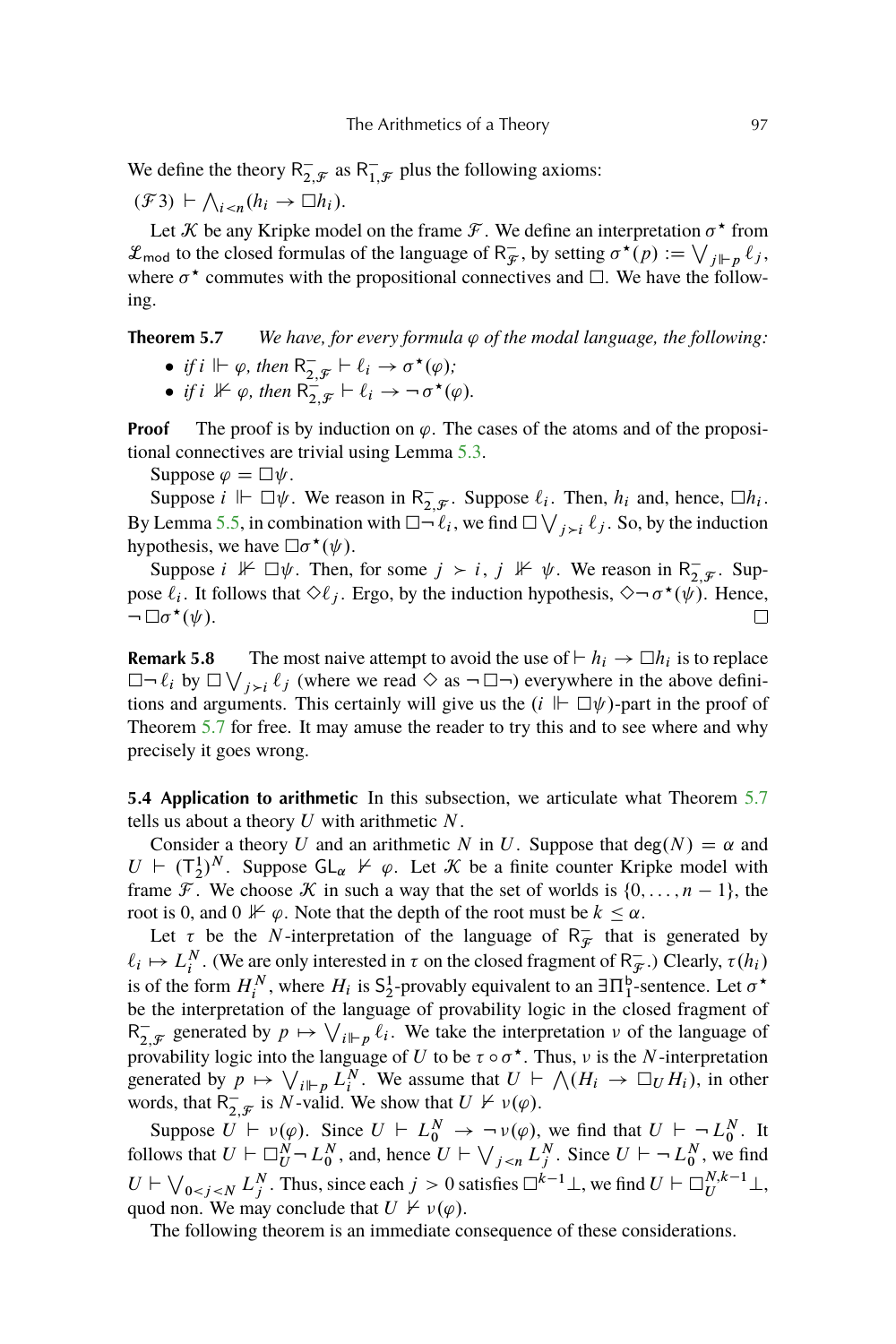<span id="page-17-0"></span>**Theorem 5.9** *Consider a theory* U *and an arithmetic* N *in* U*. We suppose* that  $U \vdash (\mathsf{T}_2^1)^N$  and  $U \vdash S^N \rightarrow \Box_{U}^N S^N$ , for all sentences S in  $\exists \Pi_1^{\mathsf{b}}$ . Then  $prl(N) = GL + \Box^{deg(N)} \bot$ .

**5.5 All arithmetics of a theory** In this subsection, we apply the Solovay argument to all arithmetics of a theory  $U$ . We first show how we can improve our local arithmetic.

Consider any set of  $\Sigma_1$ -sentences S with n elements. Let  $C_8 := \bigwedge_{S \in \mathcal{S}} (S \to \mathcal{S})$  $\Box_{5,1} S$ ). Let J be an S<sub>2</sub>-cut such that  $S_2^1 \vdash \forall x \in J \exists y \; 2^{2^x} = y$ . We define  $J_0$   $:=$  ID,  $J_{k+1} :=$  ID $(C_8)(J \circ J_k)$ ,  $J_8 := J_n$ . The following argument is taken from Visser [\[33\]](#page-38-0).

**Lemma 5.10** *We have*  $S_2^1 \vdash C_s^{J_s}$ .

**Proof** Reason in  $S_2^1$ . If we have  $C_8$ , clearly  $J_n = I_D$ , and we are done. Otherwise, for some S in S, we have S and  $\neg \Box_{S_2^1} S$ . So, inside J, the sentence S will be false. It follows that, inside J, the number of true S's from  $\mathcal S$  is at least one less than inside ID. Now the game repeats itself inside J for  $J_{n-1}$ . Each time we have  $-C_8$ , we move inside J and loose at least one true S. If at some point, we have  $C_8$ , we are done. Otherwise we end up with zero true S's and we have  $C_8$  in  $J_n$ . (Since *n* is standard the whole argument can be spelled out with big disjunctions, and so forth.)  $\Box$ 

We have the following theorem.

**Theorem 5.11** *Consider any theory U. We have*  $\text{prov}_{\text{all}}(U) = \text{GL} + \Box^{\text{deg}(U)} \bot$ *.* 

We note that the result also is valid for the case when  $\deg_{all}(U) = 0$ , that is, when either U is inconsistent or  $S_2^1$  is not interpretable in U.

**Proof** Consider any theory U, and suppose deg<sub>all</sub> $(U) = \alpha$ . It is easily seen that  $GL + \square^{\alpha} \bot \subseteq prl(U)$ .

Suppose  $GL_{\alpha} \not\vdash \varphi$ . Then, there is a finite Kripke model K with nodes  $\{0, \ldots, n-1\}$  and with root 0, such that  $0 \not\vdash \varphi$  and  $d(0) \leq \alpha$ .

Since deg<sub>all</sub> $(U) := \sup(\{\deg(M) \mid M \text{ is an arithmetic in } U\})$  and  $d(0)$  is finite, we can find an arithmetic  $N_0$  with  $d(0) \leq deg(N_0) \leq \alpha$ . We can shorten  $N_0$  to an arithmetic  $N_1 \le N_0$  in which we have  $\mathsf{T}_2^1$  (see, e.g., [\[15\]](#page-36-0); in fact, we can shorten  $N_0$ to a cut on which we have  $I\Delta_0 + \Omega_1$ ). We note that  $deg(N_1) \geq deg(N_0) \geq d(0)$ .

We simultaneously construct a cut N in  $N_0$  and the  $L_i$  using the Gödel fixed-point lemma. We find  $L_i$  such that

$$
S_2^1 \vdash L_i \leftrightarrow \left(\Box_U \neg L_i^{N_1 \circ J_{\mathcal{H}}} \wedge \bigwedge_{j>i} \bigvee_{j \mid i} L_i^{N_1 \circ J_{\mathcal{H}}} \wedge \bigwedge_{j \mid i} \bigvee_{k \leq i, k \mid j} \Box_U \neg L_k^{N_1 \circ J_{\mathcal{H}}} < \Box_U \neg L_j^{N_1 \circ J_{\mathcal{H}}} \right).
$$

Here

\n- \n
$$
H_i := (\Box_U \neg L_i^{N_1 \circ J_{\mathcal{H}}} \land \bigwedge_{j \parallel i} \bigvee_{k \leq i, k \parallel j} \Box_U \neg L_k^{N_1 \circ J_{\mathcal{H}}} < \Box_U \neg L_j^{N_1 \circ J_{\mathcal{H}}},
$$
\n
\n- \n
$$
\mathcal{H} := \{H_0, \ldots, H_{n-1}\}.
$$
\n
\n

We note that we have indeed a valid application of the fixed-point lemma since  $H$ occurs "inside the box."

We take  $N := N_1 \circ J_{\mathcal{H}}$ . We note that  $S_1^2 \vdash \Box_{S_1^2} H_i \to \Box_U H_i^N$ . Hence, we find that  $U \vdash H_i^N \to \Box_U^N H_i^N$ . Moreover,  $U \vdash (\mathsf{T}_2^1)^N$ , since  $T_2^1$  is downwards preserved over  $\leq$ . Finally,  $deg(N) \geq deg(N_1) \geq d(0)$ .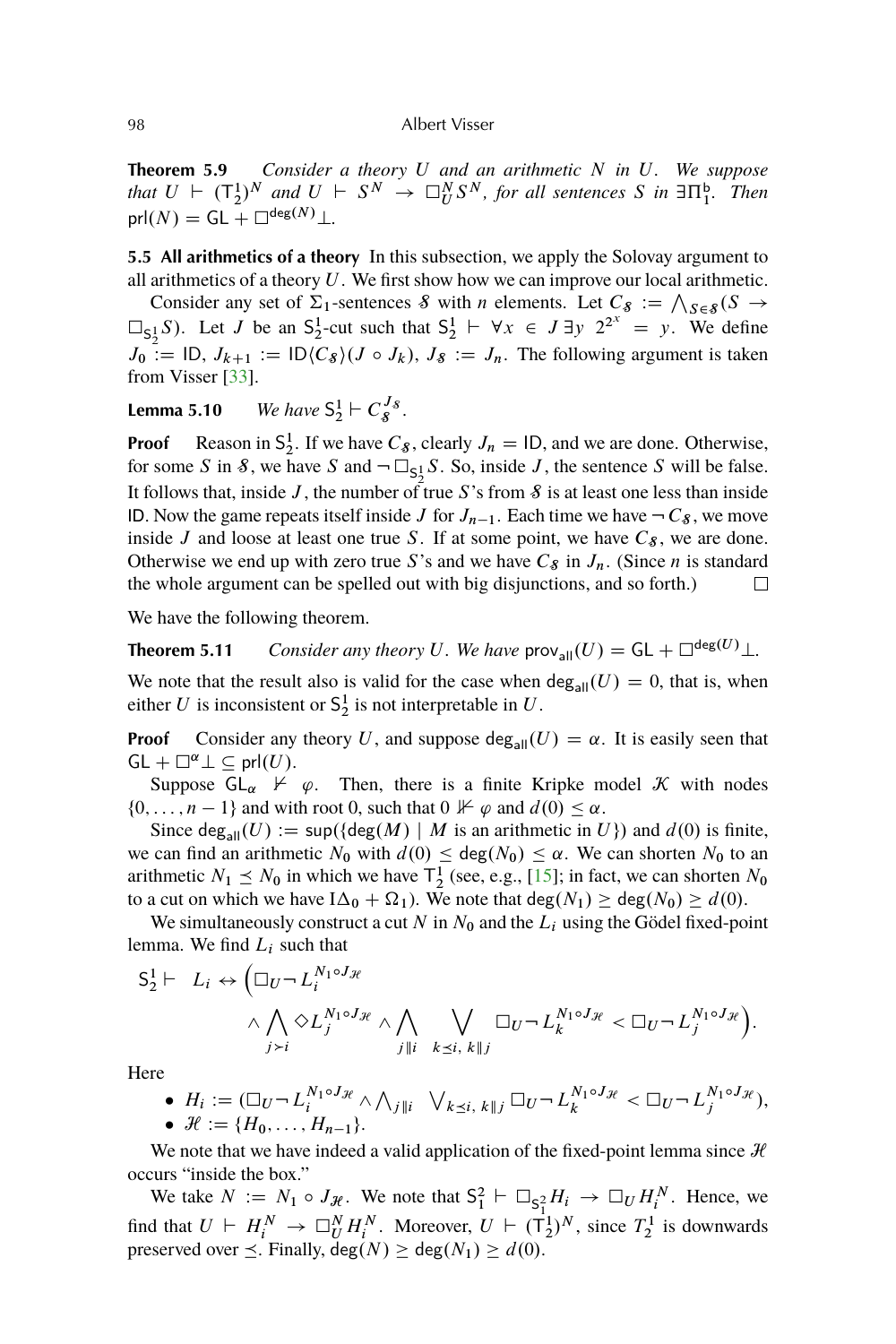<span id="page-18-0"></span>We now employ the interpretation  $\nu$  of Section [5.4](#page-16-0) using the  $L_i$  constructed above. We find  $U \not\vdash \nu(\varphi)$ .  $\Box$ 

**5.6 Theories with a**  $\Sigma_1$ **-sound arithmetic** In this subsection we provide a sufficient condition for a theory to contain an arithmetic N with  $prl(N) = GL$ . We will use the following facts.

**Fact 5.12** Suppose that N is an arithmetic in U. Then  $U \rhd (U + \square_{U}^{N} \bot)$ .

This insight was first due Solomon Feferman in his classical paper [\[10\]](#page-36-0). The simple proof below was discovered independently by Per Lindström (see [\[11\]](#page-36-0)) and the author [\[31\]](#page-37-0).

**Proof** Suppose that N is an arithmetic in U. We have  $U + \neg \Box_U^N \bot \vdash \Diamond_U^N (\Box_U^N \bot)$ , by Löb's theorem. Hence, it follows that  $(U + \neg \Box_U^N \bot) \rhd (U + \Diamond_U^N \Box_U^N \bot)$ . So, using a Henkin interpretation, we may conclude that  $(U + \neg \Box_{U}^{N} \bot) \rhd (U + \Box_{U}^{N} \bot)$ . On the other hand, we trivially have  $(U + \square_{U}^{N} \bot) \triangleright (U + \square_{U}^{N} \bot)$ . Thus, using a disjunctive interpretation, we find that  $U \rhd (U + \square_{U}^{N} \bot)$ .  $\Box$ 

**Fact 5.13** Suppose  $U \rhd V$ . Let N be an arithmetic in V. Then  $U \rhd (V + \square_{U}^{N} \bot)$ .

**Proof** Suppose  $M: U \rhd V$ . We apply Fact 5.12 to the arithmetic  $M \circ N$  to find the desired result.

We note that Facts 5.12 and 5.13 can be considered as nice and general formulations of the second incompleteness theorem. Suppose that, for some arithmetic  $N$  in  $U$ , we would have  $U \vdash \text{con}^N(U)$ . Since, by Fact 5.12, we have  $U \rhd (U + \square_{U}^N \bot)$ , it follows that  $U$  is inconsistent.

**Fact 5.14** Suppose that  $U \supset V$ , and suppose that U contains a  $\Sigma_1$ -sound arithmetic N; that is, for all  $\Sigma_1$ -sentences S, if  $\overline{U} \vdash S^N$ , then S is true. Then  $U \rhd_{\text{faith}} V$ .

This fact is a direct consequence of Theorem [B.4](#page-34-0) of Appendix [B.](#page-32-0) It was first proved in Visser [\[36\]](#page-38-0). The basic idea of the proof is due to Per Lindström. We prove the following theorem.

**Theorem 5.15** Suppose that U contains a  $\Sigma_1$ -sound arithmetic  $N_0$ . Then there is *an* N in U such that  $prl(N) = GL$ .

**Proof** Suppose that U contains a  $\Sigma_1$ -sound arithmetic  $N_0$ . We can find an interpretation of  $\overline{T}_2^1$  by shortening  $N_0$ . By Fact 5.13, we find  $U \rhd (\overline{T}_2^1 + \Box_U \bot)$ . Let W be  $T_2^1$  plus sentential  $\Sigma_1$ -completeness for U with respect to each arithmetic M in U. Since  $T_2^1 + \Box_U \bot$  extends W, we find  $U \triangleright W$ . By Fact 5.14, we can find a K such that  $K: U \rhd_{\text{faith}} W$ . Finally, let  $N := \mathsf{S}_2^1 \downarrow K$ . Since W is a true theory, N is a  $\Sigma_1^0$ -sound arithmetic in U. Hence deg $(N) = \infty$ . By Theorem [5.9](#page-16-0) we find that  $prl(N) = GL.$  $\Box$ 

#### **6 Deep Arithmetics**

In this section we study the fine structure of the arithmetics of a finitely axiomatized sequential theory. Finitely axiomatized sequential theories have many surprising properties. The present section builds on and extends a line earlier work, to wit: Smoryński [\[27\]](#page-37-0), Pudlák [\[25\]](#page-37-0), Krajíček [\[19\]](#page-37-0), and Visser [\[35\]](#page-38-0), [\[36\]](#page-38-0).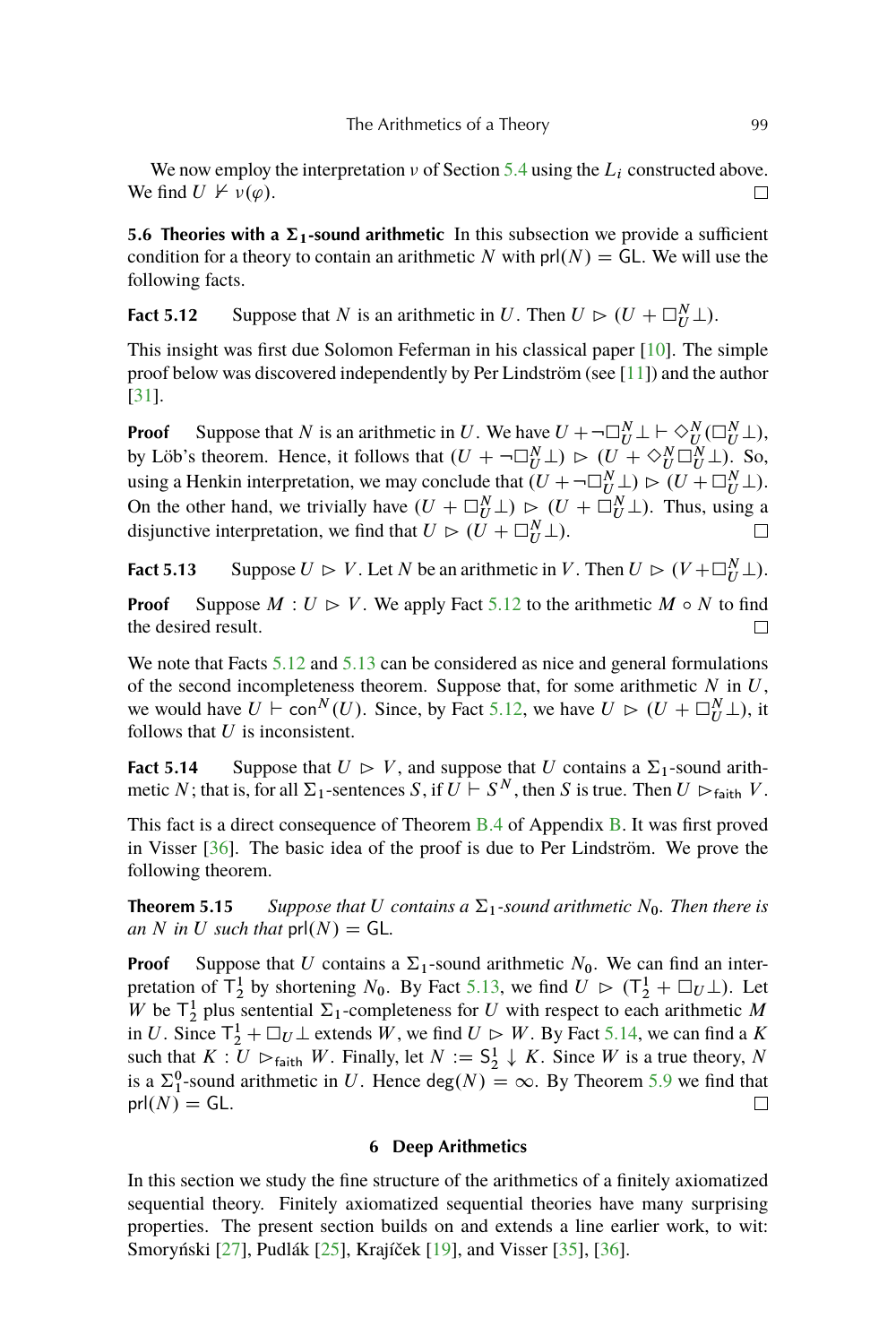<span id="page-19-0"></span>We have the following definition. Suppose that  $A$  is a finitely axiomatized sequential theory. (We confuse these theories with their single axiom.) Let  $N$  be an arithmetic in A.

• *N* is  $\Sigma_1$ -veracious in *A* if and only if

$$
S_2^1 \vdash \forall S \in \Sigma_1\text{-sent}(\square_A S^N \to \square_{S_2^1}(\text{con}_{\rho(A)}(A) \to S)).
$$

Thus, we see that  $\Sigma_1$ -veracity is the  $S_2^1$ -verifiable  $\Sigma_1$ -conservativity of N over  $\mathcal{E}_{\mathsf{S}_2^1(\mathsf{S}_2^1 + \mathsf{con}_{\rho(A)}(A))}$ :

- *N* is *strong in A* if and only if  $A \vdash \text{con}^N_{\rho(A)}(A);$
- *N* is *deep in A* if and only if *N* is both  $\Sigma_1$ -veracious and strong in *A*.

 $\Sigma_1$ -veracity is connected to  $\Sigma_1$ -soundness: this is elucidated by the following theorem.

**Theorem 6.1** *Suppose that* A *is a finitely axiomatized sequential theory and* N *is*  $\Sigma_1$ -veracious in A. Then,

$$
I\Delta_0 + \text{supexp} + \text{con}(A) \vdash \forall S \in \Sigma_1 \text{-sent} \left(\square_A S^N \to \text{true}(S)\right).
$$

*Here* true *is a*  $\Sigma_1$ -truth predicate.

**Proof** By [\[42\]](#page-38-0), the theory EA, also known as  $I\Delta_0$  + exp, proves uniform  $\Pi_2$ -reflection for cut-free provability in  $S_2^1$ . Hence,  $I\Delta_0$  + supexp proves uniform  $\Pi_2$ -reflection for ordinary provability in  $S_2^1$ . Our theorem is immediate from this.  $\Box$ 

In the definition of  $\Sigma_1$ -veracious theory we may replace  $\rho(A)$  by any  $m \ge \rho(A)$ , in the light of the following theorem.

**Theorem 6.2** *Let* A *be a finitely axiomatized sequential theory. Suppose that*  $m > \rho(A)$ *. We have* 

$$
\mathsf{S}^1_2\vdash \forall S\in\Sigma_1\text{-sent}\left(\square_{\mathsf{S}^1_2}\bigl(\mathsf{con}_m(A)\to S\bigr)\leftrightarrow\square_{\mathsf{S}^1_2}\bigl(\mathsf{con}_{\rho(A)}(A)\to S\bigr)\right).
$$

**Proof** The right-to-left direction of our theorem is trivial.

To go from *m*-provability to  $\rho(A)$ -provability we need to eliminate standard (proof-theoretical) cuts. So we only need a multiexponential transformation.<sup>[11](#page-35-0)</sup> Thus, there is an  $S_2^1$ -cut J, such that  $S_2^1 \vdash \text{con}_{\rho(A)}(A) \to \text{con}_m^J(A)$ .

*Reason in*  $S_2^1$ . Consider any  $\Sigma_1$ -sentence S. Suppose that  $\square_{S_2^1}(\text{con}_m(A) \to S)$ . So,  $\Box_{S^1_2}(\text{con}_m(A) \rightarrow S)^J$ . It follows that  $\Box_{S^1_2}(\text{con}_m^J(A) \rightarrow S^J)$ . We have  $\square_{\mathsf{S}_2^1}(S^{\bar{J}} \to S)$ , since we can find a p-time transformation of S into a proof of  $(S^{\bar{J}} \rightarrow S)$  by the obvious recursion on the construction of S. (Note that the recursion is over  $\Sigma_1$ -formulas rather than sentences.) Hence,  $\square_{S_2^1}(\text{con}_m^J(A) \to S)$ . Thus, we may conclude that  $\Box_{S_2^1}(\mathrm{con}_{\rho(A)}(A) \to S)$ .  $\Box$ 

To illustrate the theorem, let us briefly consider the case where  $S := \bot$ . We have

$$
\mathsf{S}_2^1 \vdash \Box_{\mathsf{S}_2^1} \mathsf{incon}_m(A) \leftrightarrow \Box_{\mathsf{S}_2^1} \mathsf{incon}_{\rho(A)}(A).
$$

We note that the "guarding" boxes are essential. We definitely do *not* generally have that  $S_2^1$  proves the equivalence incon<sub>m</sub>(A) and incon<sub>p(A)</sub>(A), which would involve a multiexponential transformation.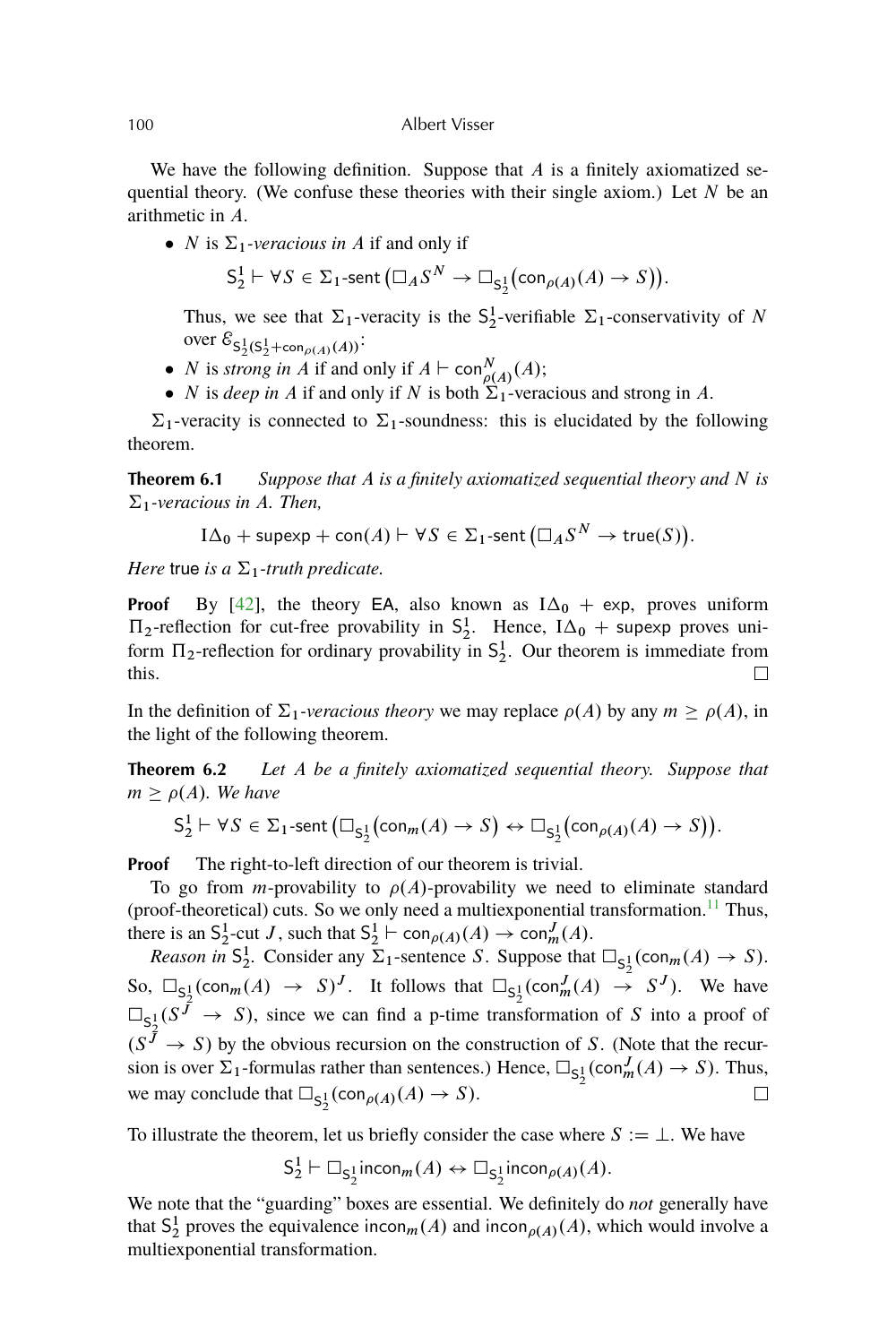<span id="page-20-0"></span>If an arithmetic is deep, we can strengthen the implication in  $\Sigma_1$ -veracity to a bi-implication.

**Theorem 6.3** *Let* A *be a finitely axiomatized sequential theory. Suppose that* N *is a deep arithmetic in* A*. We have*

$$
S_2^1 \vdash \forall S \in \Sigma_1\text{-sent}\left(\square_A S^N \leftrightarrow \square_{S_2^1}(\text{con}_{\rho(A)}(A) \to S)\right).
$$

We leave the simple proof to the reader.

**Theorem 6.4** *Let* A *be a finitely axiomatized sequential theory. Each of the following classes is*  $S_2^1$ -verifiably downwards closed under  $\preceq$ : the  $\Sigma_1$ -veracious theo*ries, the strong theories, and the deep theories.*

We leave the simple proof to the reader. Iterated inconsistencies take a simple form for  $\Sigma_1$ -veracious arithmetics, as will be proved in the next theorem.

**Theorem 6.5** *Suppose that* A *is sequential and that* N *is a*  $\Sigma_1$ -veracious arith*metic in* A*. We have*

$$
(\dagger_n) \quad S_2^1 \vdash \Box_A \Box_A^{N,n} \bot \leftrightarrow \Box_{S_2^1}^n \Box_A \bot.
$$

**Proof** We prove our theorem by induction on n. The case  $n = 0$  is trivial. Suppose that we have  $(\dagger_n)$ . Note that it follows that

$$
(\dagger_n^*) \quad S_2^1 \vdash \Box_{S_2^1} \Box_A \Box_A^{N,n} \bot \leftrightarrow \Box_{S_2^1} \Box_{S_2^1}^n \Box_A \bot.
$$

We prove  $(\dagger_{n+1})$ . We have in  $S_2^1$ ,

$$
\Box_A \Box_A^{N,n+1} \bot \to \Box_{\mathsf{S}_2^1}(\mathsf{con}_{\rho(A)}(A) \to \Box_A \Box_A^{N,n} \bot)
$$
 (5)

$$
\rightarrow \Box_{S_2^1} (\Box_{A,\rho(A)} \bot \vee \Box_A \Box_A^{N,n} \bot) \tag{6}
$$

$$
\rightarrow \Box_{S_2^1} \Box_A \Box_A^{N,n} \bot \tag{7}
$$

$$
\rightarrow \Box_{S_2^1} \Box_{S_2^1}^n \Box_A \bot \tag{8}
$$

$$
\rightarrow \Box_{S_2^1}^{n+1} \Box_A \bot \tag{9}
$$

$$
\rightarrow \Box_{S_2^1} \Box_{S_2^1}^n \Box_A \bot \tag{10}
$$

$$
\rightarrow \Box_{\mathsf{S}_2^1} \Box_A \Box_A^{N,n} \bot \tag{11}
$$

$$
\rightarrow \Box_A \Box_A^N \Box_A^{N,n} \bot \tag{12}
$$

$$
\rightarrow \Box_A \Box_A^{N,n+1} \bot. \tag{13}
$$

Here step (5) follows by  $\Sigma_1$ -veracity. Steps (8) and (11) use  $(\dagger_n^*)$ . Finally, Step (12) uses the fact that we have  $S_2^1$  inside N.  $\Box$ 

**Corollary 6.6** *Suppose that* A *is a finitely axiomatized sequential theory and that* N is a  $\Sigma_1$ -veracious arithmetic in A. We have

(i) 
$$
A \vdash \Box_A^{N,n+1} \bot \leftrightarrow (\Box_{S_2^1}^n \Box_A \bot)^N;
$$
  
(ii)  $I\Delta_0 + \text{supexp} \vdash \Box_A \Box_A^{N,n} \bot \leftrightarrow \Box_A \bot.$ 

In the next theorem, we establish the existence of lots of deep arithmetics in a finitely axiomatized sequential theory. The proof of the theorem employs a form of the Friedman–Goldfarb–Harrington fixed point. See [\[36\]](#page-38-0) for a discussion of this fixed point.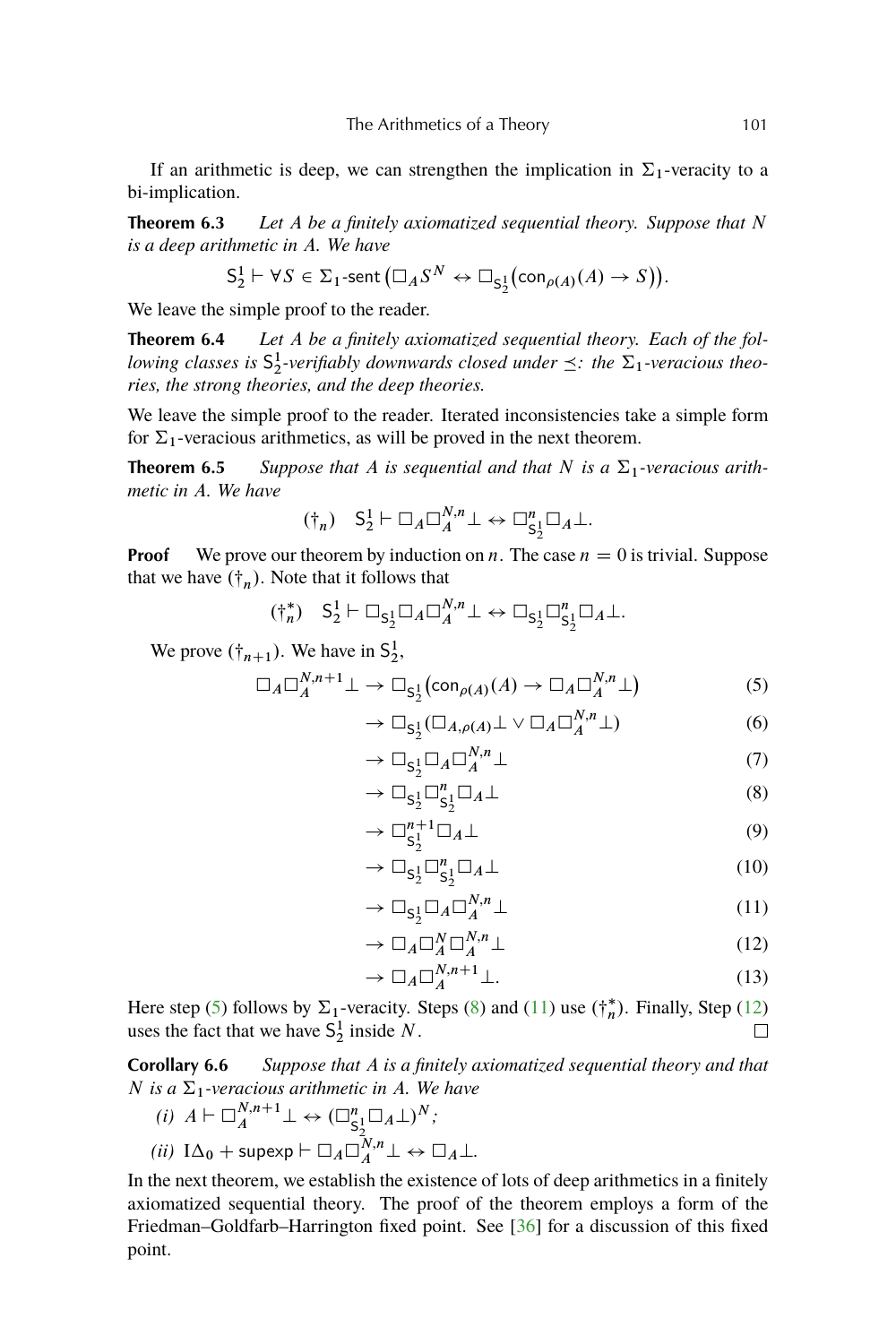<span id="page-21-0"></span>**Theorem 6.7** *For every finitely axiomatized sequential theory* A*, and, for every arithmetic*  $N_0$  *in* A, there is a deep arithmetic N in A with  $N \leq N_0$ . This theorem is *verifiable in* S 1 2 *.*

The arithmetic N in the theorem is dependent on A and  $N_0$ . Suppose that we have a deep arithmetic N for A. Of course, we can extend A to  $B := (A + incon^N(A)).$ Consider the arithmetic  $N' : S_2^1 \to B$  that is based on the same translation as N, that is,  $\tau_N$ . Clearly, N' will not be deep. However, the theorem tells us that we can shorten  $N'$  in such a way that we obtain a deep arithmetic for  $B$ .

**Proof** Let A be a finitely axiomatized sequential theory, and let  $N_0$  be an arithmetic in A.

Let true be a  $\Sigma_1$ -truth predicate. For the construction of such a truth predicate, see [\[15,](#page-36-0) Chapter V(5)]. The two classical works on this subject are [\[20\]](#page-37-0) and [\[23\]](#page-37-0). We will use the following two properties of true: for S in  $\Sigma_1$ ,

- (T1)  $S_2^1 \vdash \text{true}(S) \to S$ .
- (T2) Suppose that J is an  $S_2^1$ -cut such that  $S_2^1 \vdash x \in J \rightarrow 2^{2^x}$  exists; then, we have  $S_2^1 \vdash S^J \to \text{true}(\overline{S}).$

We remind the reader of the witness comparison ordering. We define, for any  $C = \exists x C_0(x)$  and  $D = \exists y D_0(y)$ ,

- $\bullet \ \ C \leq D := \exists x \ (C_0(x) \wedge \forall y < x \ \neg D_0(y)),$
- $\bullet \ \ C \leq D := \exists x \ (C_0(x) \wedge \forall y \leq x \ \neg D_0(y)),$
- $(C \le D)^{\perp} := (D < C)$ , and  $(C < D)^{\perp} := (D \le C)$ .

By the Gödel fixed-point lemma, we find  $R$  such that, for a suitably chosen  $m$ :

$$
S_2^1 \vdash R \leftrightarrow \mathsf{true}(S) \leq \Box_{A,m} R^{N_0}.
$$

We note that the complexity  $\rho(R)$  of R is *not* dependent on S and m, since numerals do not change the complexity of a formula even if the numeral is given a relational representation. Moreover, for any B and K,  $\rho(B^K)$  is linear in  $\rho(B)$ . Hence, we may choose *m* so large that max $(\rho(A), \rho(R^{N_0})) \leq m$ .

We choose  $N_1$  to be an initial segment of  $N_0$  such that

- (U1)  $A \vdash \Box_{A,m}^{N_1} B \to B$ , for any B with  $\rho(B) \leq m$ ;
- (U2)  $A \vdash (\forall S \in \Sigma_1\text{-sent}(true(S) \rightarrow true(S) \le true(S)))^{N_1};$ in other words, A proves that, in  $N_1$ , if true(S) is witnessed, then true(S) has a minimal witness.

We can always find such an  $N_1$  since (i) we have a truth predicate for formulas of complexity  $\leq m$  and since (ii) we can interpret  $I\Delta_0 + \Omega_1$  in  $S_2^1$ .

Let *J* be an S<sub>2</sub><sup>-</sup>cut such that  $S_2^1 \vdash x \in J \to 2^{2^x}$  exists. We take  $N := N_1 \circ J$ .

We note that  $N_1$  is strong and that, hence, N is strong. We show that N is  $\Sigma_1$ -veracious.

*We reason, for the rest of the proof, in*  $S_2^1$ . Consider any  $\Sigma_1$ -sentence S. Suppose  $\Box_A S^N$ . It follows, by (T2) that  $\Box_A(\text{true}(S))^{N_1}$ . Ergo, by (U2),  $\Box_A (R \vee R^{\perp})^{N_1}$ . Thus,  $\Box_A (R \lor \Box_{A,m} R^{N_0})^{N_1}$ . Hence, by (U1),  $\Box_A (R^{N_1} \lor R^{N_0})$ . Since  $N_1$  is a cut of  $N_0$ , we get  $\Box_A R^{N_0}$ .

By Lemma [3.7,](#page-7-0) we may conclude that (†)  $\Box_{S_2^1}\Box_{A,m}R^{N_0}$ .

We can find an  $S_2^1$ -cut  $J^*$ , on which we have  $T_2^1$ , so that if something is A-provable with a proof in  $J^*$ , then there is a minimal proof. We can arrange that  $J^*$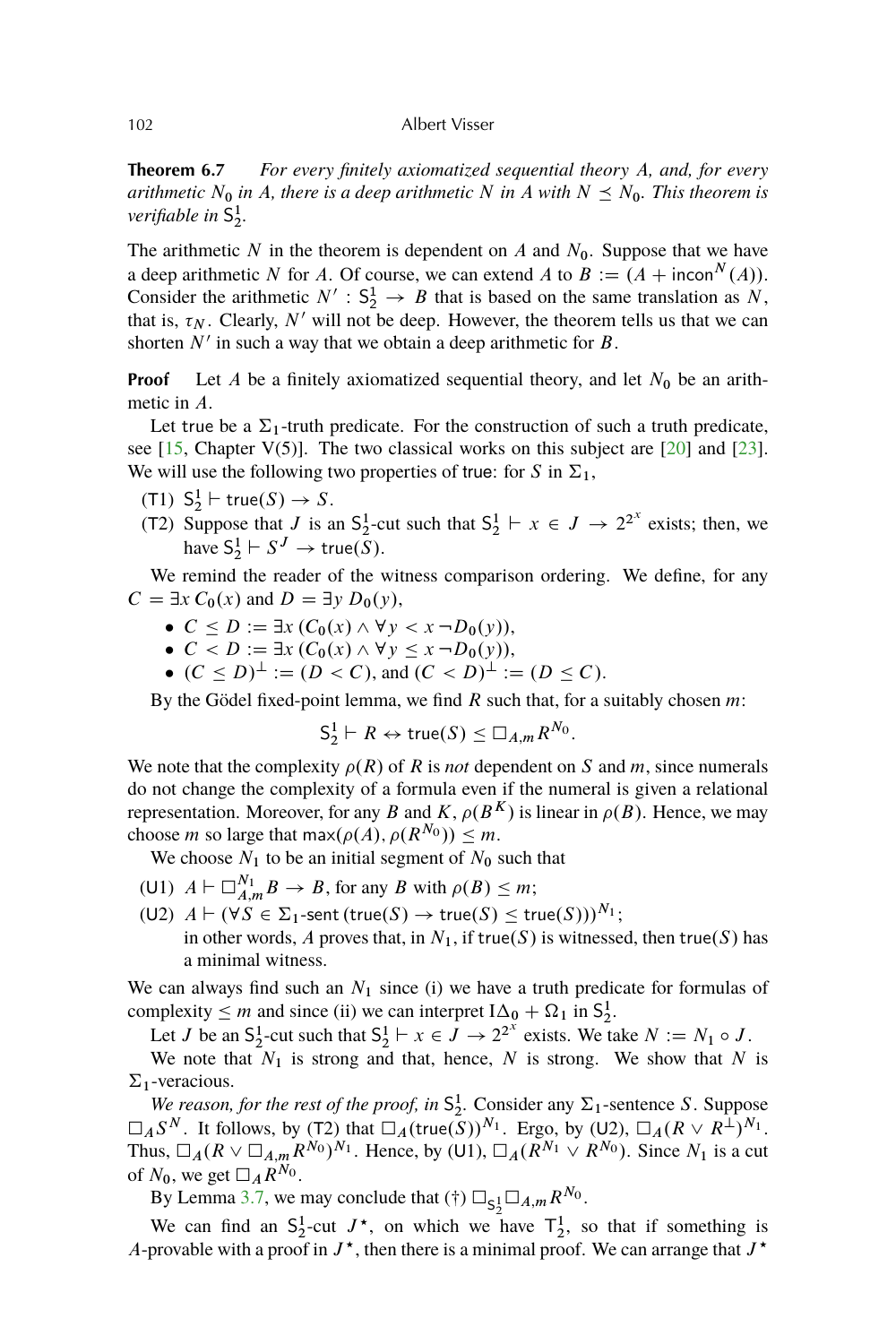<span id="page-22-0"></span>is so small that  $S_2^1 \vdash x \in J^* \to 2^{2^x}$  exists. We find from  $(\dagger)$ :  $\square_{S_2^1} (\square_{A,m} R^{N_0})^{J^*}$ . Hence,  $\Box_{S_2^1}(R \lor R^{\perp})^{J^*}$ . We may conclude that

$$
\Box_{S_2^1}(\mathsf{true}(S) \vee (R^{\perp} \wedge \Box_{A,m} R^{N_0}))^{J^*}.
$$

Since we have  $\Sigma_1$ -completeness in the presence of double exponentiation, it follows that

$$
\Box_{\mathsf{S}_2^1}(\mathsf{true}(S) \vee \Box_{A,m}(R^\perp \wedge R)^{N_0}).
$$

Hence,  $\Box_{S_2^1}(S \lor \Box_{A,m}\bot)$ , or, in a different formulation:  $\Box_{S_2^1}(\mathrm{con}_{m}(A) \to S)$ .

By Theorem [6.2,](#page-19-0) we may conclude that  $\square_{S^1_2}(\text{con}_{\rho(A)}(A) \stackrel{\sim}{\rightarrow} S)$ .

We have proved that, for every finitely axiomatized sequential theory A, and, for every arithmetic  $N_0$  in A, there is a deep arithmetic N in A with  $N \leq N_0$ . To see that this argument is verifiable in  $S_2^1$ , we have to see that the construction of N from  $N_0$  is feasible. We note that m in our argument remains standard even if S is nonstandard. As a consequence, for example,  $\delta_N = \varphi(\delta_{N_0}, Z_{N_0}, S_{N_0}, \ldots)$ , where  $\varphi$ is a fixed standard context. Thus  $N$  will be p-time in  $N_0$ .  $\Box$ 

**Discussion 6.8** Clearly, the second incompleteness theorem implies that adding  $con(U)$  to a consistent theory U that contains an arithmetic gives us a stronger theory, a theory that is, so to say, *one gödel* stronger. However, it is clear that we have to ask: to what arithmetic in  $U$  are we adding the consistency statement?

Consider GB, and let neumann be the interpretation of  $S_2^1$  in the finite von Neumann ordinals. Clearly,

$$
PA \nvdash con(GB) \rightarrow con(GB + conneumann(GB)).
$$

In fact, by the second incompleteness theorem, GB cannot prove this statement with respect to the neumann-interpretation. However, for a  $\Sigma_1$ -veracious arithmetic N in GB, we have

$$
I\Delta_0 + \text{supexp} \vdash \text{con}(GB) \rightarrow \text{con}(GB + \text{con}^N(GB)).
$$

Thus, in which theories the relative consistency of a theory plus its consistency statement with respect to that theory can be verified is dependent on the chosen arithmetic. Adding con<sup>N</sup> (GB) adds less strength to GB than adding con<sup>neumann</sup> (GB) does.

So the *gödel* is not such a good unit when we define it as *how much stronger a theory becomes when we add its consistency statement*. My proposal would be to take as the theory that is *one gödel* stronger:  $S_2^1$  + con(U). Note that the strength of  $S_2^1$  + con(U) still depends on the chosen axiomatization of U.

In the case of a finitely axiomatized sequential theory A and a  $\Sigma_1$ -veracious arithmetic  $N$  in  $A$ , we have

$$
S_2^1 \vdash \text{con}(A + \text{con}^N(A)) \leftrightarrow \text{con}(S_2^1 + \text{con}(A)).
$$

So, by the measure of  $S_2^1$ -verifiable relative consistency, adding the consistency statement for a  $\Sigma_1$ -veracious arithmetic in A is adding one gödel. Note that there are no arithmetics in, say, PA with the same property.

The next theorem shows that under a verifiability condition, Theorem [6.7](#page-21-0) can be strengthened to theories that are mutually interpretable with a finitely axiomatized sequential theory.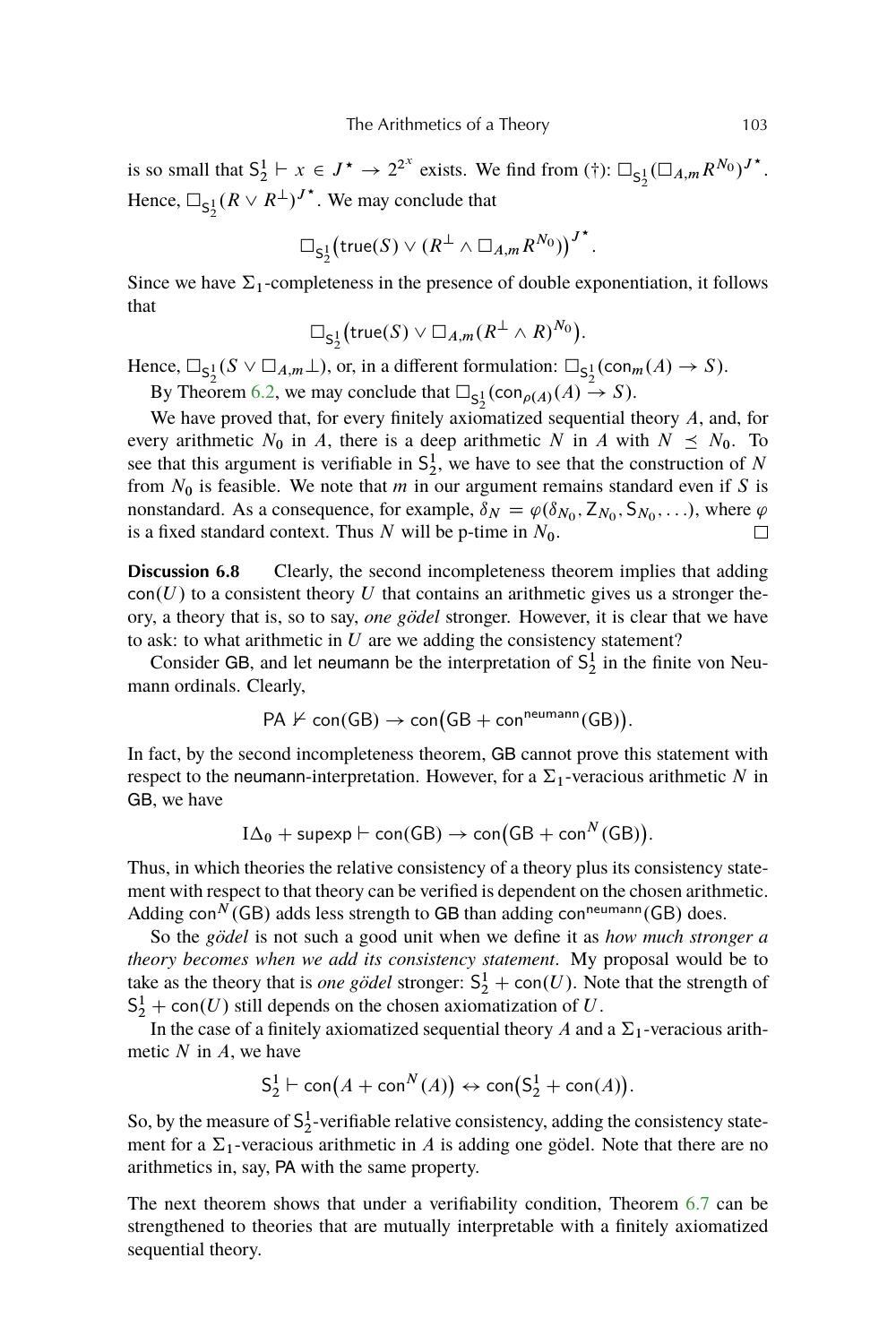**Theorem 6.9** *Suppose that* A *is a consistent finitely axiomatized sequential theory and that* U *is any theory.* Suppose  $K : A \triangleright U$  *and*  $M : U \triangleright A$ *. Then, there is an arithmetic* N *in* U*, such that*

$$
S_2^1 \vdash K : A \rhd_{\mathsf{thm}} U \to \forall S \in \Sigma_1\text{-sent }(\Box_U S^N \to \Box_{S_2^1}(\mathrm{con}_{\rho(A)}(A) \to S)).
$$

Here  $\triangleright$ <sub>thm</sub> stands for theorems-interpretability, where we demand that the interpreting theory prove the translations of the theorems of the interpreted theory. In the context of arithmetics without  $\Sigma_1$ -collection this notion is not provably equivalent to the usual notion of axioms-interpretability.

**Proof** Suppose  $K : A \rhd U$  and  $M : U \rhd A$ . We find  $\square_{\mathsf{S}_2^1}(M : U \rhd A)$ . Consider any arithmetic  $N_0$  in A. We note that  $N_1 := N_0MK$  is also an arithmetic in A.<sup>[12](#page-35-0)</sup> Let  $N_2$  be an arithmetic in A such that  $N_2 \le N_0$  and  $N_2 \le N_1$ . We may assume that in  $N_2$  we have  $I\Delta_0 + \Omega_1$ , or a sufficiently large, finitely axiomatized part of  $I\Delta_0 + \Omega_1$ .

Let k be the complexity of  $(\text{true}(x))^{N_0}$ , where true is the  $\Sigma_1$ -truth predicate. By Theorem [3.8,](#page-7-0) we can choose *m* so large that,  $S_2^1$ -verifiably,

$$
\forall B \in \Gamma_k \left( \Box_A (\Box_{A,m}^{N_2} B \to B) \to \Box_{A,m} B \right). \tag{14}
$$

Let  $N_3 \le N_0$  be an arithmetic in A such that, verifiably in  $S_2^1$ ,

$$
\forall B \in \Gamma_m \, \Box_A (\Box_{A,m}^{N_3} B \to B). \tag{15}
$$

Let  $N_4$  be a cut of  $N_3$  such that

$$
\Box_A \forall x \in N_4 \,\exists y \in N_3 \, 2^{2^x} = y. \tag{16}
$$

Finally, we take  $N := N_4M$ . So, N is an arithmetic in U. By the Gödel fixedpoint lemma, we find  $R$  such that

$$
\Box_{S_2^1}(R \leftrightarrow \text{true}(S) \le \Box_{A,m} R^{N_0}). \tag{17}
$$

We reason in  $S_2^1$ . We have, for all  $\Sigma_1$ -sentences S,

$$
\Box_A \left( S^{N_4} \to \left( \text{true}(S) \right)^{N_3} \right) \tag{18}
$$

$$
\rightarrow (R \vee R^{\perp})^{N_3} \tag{19}
$$

$$
\rightarrow (R^{N_0} \vee \square_{A,m}^{N_3} R^{N_0}) \tag{20}
$$

$$
\rightarrow R^{N_0} \tag{21}
$$

Suppose  $K : A \rhd_{\text{thm}} U$ . We also have  $M : U \rhd A$ . Consider any S, and suppose  $\square_U S^N$ . It follows that  $\square_A S^{N_A M K}$ . By the previous result, we may conclude that  $\Box_A R^{N_0MK}$ , that is,  $\Box_A R^{N_1}$ . From this, we have

$$
\Box_A \left( \Box_{A,m}^{N_2} R^{N_0} \to R^{N_1} \wedge \Box_{A,m}^{N_2} R^{N_0} \right) \tag{22}
$$

$$
\rightarrow R^{N_2} \tag{23}
$$

$$
\rightarrow R^{N_0}).\tag{24}
$$

So, by equation (14), we have  $\Box_A R^{N_0}$ . It follows that  $\Box_{S_2^1} \Box_{A,m} R^{N_0}$ . We now may repeat the reasoning of the proof of Theorem [6.7.](#page-21-0) So we get

$$
\Box_{\mathsf{S}_2^1}(\mathrm{con}_{\rho(A)}(A) \to S),
$$

and we are done.

$$
\Box
$$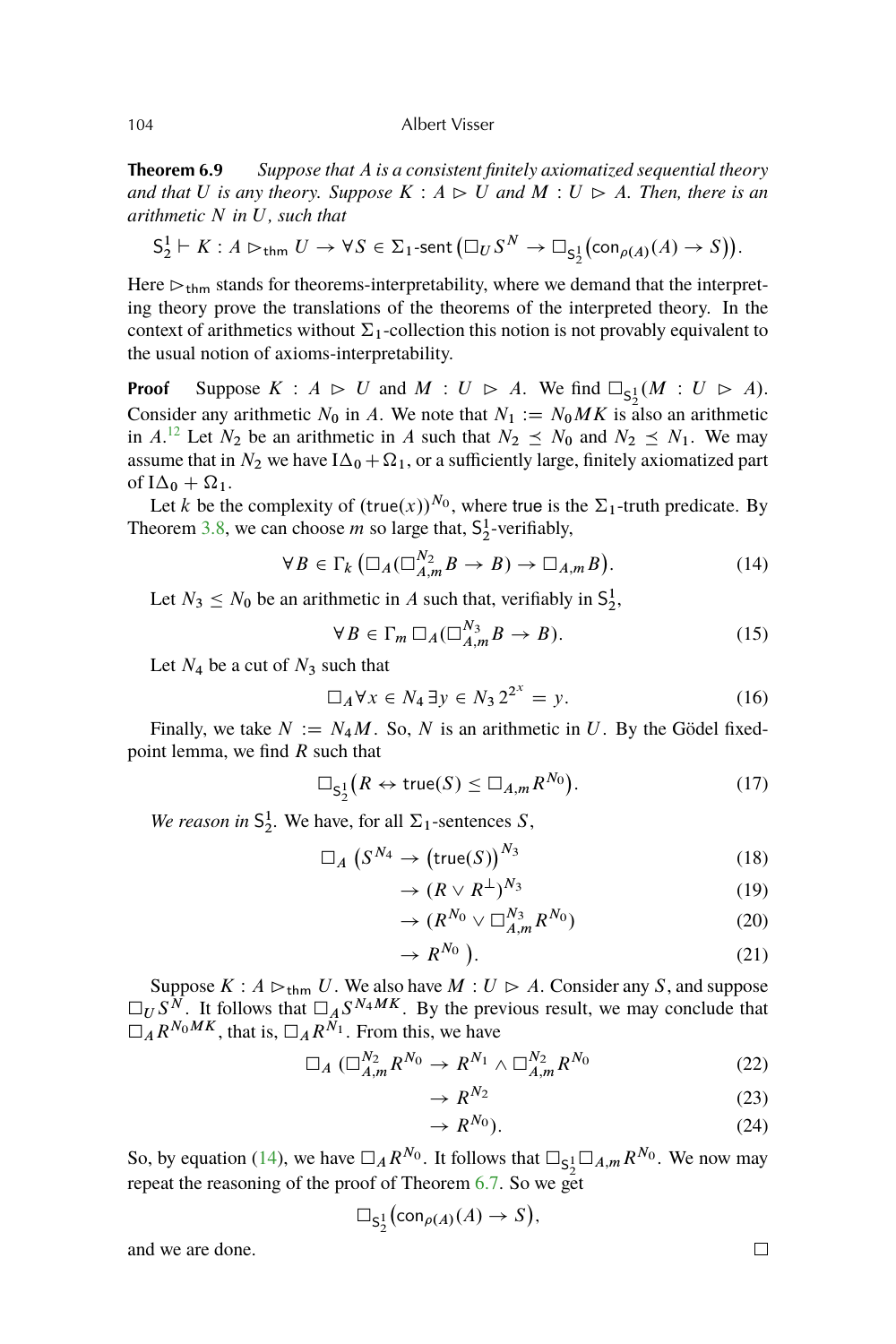#### **7 An Example**

<span id="page-24-0"></span>In this section, we provide an example of a sequential theory  $W$ , such that the degrees of the arithmetics in W are finite and cofinal in  $\omega$ . So, for every n there is an arithmetic in W with degree  $k \geq n$ , but there is no arithmetic in W with degree  $\infty$ .

We start with a consistent finitely axiomatized sequential theory  $A$ . Pick any arithmetic N in A. Let  $\Sigma$  be the signature of A, and let  $\Theta$  be the signature of arithmetic.

Let  $\tau : \Theta \to \Sigma$  be a translation. We define  $\tilde{\tau} := \langle S_2^1, \tau \langle (S_2^1)^\tau \rangle \tau_N, A \rangle$ . Here we assume that the axioms of identity are an explicit part of the axiomatization of  $S_2^1$ . It is easily seen that  $\tilde{\tau}$  is an arithmetic in A. We assign to any translation  $\tau : \Theta \to \Sigma$  a Gödel number  $gn(\tau)$ . We define

$$
W := A + \{ (\Box_{\mathsf{S}_2^1}^{\mathsf{gn}(\tau)} \Box_A \bot)^\tau \mid \tau : \Theta \to \Sigma \}.
$$
<sup>13</sup>

We note that there is a p-time algorithm to decide whether a sentence is of the form  $\left(\Box_{c1}^{\text{gn}(\tau)}\right)$  $\mathsf{S}_2^{\mathsf{in}(\tau)} \square_A \bot \tilde{\mathsf{I}}^{\tau}$ . So, *W* is  $\Delta_1^{\mathsf{b}}$ -axiomatized.<sup>[14](#page-35-0)</sup>

Consider any arithmetic K in W. We have  $W \vdash (\Box_{c_1}^{\text{gn}(\tau_K)})$  $\mathsf{S}_2^{\mathsf{in}(\tau_K)}\square_A\bot$ )<sup> $\tilde{\tau}_K$ </sup>. Clearly, in W, the interpretations K and  $\tilde{\tau}_K \uparrow W$  coincide; hence, by an easy induction,  $W \vdash \Box_{W}^{K, \text{gn}(\tau_K)+1} \bot$ . So, each arithmetic K in W has a finite degree.

We show that, for any *n*, the theory *W* contains an arithmetic with degree  $\geq n$ . Consider any number n.

Let  $N^*$  be a strong arithmetic in A that has an initial embedding in all arithmetics  $\tilde{\tau}$  in A with gn( $\tau$ )  $\leq n$ . Let  $N^{\circ} \leq (N^{\star} \uparrow (A + \square_{A}^{N^{\star}} \bot))$  be a deep arithmetic in  $A + \square_A^{N^*} \bot$ . Let  $N_{\circ} := \tilde{\tau}_{N^{\circ}}$ . We note that  $N_{\circ}$  is an arithmetic in A.

We want to show that  $W \nvDash \Box_{W}^{N_{\circ} \uparrow W, n} \bot$ . This will be a direct consequence of the following claim.

**Claim** We have 
$$
S_2^1 \vdash \Box_W \Box_W^{N_{\circ} \uparrow W, n} \bot \rightarrow \Box_{S_2^1}^n \Box_A \bot
$$
.

We first show how our desired result follows from the claim. Suppose  $W \vdash$  $\Box_W^{N_{\circ} \uparrow W, n}$   $\bot$ . Since  $S_2^1$  is a true theory, the claim gives us, by applying reflection a number of times,  $\Box \tilde{A} \bot$ . Quod non. Note that this argument can be formalized in  $I\Delta_0$  + supexp.

**Proof of the claim** By our conventions, we may write  $\Box_{W}^{N_{\circ} \uparrow W, n} \bot$  as  $\Box_{W}^{N_{\circ}, n} \bot$ . We will apply this convention to increase readability. We prove by induction that, for each  $j \leq n$ ,

$$
(\$_j) \quad \ \ \mathsf{S}_2^1 \vdash \Box_W \Box_W^{N_{\circ},j} \bot \to \Box_{\mathsf{S}_2^1}^j \Box_A \bot.
$$

For the case  $j = 0$ , we have to prove  $S_2^1 \vdash \Box_W \bot \rightarrow \Box_A \bot$ . We reason in  $S_2^1$ . Suppose  $\Box_W \bot$ . Consider any W-proof p of  $\bot$ . If p only employs the axiom A, we are done. Suppose that p employs at least one axiom of the form  $\left(\bigcup_{\substack{e=1\\e\neq i}}^{\text{gn}(\tau)}\right)$  $\mathsf{S}_2^{\mathsf{in}(\tau)}\Box_A\bot)^{\widetilde{\tau}}.$ 

Let X be the set of such axioms employed in  $p$ . By our assumption X is not empty.

We construct an arithmetic M in A, such that  $M \leq \tilde{\tau}$ , for all  $\tau \in X$ . Suppose  $\tau_0 \in X$ . For each  $\tau$  we construct an initial embedding  $F_{\tau}$  of an initial segment  $J_{\tau}$  of  $\tilde{\tau}_0$  in  $\tilde{\tau}$ . This construction is uniform in  $\tau$ , and  $|F_\tau|$  is linear in  $|\tau|$ . We take M to be the intersection of the  $J_{\tau}$ .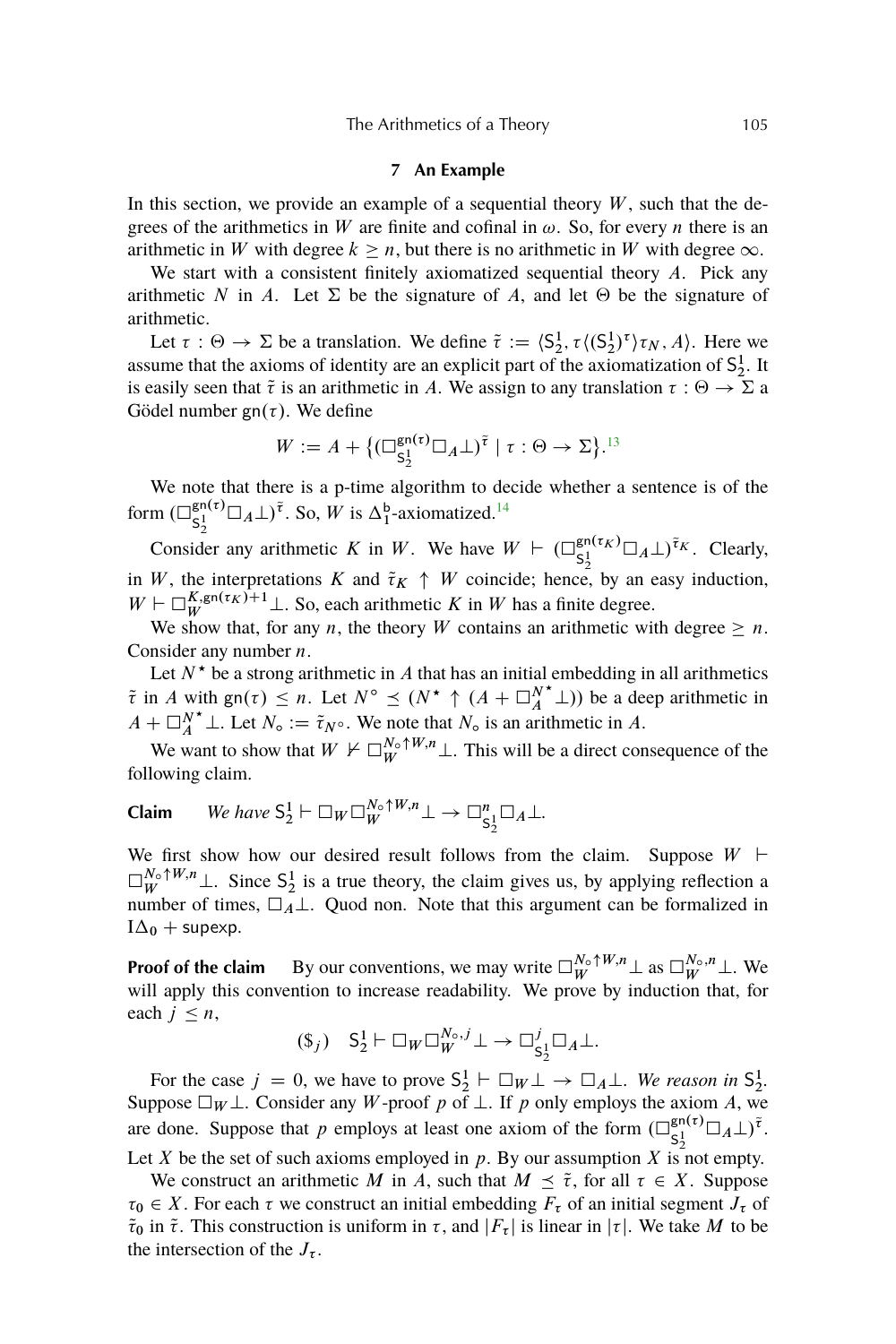The definition of M involves, for example, a conjunction  $\delta_M(x) : \leftrightarrow \bigwedge_{\tau \in X} J_\tau(x)$ . Why is this conjunction not too big? Under reasonable assumptions, we have

$$
\mathsf{gn}(\tau) \leq \mathsf{gn}\big((\Box_{\mathsf{S}_2^1}^{\mathsf{gn}(\tau)}\Box_A\bot)^{\widetilde{\tau}}\big) \leq p.
$$

Moreover,  $|J_{\tau}|$  of is linear in  $|g_n(\tau)|$  and, hence, linear in  $|p|$ . Moreover the size of X is  $\langle |p|$ . Hence  $|M|$  is bounded by  $L(|p|) \times |p|$ , where L is a standard linear term. So M is below  $a \cdot (\omega_1(p))^b$ , for some standard a and b.

Clearly, each axiom in X is implied by  $\Box_A^M \bot$ . So, we have  $\Box_{A+\Box_A^M} \bot$  and, hence  $\Box_A \bot$ , by the second incompleteness theorem.

An alternative way to prove this is to adapt the proof of the second incompleteness theorem as follows. We still reason inside  $S_2^1$ . By the Gödel fixed-point lemma, we construct  $G$  such that

$$
\Box_{S_1^2}\Big(G \leftrightarrow \neg \Box_A \bigvee_{\tau \in X} G^{\tilde{\tau}}\Big).
$$

Note that the big disjunction exists inside  $S_2^1$ , since the set X is derived from p. We have

$$
\Box_{S^1_2} \Big( \neg G \to \Box_A \bigvee_{\tau \in X} G^{\tilde{\tau}} \tag{25}
$$

$$
\to \left(\Box_A \bigvee_{\tau \in X} G^{\tilde{\tau}} \wedge \Box_A \bigwedge_{\nu \in X} \Box_A^{\tilde{\nu}} \bigvee_{\tau \in X} G^{\tilde{\tau}}\right) \tag{26}
$$

$$
\rightarrow \left(\Box_A \bigvee_{\tau \in X} G^{\tilde{\tau}} \wedge \Box_A \bigwedge_{\nu \in X} \neg G^{\tilde{\nu}}\right) \tag{27}
$$

$$
\rightarrow \Box_A \bot \bigg). \tag{28}
$$

Step (26) uses the fact that we have  $\exists \Sigma_1^{\mathsf{b}}$ -completeness for every  $\tilde{\tau}$ .

From our assumption on X, it clearly follows that  $\Box_{A+\bigwedge_{\tau\in X}\Box_A^{\tilde\tau}\bot}$ . Hence, we find  $\Box_A \bigvee_{\tau \in X} \text{con}^{\tilde{\tau}}(A)$ , and, so, by (28),  $\Box_A \bigvee_{\tau \in X} G^{\tilde{\tau}}$ . We may conclude that  $\square_A\bot.$ 

The nice feature of this second argument is that it does not use sequentiality. We stop reasoning in  $S_2^1$ .

We now prove  $(\mathcal{S}_{j+1}),$  for  $j+1 \leq n$ , where we use the induction hypothesis  $(\mathcal{S}_j)$ . *We reason again in*  $S_2^1$ . Suppose  $\Box_W \Box_W^{N_o,j+1} \bot$ . Our induction hypothesis,  $\hat{\mathfrak{s}}_j$ , gives us  $\Box_W (\Box^j_{\mathsf{c}}$  $S_2^j \square_A \bot)^{N_\circ}$ . Let p be a proof witnessing  $\square_W (\square_g^j)$  $S_2^j \square_A \bot)^{N_{\circ}}$ . Let X be the set of all  $\tau$  such that  $(\Box_{c_1}^{gn(\tau)})$  $\mathsf{g}_{2}^{\mathsf{gn}(\tau)}\Box_{A}\bot)^{\tilde{\tau}}$  occurs as an axiom in p. We clearly have

$$
\text{proof}_{A+\{(\Box_{\mathbf{S}_{2}}^{\mathbf{g}_{\mathsf{n}}(\tau)}\Box_{A}\bot)^{\tilde{\tau}}|\tau\in X\}}(p, (\Box_{\mathbf{S}_{2}^{1}}^{j}\Box_{A}\bot)^{N_{\circ}}). \tag{29}
$$

Let  $X_0$  be the set of elements  $\tau$  of X with  $\text{gn}(\tau) \leq j$ , and let  $X_1$  be the set of elements of X with gn( $\tau$ ) > j. Since  $j + 1 \leq n$ , we find that  $N^* \leq \tilde{\tau}$ , for any  $\tau$ with  $\text{gn}(\tau) \leq j$ . It follows that, inside  $\square_{\mathsf{S}_2^1}$ ,  $\square_A^{N^*} \bot$  implies  $(\square_{\mathsf{S}_2^1}^{\mathsf{gn}(\tau)})$  $\mathsf{S}_2^{\mathsf{in}(\tau)}\square_A\bot$ )<sup> $\tilde{\tau}$ </sup>, for each  $\tau$  in  $X_0$ .

Reasoning as in the case  $j = 0$ , we can find an arithmetic  $M^*$  in A, such that  $M^{\star} \leq \tilde{\tau}$ , for all  $\tau \in X_1$ . Moreover, we can choose  $M^{\star}$  in such a way that it is deep.

<span id="page-25-0"></span>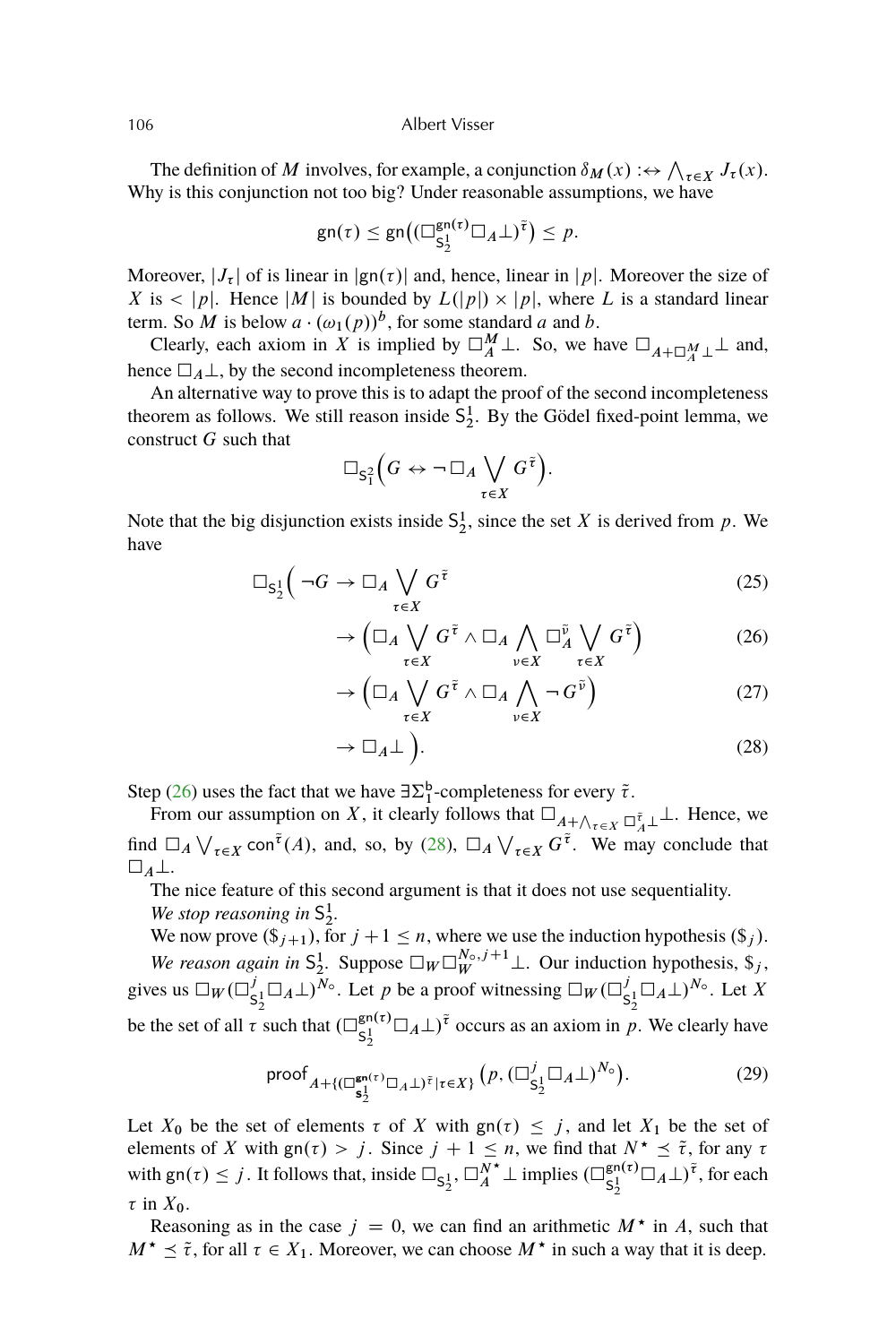We have to move in a careful way, at this point, to compensate for our lack of induction. Clearly, we can find a standard cut  $J$  such that

$$
\Box_{\mathsf{S}_2^1} \forall z \in J \; (\Box_{\mathsf{S}_2^1}^j \Box_A \bot \to \Box_{\mathsf{S}_2^1}^{j+z} \Box_A \bot). \tag{30}
$$

If follows that for p-time computable  $f$  with standard code:

$$
\forall \tau \in X_1, \quad \exists q < f\left(\text{gn}(\tau)\right) \text{ proof}_{S_2^1}\left(q, \left(\Box_{S_2^1}^j \Box_A \bot \to \Box_{S_2^1}^{\text{gn}(\tau)} \Box_A \bot\right)\right). \tag{31}
$$

We note that we can find a p-time computable  $g$  with standard code such that

$$
\forall \tau \in X_1, \quad \exists \, r < g\left(\text{gn}(\tau)\right) \text{ proof}_A\left(r, \left(\square_{\mathsf{S}_2^1}^{M^\star, \text{gn}(\tau)} \square_A \bot \rightarrow \square_{\mathsf{S}_2^1}^{\tilde{\tau}, \text{gn}(\tau)} \square_A \bot\right)\right). \tag{32}
$$

Using equations (31) and (32), we can transform the proof  $p$  of equation [\(29\)](#page-25-0) to a proof s witnessing the following provability:

$$
\Box_{A+\Box_A^{N^\star}\bot+(\Box_A^{j+1}\Box_A\bot)^{M^\star}}\,(\Box_{S_2^1}^j\Box_A\bot)^{N_\circ}.\tag{33}
$$

Hence, using  $\boxplus B$  for  $B \wedge \Box B$ ,

$$
\mathbb{E}_{S_2^1}(\Box_A (\Box_{S_2^1}^{j+1} \Box_A \bot)^{M^*} \to \Box_{A+\Box_A^{N^*} \bot} (\Box_{S_2^1}^j \Box_A \bot)^{N_0}).
$$
 (34)

Since  $N_{\circ} \uparrow (A + \square_A^{N^*} \bot) = N^{\circ}$ , we have

$$
\mathbb{H}_{S_2^1}(\Box_A(\Box_{S_2^1}^{j+1}\Box_A\bot)^{M^*}\to\Box_{A+\Box_A^{N^*}\bot}(\Box_{S_2^1}^j\Box_A\bot)^{N^o}).\tag{35}
$$

Since  $M^*$  is deep, we find

$$
\mathbb{H}_{S_2^1}(\Box_{S_2^1}(\operatorname{con}_{\rho(A)}(A) \to \Box_{S_2^1}^{j+1} \Box_A \bot) \to \Box_{A+\Box_A^{N^*}\bot}(\Box_{S_2^1}^j \Box_A \bot)^{N^{\circ}}). \tag{36}
$$

Hence,

$$
\mathbb{E}_{S_2^1}(\Box_{S_2^1}^{j+2}\Box_A \bot \to \Box_{A+\Box_A^{N^*}\bot}(\Box_{S_2^1}^j\Box_A \bot)^{N^{\circ}}). \tag{37}
$$

Since  $N^{\circ}$  is deep, we get

$$
\mathbb{E}_{\mathsf{S}_2^1}(\Box_{\mathsf{S}_2^1}^{j+2}\Box_A \bot \to \Box_{\mathsf{S}_2^1}(\mathrm{con}_{\rho(A+\Box_A^{N^\star}\bot)}(A+\Box_A^{N^\star}\bot) \to \Box_{\mathsf{S}_2^1}^j\Box_A \bot)).\tag{38}
$$

It follows that

$$
\mathbb{E}_{\mathsf{S}_2^1}(\Box_{\mathsf{S}_2^1}^{j+2}\Box_A \bot \to \Box_{\mathsf{S}_2^1}(\Box_A \neg \Box_A^{N^*} \bot \lor \Box_{\mathsf{S}_2^1}^j \Box_A \bot)).\tag{39}
$$

By the second incompleteness theorem, we have

$$
\mathbb{E}_{S_2^1}(\Box_{S_2^1}^{j+2} \Box_A \bot \to \Box_{S_2^1}(\Box_A \bot \lor \Box_{S_2^1}^j \Box_A \bot)). \tag{40}
$$

Ergo, we have

$$
\mathbb{E}_{S_2^1}(\square_{S_2^1}^{j+2}\square_A\bot \to \square_{S_2^1}^{j+1}\square_A\bot). \tag{41}
$$

So, by Löb's theorem,

$$
(\Box_{\mathsf{S}_2^1}^{j+2} \Box_A \bot \to \Box_{\mathsf{S}_2^1}^{j+1} \Box_A \bot) \land \Box_{\mathsf{S}_2^1}^{j+2} \Box_A \bot. \tag{42}
$$

We may conclude the following:

$$
\Box_{\mathsf{S}_2^1}^{j+1} \Box_A \bot. \tag{43}
$$

This is what we wanted to prove.

 $\Box$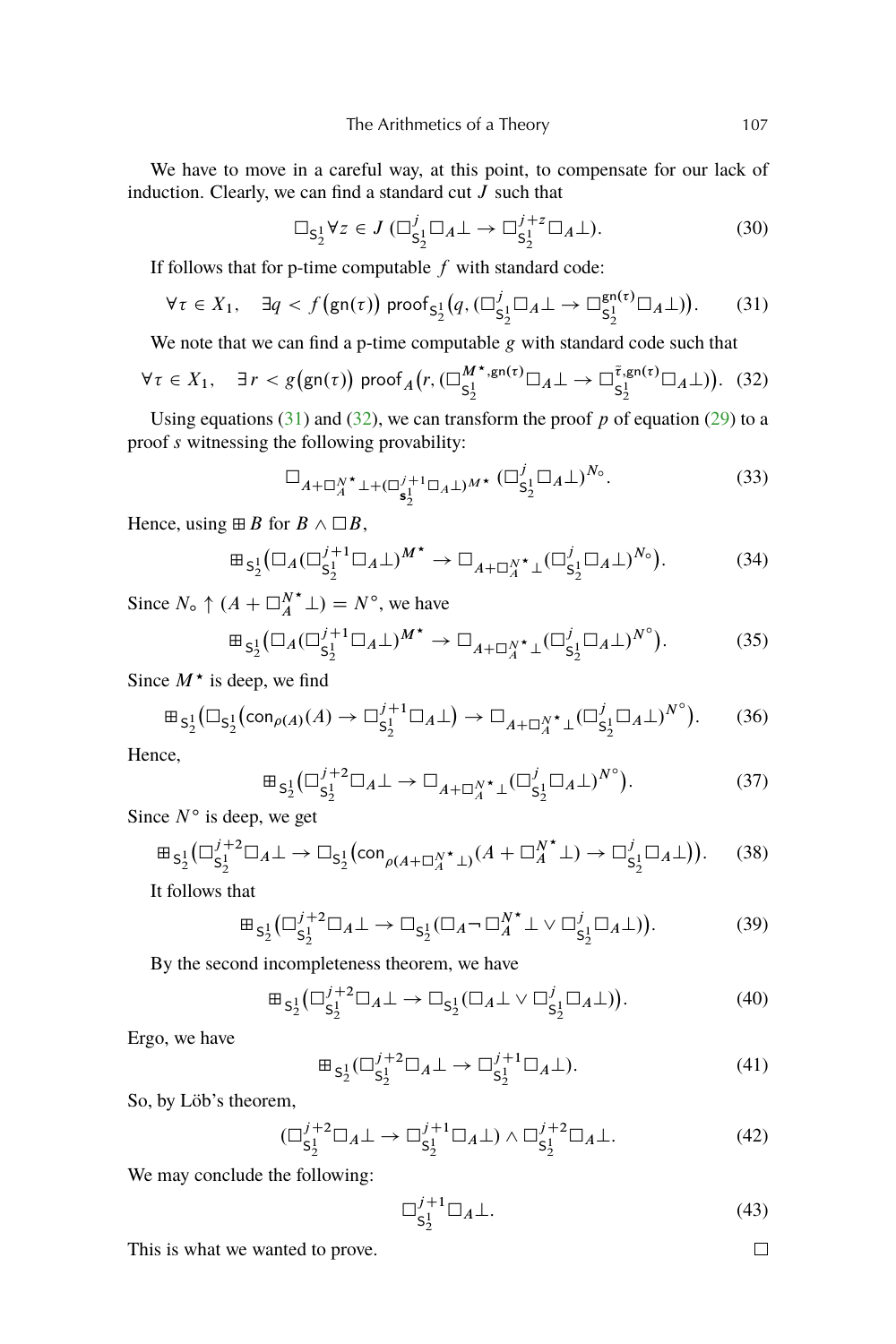<span id="page-27-0"></span>We end this section by providing a bit of information on the relationship between A and W. By Theorem  $6.9$ , it follows that W is not interpretable in A. On the other hand, it turns out that W is model-interpretable in A. Consider any model  $\mathcal M$  of A. In case when for all arithmetics N in M we have  $\Box_A^N \bot$ , we find that  $M \models W$ . So we can take the identity translation to provide an inner model of  $M$ . Suppose, for some N, we have  $\mathcal{M} \models \text{con}^N(A)$ . We note that the proof of  $(\hat{\mathcal{S}}_0)$  works for an arbitrary arithmetic. So we have  $\mathcal{M} \models \text{con}^N(W)$ . We use the Henkin interpretation to provide an inner model of W .

## **Appendix A: More Details on the Basics**

In this appendix we explain some basic notions in somewhat more detail.

**A.1 Translations and interpretations** The notion of interpretation that we will employ in this paper will be m*-dimensional interpretation without parameters*. There are two extensions of this notion: we can consider piecewise interpretations, and we can add parameters. We refrain from considering piecewise interpretations. We explain why in Section [A.3.](#page-30-0) We sketch a few basic ingredients of adding parameters in Section [A.4.](#page-30-0) We explain why, in the sequential case, addition of parameters makes no difference for the provability logic of all arithmetics of a given theory in Remark [3.10.](#page-8-0)

Consider two signatures  $\Sigma$  and  $\Theta$ . An *m*-dimensional translation  $\tau : \Sigma \to \Theta$ is a quadruple  $\langle \Sigma, \delta, \mathcal{F}, \Theta \rangle$ , where  $\delta(v_0, \ldots, v_{m-1})$  is a  $\Theta$ -formula and where for any n-ary predicate P of  $\Sigma$ ,  $\mathcal{F}(P)$  is a formula  $A(\vec{v}_0, \ldots, \vec{v}_{n-1})$  in the language of signature  $\Theta$ , where  $\vec{v}_i = v_{i0}, \dots, v_{i(m-1)}$ . In the case of both  $\delta$  and A all free variables are among the variables shown. Moreover, if  $i \neq j$  and  $k \neq \ell$ , then  $v_{ik}$  is syntactically different from  $v_{i\ell}$ .

We demand that we have  $\vdash \mathcal{F}(P)(\vec{v}_0,\ldots,\vec{v}_{n-1}) \to \bigwedge_{i\leq n} \delta(\vec{v}_i)$ . Here  $\vdash$  is provability in predicate logic. This demand is inessential, but it is convenient to have.

We define  $B^{\tau}$  as follows:

- $(P(x_0, ..., x_{n-1}))^{\tau} := \mathcal{F}(P)(\vec{x}_0, ..., \vec{x}_{n-1});$
- $\bullet$   $(\cdot)^\tau$  commutes with the propositional connectives;<sup>[15](#page-35-0)</sup>
- $(\forall x A)^{\tau} := \forall \vec{x} (\delta(\vec{x}) \rightarrow A^{\tau});$
- $(\exists x A)^{\tau} := \exists \vec{x} (\delta(\vec{x}) \wedge A^{\tau}).$

There are two worries about this definition. First, what variables  $\vec{x}_i$  on the side of the translation  $A^{\tau}$  correspond with  $x_i$  in the original formula A? The second worry is that substitution of variables in  $\delta$  and  $\mathcal{F}(P)$  may cause variable clashes. These worries are never important in practice: we choose "suitable" sequences  $\vec{x}$  to correspond to variables x, and we avoid clashes by  $\alpha$ -conversions. However, if we want to give precise definitions of translations and, for example, of composition of translations, these problems come into play. We will address these problems elsewhere.

We allow identity to be translated to a formula that is not identity. There is some tension between this choice and the treatment of identity as a logical constant. The reason is that the notion of logical constant can do several kinds of work. It may be *obligatory in the language* and it may be *preserved under translation*. For identity we only ask that it is obligatory.

There are several important operations on translations.

• The identity translation is  $\mathrm{id}_{\Sigma}$ . We take  $\delta_{\mathrm{id}_{\Sigma}}(v) := v = v$  and  $\mathcal{F}(P) := P(\vec{v})$ .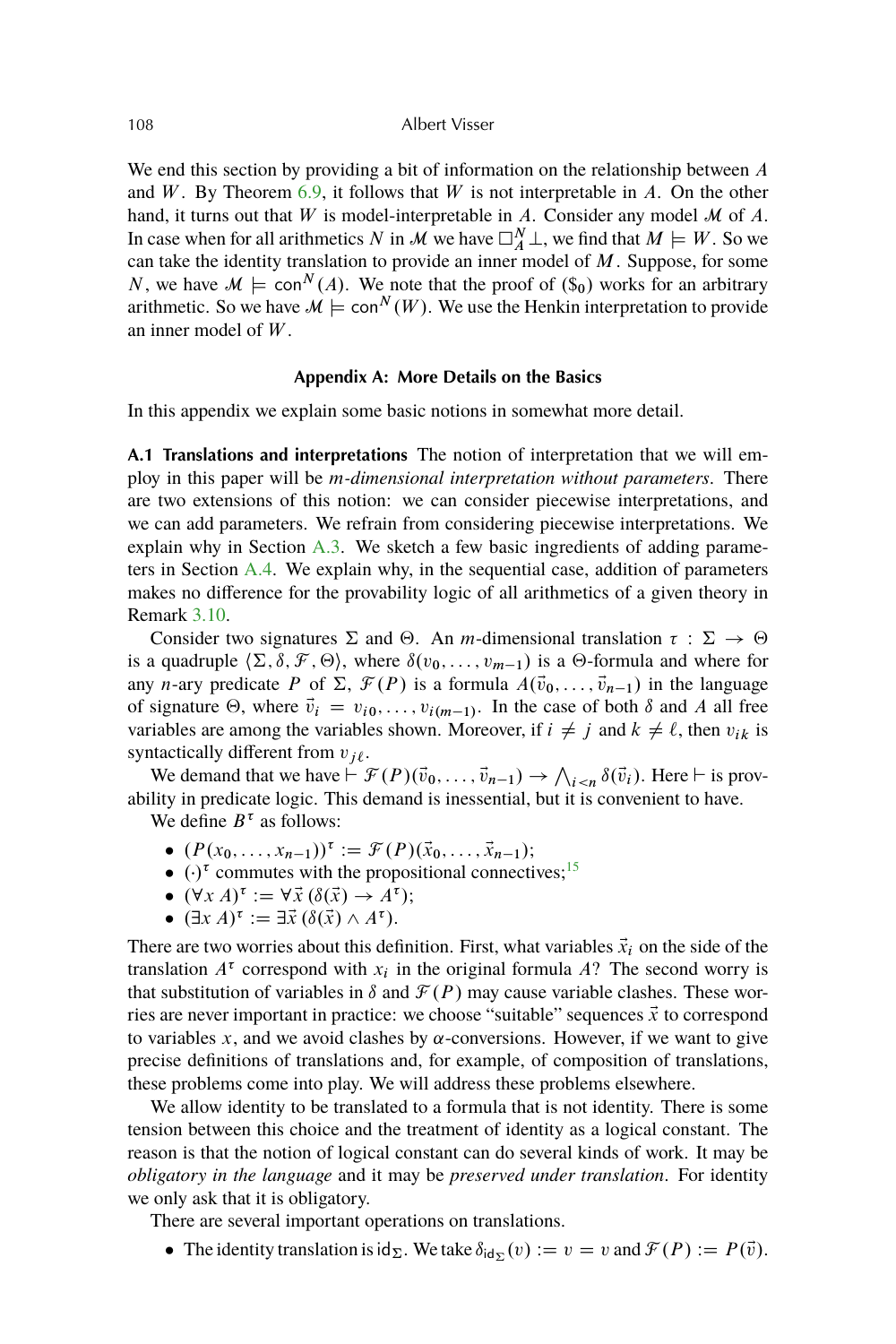- <span id="page-28-0"></span>• We can compose translations. Suppose  $\tau : \Sigma \to \Theta$  and  $\nu : \Theta \to \Lambda$ . Then  $\nu \circ \tau$  or  $\tau \nu$  is a translation from  $\Sigma$  to  $\Lambda$ . We define
	- $\delta_{\tau\nu}(\vec{v}_0, \ldots, \vec{v}_{m_{\tau}-1}) := \bigwedge_{i \leq m_{\tau}} \delta_{\nu}(\vec{v}_i) \wedge (\delta_{\tau}(v_0, \ldots, v_{m_{\tau}-1}))^{\nu};$  $P_{\tau\nu}(\vec{v}_{0,0},\ldots,\vec{v}_{0,m_{\tau}-1},\ldots,\vec{v}_{n-1,0},\ldots,\vec{v}_{n-1,m_{\tau}-1}):=\n\lambda_{i\leq n}\sum_{j\leq m}\delta_{\nu}(\vec{v}_{i,j})\wedge(P(v_0,\ldots,v_{n-1})^{\tau})^{\nu}.$  $_{i \le n, j \le m_{\tau}} \delta_{\nu}(\vec{v}_{i,j}) \wedge (P(v_0, \ldots, v_{n-1})^{\tau})^{\nu}.$
- Let  $\tau, \nu : \Sigma \to \Theta$ , and let A be a sentence of signature  $\Theta$ . We define the disjunctive translation  $\sigma := \tau \langle A \rangle v : \Sigma \to \Theta$  as follows. We take  $m_{\sigma} := \max(m_{\tau}, m_{\nu})$ . We write  $\vec{v} \restriction n$ , for the restriction of  $\vec{v}$  to the first *n* variables, where  $n \leq \text{length}(\vec{v})$ :
	- $-\delta_{\sigma}(\vec{v}) := (A \wedge \delta_{\tau}(\vec{v} \upharpoonright m_{\tau})) \vee (\neg A \wedge \delta_{\nu}(\vec{v} \upharpoonright m_{\nu}))$ ;  $P_{\sigma}(\vec{v}_0, \ldots, \vec{v}_{n-1}) := (A \wedge P_{\tau}(\vec{v}_0 \upharpoonright m_{\tau}, \ldots, \vec{v}_{n-1} \upharpoonright m_{\tau})) \vee (\neg A \wedge \vec{v}_0$  $P_{\nu}(\vec{v}_0 \upharpoonright m_{\nu}, \ldots, \vec{v}_{n-1} \upharpoonright m_{\nu}).$

Note that in the definition of  $\tau \langle A \rangle v$  we used a padding mechanism. In case, for example,  $m_{\tau} < m_{\nu}$ , the variables  $v_{m_{\tau}}, \ldots, v_{m_{\nu}-1}$  are used "vacuously" when we have A. If we had piecewise interpretations, where domains are built up from pieces with possibly different dimensions, we could avoid padding by building the domain of disjoint pieces with different dimensions.

A translation relates signatures; an interpretation relates theories. An interpretation  $K : U \to V$  is a triple  $\langle U, \tau, V \rangle$ , where U and V are theories and  $\overline{\tau} : \Sigma_U \to \Sigma_V$ . We demand that for all axioms A of U, we have  $V \vdash A^{\tau}$ .

In the context of the formalization of interpretability, we have to distinguish between *axioms-interpretability*, which is the notion we just introduced and *theoremsinterpretability*, where we demand that for all theorems A of U, we have  $V \vdash A^{\tau}$ . In the real world these notions are equivalent, but we need a principle like  $\Sigma_1$ -collection to prove that, so, for example Buss's theory  $S_2^1$  does not "know" this equivalence. See [\[32\]](#page-37-0) for more information about this matter.

**Remark A.1** The design choice to make interpretations a transition between theories has many advantages. It allows us to build various categories of theories and interpretations; it allows us to have a decent model functor on categories of theories and interpretations; in various arguments, it reminds us *where we are*, and so forth. However, in some cases, the typing regime is somewhat stifling. For example, if you have an interpretation  $K: U \to V$  and an extension W of V, then it would seem that  $K$  is also an interpretation of  $U$  in  $W$ . The typing regime forces us to say that it is a lifting  $K \uparrow W : U \to W$ ; that is the interpretation based on  $\tau_K$ , and so forth. In this paper we will remain faithful to the typing regime, but we will alleviate it a bit by the convention below.

• Suppose  $K: U \to V$ . We often write  $A^K$  for  $A^{\tau_K}$ , in the context of a theory W that extends  $V$ .

Here are some further definitions.

- We write  $\overline{U}$  for the set of theorems of U. Suppose  $K: U \rightarrow V$ . We write  $\overline{K} := \{ A \mid V \vdash A^K \}.$  We note that  $\overline{U} \subseteq \overline{K}$ . If  $\overline{K} = \overline{U}$ , we will say that K is *faithful*.
- $ID_U: U \to U$  is the interpretation  $\langle U, id_{\Sigma_U}, U \rangle$ .
- Suppose  $\overline{U} \subseteq \overline{V}$ . Then,  $\mathcal{E}_{UV} : U \to V$  is  $\langle U, id_{\Sigma_U}, V \rangle$ .
- Suppose  $K: U \to V$  and  $M: V \to W$ . Then,  $KM := M \circ K : U \to W$  is  $\langle U, \tau_M \circ \tau_K, W \rangle$ .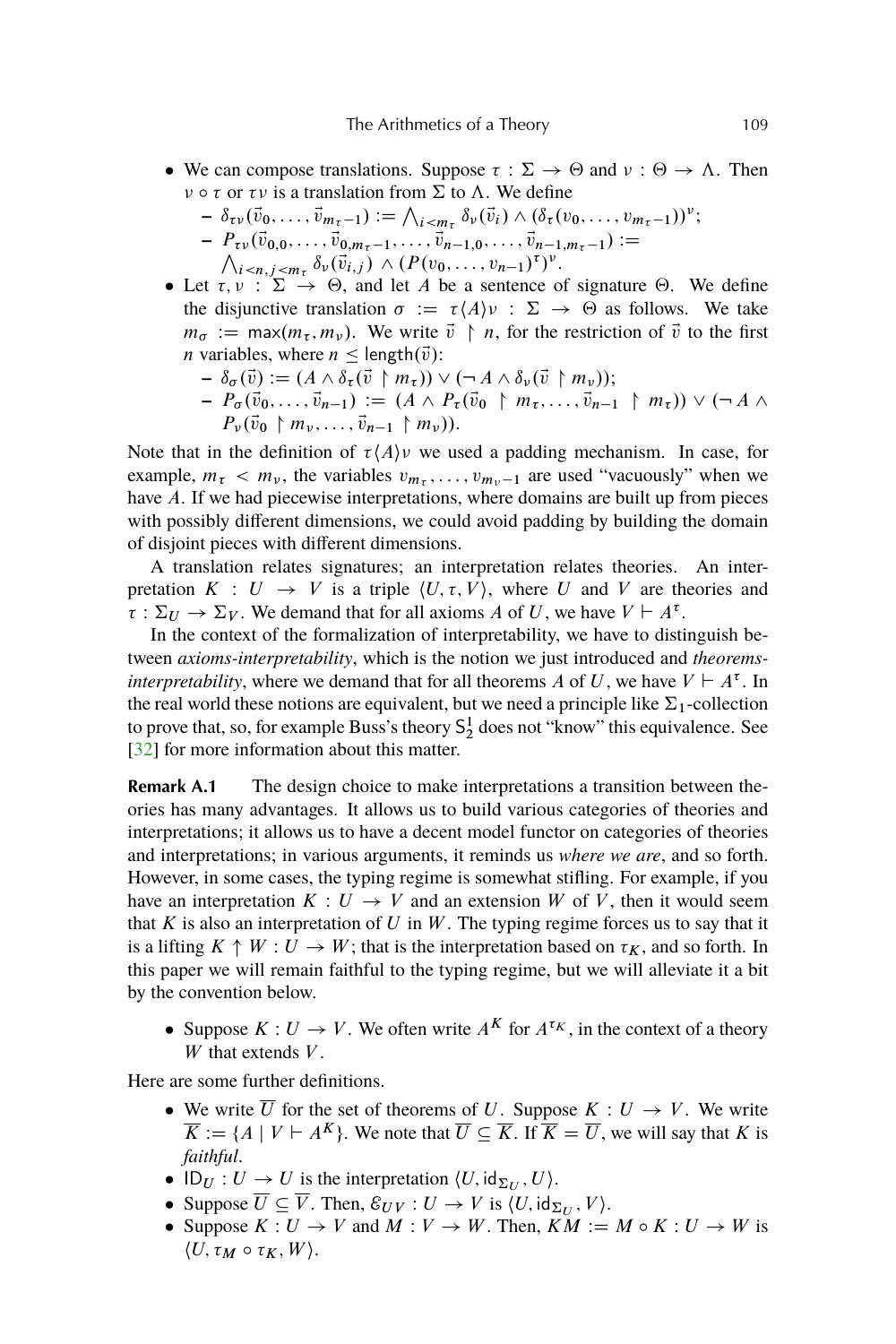- Suppose  $K : W \to U$  and  $U \subseteq V$ . We write  $K \uparrow V$  for  $\mathcal{E}_{UV} \circ K$ .
- Suppose  $M: V \to Z$  and  $U \subseteq V$ . We write  $U \downarrow M$  for  $M \circ \mathcal{E}_{UV}$ .
- Suppose  $K : U \rightarrow (V + A)$  and  $M : U \rightarrow (V + \neg A)$ . Then  $K\langle A \rangle M$  :  $U \rightarrow V$  is the interpretation  $\langle U, \tau_K \langle A \rangle \tau_M, V \rangle$ . In an appropriate category  $K\langle A \rangle M$  is a special case of a product.

The notation  $K: U \to V$  is inspired by the idea of interpretations as arrows in a category. There is also an intuition of interpretability as a generalization of provability. The traditional notation and notions associated to this intuition are as follows:

- $K: U \vartriangleleft V$  stands for  $K: U \to V$ .
- $K: V \triangleright U$  stands for  $K: U \to V$ .
- $\bullet$  U  $\triangleleft$  V stands for  $\exists K K : U \triangleleft V$ ; we say that U is *interpretable* in V.
- $V \supset U$  stands for  $\exists K K : V \supset U$ ; we say that V *interprets* U.
- $\bullet$  U  $\lhd_{\text{loc}}$  V means that all finitely axiomatized subtheories U<sub>0</sub> of U are interpretable in  $V$ ; we say that  $U$  is *locally interpretable* in  $V$ .
- $\bullet$  U  $\lhd_{\text{mod}}$  V means that, for every  $\mathcal{M} \models V$ , there is a translation  $\tau$  such that  $\tau(M) \models U$ ; we say that U is *model interpretable* in V.

**A.2 i-morphisms** Consider an interpretation  $K: U \rightarrow V$ . We can view this interpretation as a uniform way of constructing internal models  $\tau_K(\mathcal{M})$  of U from models  $M$  of  $V$ . This construction gives us the contravariant model functor as soon as we have defined an appropriate category of interpretations.

Now consider two interpretations  $K, M : U \rightarrow V$ . Between the inner models  $\tau_K(\mathcal{M})$  and  $\tau_M(\mathcal{M})$  we have the usual structural morphisms of models. We are interested in the case when these morphisms are V -definable and uniform over models. This idea leads to the following definition. An *i-morphism*  $M : K \to M$  is a triple  $\langle K, F(\vec{u}, \vec{v}), M \rangle$ , where  $F(\vec{u}, \vec{v})$  is a V-formula and where  $\vec{u}$  has length  $m_K$  and  $\vec{v}$ has length  $m_M$ . We demand that

- $V \vdash F(\vec{u}, \vec{v}) \rightarrow (\delta_K(\vec{u}) \wedge \delta_M(\vec{v})),$
- $V \vdash \delta_K(\vec{u}) \rightarrow \exists \vec{v} \; (\delta_M(\vec{v}) \wedge F(\vec{u}, \vec{v})),$
- $V \vdash (\vec{u}_0 =_K \vec{u}_1 \wedge F(\vec{u}_0, \vec{v}_0) \wedge F(\vec{u}_1, \vec{v}_1)) \rightarrow \vec{v}_0 =_M \vec{v}_1,$
- $V \vdash (\vec{u}_0 =_K \vec{u}_1 \wedge \vec{v}_0 =_M \vec{v}_1 \wedge F(\vec{u}_0, \vec{v}_0)) \rightarrow F(\vec{u}_1, \vec{v}_1),$
- $V \vdash (P_K(\vec{u}_0, \ldots, \vec{u}_{n-1}) \land \bigwedge_{i \leq n} F(\vec{u}_i, \vec{v}_i)) \rightarrow P_M(\vec{v}_0, \ldots, \vec{v}_{n-1}).$

Clearly,  $F: K \to M$  is an i-morphism if and only if, for all models M of V,  $F^{\mathcal{M}}$ represents a morphism of models from  $\tau_K(\mathcal{M})$  to  $\tau_M(\mathcal{M})$ .

Two i-morphisms  $F, G : K \to M$  are *i-equal*, when  $V \vdash \forall \vec{u}, \vec{v} (F(\vec{u}, \vec{v}) \leftrightarrow$  $G(\vec{u}, \vec{v})$ .

In the obvious way, we can define the identity i-morphism  $\mathrm{Id}_K : K \to K$ , composition of i-morphisms, i-isomorphisms, and so forth. One can show that these operations preserve i-equality. Moreover, i-isomorphisms really are isomorphisms in the categories given by these operations.

We will say that two interpretations  $K, M$  are *i-equivalent* when there is an *i*isomorphism between them, that is, when they are i-isomorphic.

We will *not* divide out i-equivalence of interpretations. This enables us to use the notation  $\tau_M$  meaningfully, to speak about the dimension of an interpretation, and so forth. However, we demand that operations on interpretations preserve iequivalence. It is easy to see that, for example, the operation  $K, M \mapsto K\langle A \rangle M$ preserves i-equivalence. Moreover, if K and M are i-equivalent, then  $\overline{K} = \overline{M}$ .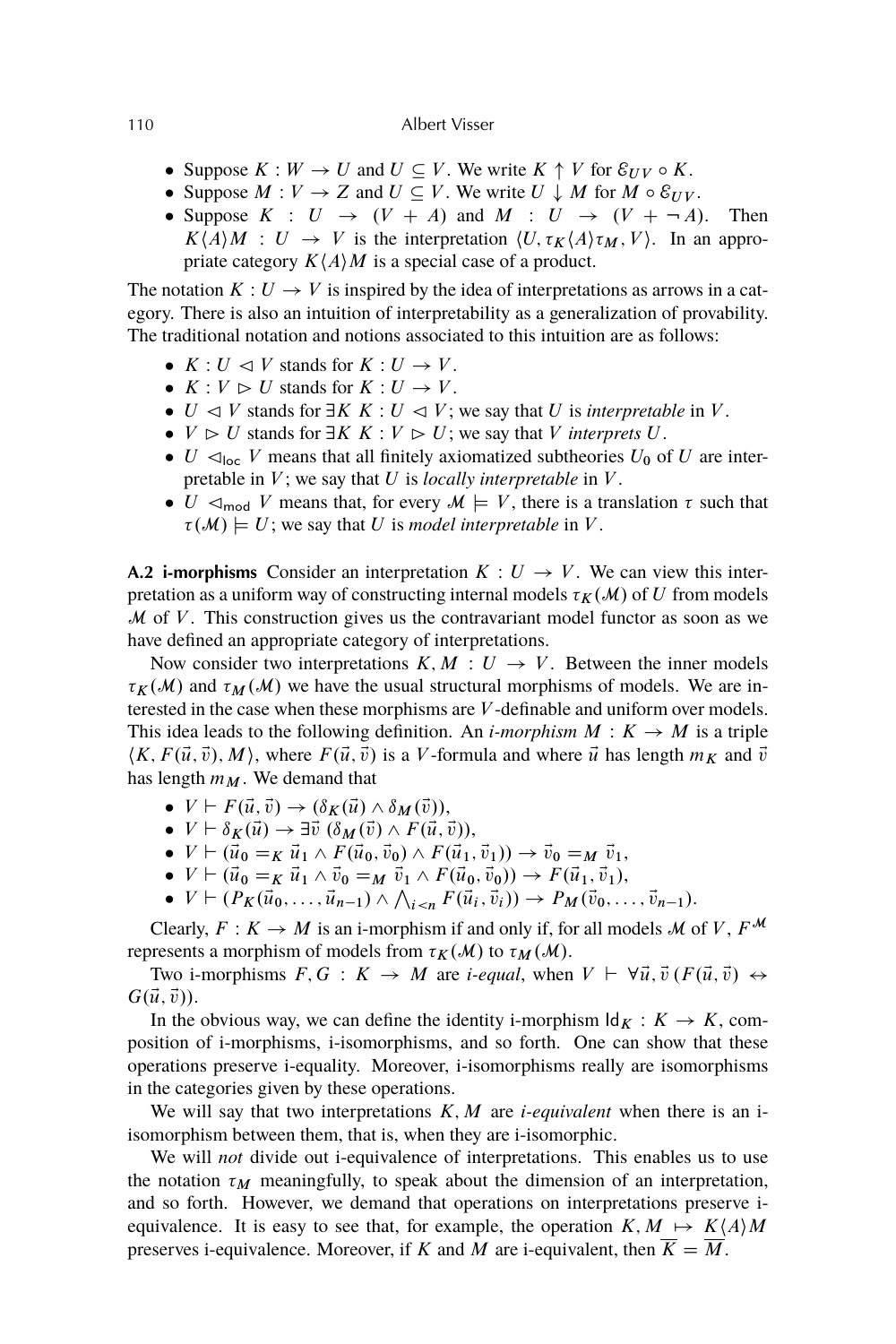<span id="page-30-0"></span>One can show, by a simple compactness argument, that  $K$  and  $M$  are i-isomorphic if and only if, for every  $\mathcal{M} \models V$ , there is an F such that  $F^{\mathcal{M}}$  represents an isomorphism between  $\tau_K(\mathcal{M})$  and  $\tau_M(\mathcal{M})$ .

The category  $INT<sub>1</sub>$  is the category of theories (as objects) and interpretations modulo i-equivalence (as arrows). One may show that we have indeed defined a category. The relation of i-equivalence is preserved by composition. Two theories U and V are *bi-interpretable* if they are isomorphic in  $INT<sub>1</sub>$ . Wilfrid Hodges [\[16,](#page-37-0) p. 222] calls this notion *homotopy*.

Thus, U and V are bi-interpretable if there are interpretations  $K: U \rightarrow V$  and  $M: V \to U$ , so that  $M \circ K$  is i-isomorphic to  $ID_U$  and  $K \circ M$  is i-isomorphic to ID<sub>V</sub>. We call the pair  $K, M$  a *bi-interpretation* between U and V. One can show that the components of a bi-interpretation are faithful interpretations. Many good properties of theories like finite axiomatizability, decidability, and  $\kappa$ -categoricity are preserved by bi-interpretations.

**A.3 Piecewise interpretations** There is a notion of *piecewise interpretability* where we allow the domain of the interpretation to be built up from finitely many pieces with possibly different dimensions. An example of this is the construction where we add points at infinity to a points-only version of plane geometry. We could have a piece with the original points and strict identity and a piece with pairs of distinct points with the following equivalence relation:  $(x, y)$  is equivalent to  $(u, v)$  if there is no point  $w$  that is both collinear with  $x$  and  $y$  and with  $u$  and  $v$ . Of course, we can replace this interpretation by a one-piece interpretation that is isomorphic (in an appropriate sense) to it in various obvious ways. For example, a pair  $(x, y)$  could represent a point at infinity if  $x \neq y$  and the point x if  $x = y$ .

One can show that, if we have  $V \vdash \exists x, y \; x \neq y$ , then any piecewise interpretation is isomorphic (in an appropriate sense) to an interpretation without pieces (but in general with higher dimension). It follows that a theory piecewise interprets a weak arithmetic if and only if it interprets this arithmetic nonpiecewise via an interpretation that is in a relevant sense *i-equivalent* to the original one.

**A.4 Parameters** In general, interpretations are allowed to have parameters. We will briefly sketch how to add parameters to our framework. We first define a translation with parameters. The parameters of the translation are given by a fixed sequence of variables  $\vec{w}$  that we keep apart from all other variables. A translation is defined as before, but for the fact that now the variables  $\vec{w}$  are allowed to occur in the domain and in the translations of the predicate symbols in addition to the variables that correspond to the argument places. Officially, we represent a translation  $\tau_{\vec{w}}$  with parameters  $\vec{w}$  as a quintuple  $\langle \Sigma, \delta, \vec{w}, F, \Theta \rangle$ . The parameter sequence may be empty; in this case our interpretation is parameter-free.

An interpretation with parameters  $K: U \to V$  is a quadruple  $\langle U, \alpha, E, \tau_{\vec{w}}, V \rangle$ , where  $\tau_{\vec{w}} : \Sigma_U \to \Sigma_V$  is a translation and  $\alpha$  is a V-formula containing at most  $\vec{w}$  free. The formula  $\alpha$  represents the parameter domain. For example, if we interpret the hyperbolic plain in the Euclidean plain via the Poincaré interpretation, we need two distinct points to define a circular disk. These points are parameters of the construction, the parameter domain is  $\alpha(w_0, w_1) = (w_0 \neq w_1)$ . (For this specific example, we can also find a parameter-free interpretation.) The formula  $E$  represents an equivalence relation on the parameter domain. In practice this is always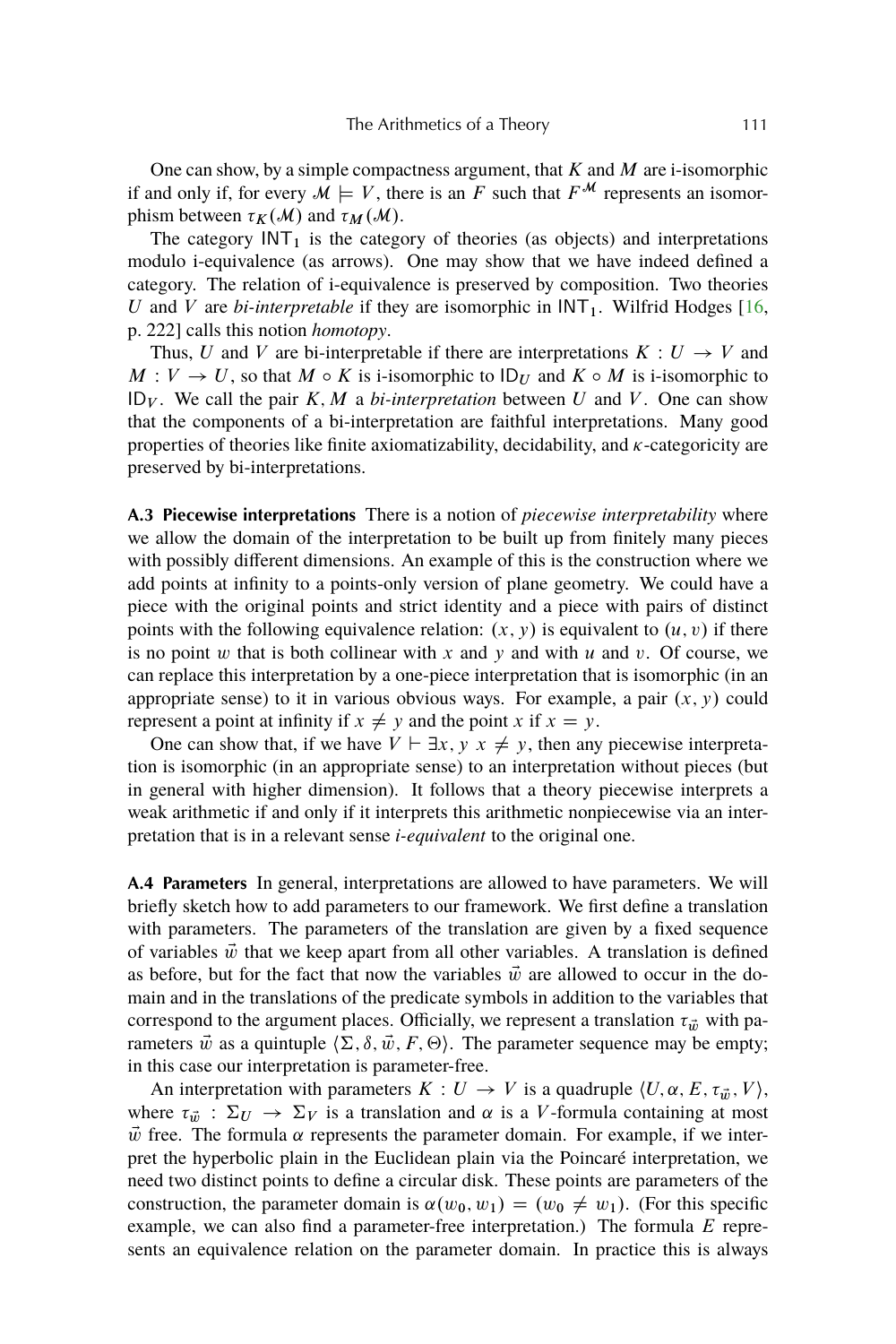<span id="page-31-0"></span>pointwise identity for parameter sequences, but for reasons of theory one must admit other equivalence relations too. We demand the following:

- $\bullet \vdash \delta_{\tau,\vec{w}}(\vec{v}) \rightarrow \alpha(\vec{w});$
- $\bullet \vdash P_{\tau,\vec{w}}(\vec{v}_0,\ldots,\vec{v}_{n-1}) \to \alpha(\vec{w});$
- $V \vdash \exists \vec{w} \, \alpha(\vec{w});$
- $\bullet \, V \vdash E(\vec{w}, \vec{z}) \rightarrow (\alpha(\vec{w}) \wedge \alpha(\vec{z}))$ ;
- $\bullet$  V proves that E represents an equivalence relation on the sequences forming the parameter domain;
- $\bullet \vdash \overline{E}(\vec{w}, \vec{z}) \rightarrow \forall \vec{x} \, (\delta_{\tau, \vec{w}}(\vec{x}) \leftrightarrow \delta_{\tau, \vec{z}}(\vec{x}));$
- $\bullet \vdash E(\vec{w}, \vec{z}) \to \forall \vec{x}_0, \ldots, \vec{x}_{n-1} (P_{\tau, \vec{w}}(\vec{x}_0, \ldots, \vec{x}_{n-1}) \leftrightarrow P_{\tau, \vec{z}}(\vec{x}_0, \ldots, \vec{x}_{n-1}));$
- for all U-axioms  $A, V \vdash \forall \vec{w}$   $(\alpha(\vec{w}) \rightarrow A^{\tau, \vec{w}})$ .

We can lift the various operations in the obvious way. Note that the parameter domain of  $N := M \circ K$  and the corresponding equivalence relation should be

- $\alpha_N(\vec{w}, \vec{u}_0, \ldots, \vec{u}_{k-1}) := \alpha_M(\vec{w}) \wedge \bigwedge_{i < k} \delta_{\tau_M}(\vec{w}, \vec{u}_i) \wedge (\alpha_K(\vec{u}))^{\tau_M, \vec{w}},$
- $E_N(\vec{w}, \vec{u}_0, \ldots, \vec{u}_{k-1}, \vec{z}, \vec{v}_0, \ldots, \vec{v}_{k-1}) := E_M(\vec{w}, \vec{z}) \wedge \bigwedge_{i \leq k} \delta_{\tau_M}(\vec{w}, \vec{u}_i) \wedge$  $\bigwedge_{i \leq k} \delta_{\tau_M}(\vec{w}, \vec{v}_i) \wedge (E_K(\vec{u}, \vec{v}))^{\tau_M, \vec{w}}.$

Consider interpretations  $K, M : U \to V$ . An i-morphism  $\varphi : K \to M$  is a triple  $\langle K, G, F, M \rangle$ , where  $G(\vec{u}, \vec{w})$  and  $F(\vec{u}, \vec{w}, \vec{x}, \vec{y})$  are V-formulas.<sup>[16](#page-35-0)</sup> We write  $F^{\vec{u};\vec{w}}(\vec{x},\vec{y})$  for F. We demand that

- *V* proves that *G* is a surjective relation between  $\alpha_K/E_K$  and  $\alpha_M/E_M$ ;<sup>[17](#page-35-0)</sup>
- $\bullet \ \ V \vdash F^{\vec{u}; \vec{w}}(\vec{x}, \vec{y}) \rightarrow G(\vec{u}, \vec{w});$
- *V* proves that if  $G(\vec{u}, \vec{w})$ , then  $F^{\vec{u}; \vec{w}}$  is a function from  $\delta_K / =_K$  to  $\delta_M / =_M$ ;
- *V* proves that if  $E_K(\vec{u}_0, \vec{u}_1)$  and  $E_M(\vec{w}_0, \vec{w}_1)$ , then  $F^{\vec{u}_0, \vec{w}_0}$  is the same function is  $F^{\vec{u}_1, \vec{w}_1}$ .

Finally, we say that two i-maps  $\varphi_0$  and  $\varphi_1$  are *i-equal* if V proves that  $G_{\varphi_0}$  and  $G_{\varphi_1}$ and  $F_{\varphi_0}$  and  $F_{\varphi_1}$  are the same.

The definitions of the identity i-morphism and of composition of i-morphisms are as is to be expected. We can compute what an i-isomorphism is:  $G$  is,  $V$ -verifiably, a bijection between  $\alpha_K/E_K$  and  $\alpha_M/E_M$ , and V proves that, if  $G(\vec{u}, \vec{w})$ , then  $F^{\vec{u}; \vec{w}}$ is a bijection between  $\delta_K/\mathcal{F}_K$  and  $\delta_M/\mathcal{F}_M$ .

**A.5 Complexity measures** *Restricted provability* plays an important role in this paper. An n-proof is a proof from axioms with Gödel number smaller than or equal to  $n$  only involving formulas of complexity smaller than or equal to  $n$ . To work conveniently with this notion, a good complexity measure is needed. This should satisfy three conditions. (i) Eliminating terms in favor of a relational formulation should raise the complexity only by a fixed standard number. (ii) Translation of a formula via the translation corresponding to an interpretation  $K$  should raise the complexity of the formula by a fixed standard number depending only on  $K$ . (iii) The tower of exponents involved in cut elimination should be of height linear in the complexity of the formulas involved in the proof.

Such a good measure of complexity together with a verification of desideratum (iii)—a form of nesting degree of quantifier alternations—is supplied in the work of Philipp Gerhardy [\[12\]](#page-36-0), [\[13\]](#page-36-0). It is also provided by Samuel Buss in his preliminary draft [\[7\]](#page-36-0). Buss also proves that (iii) is fulfilled.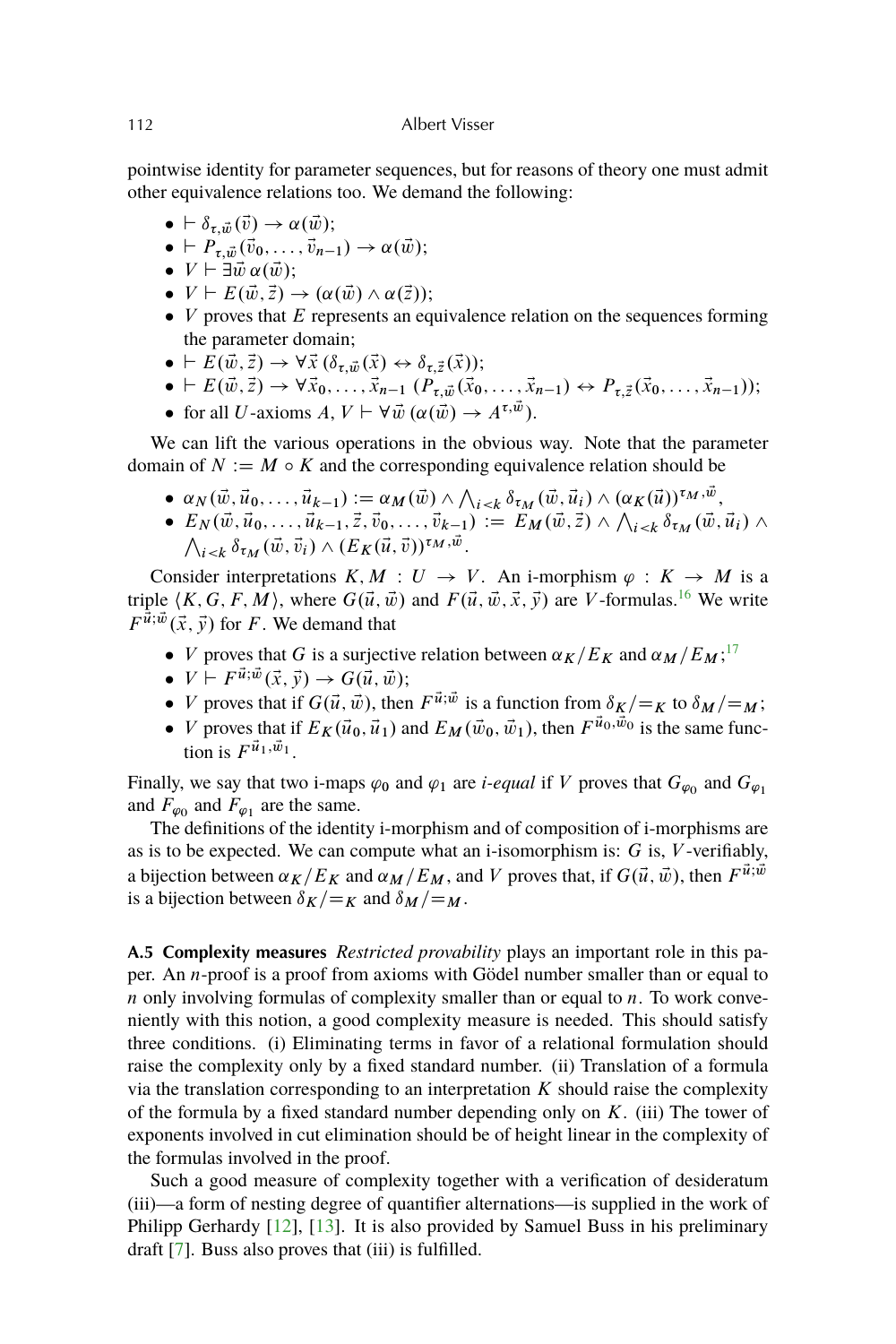<span id="page-32-0"></span>Gerhardy's measure corresponds to the following formula classes:

- AT is the class of atomic formulas;
- $N_{-1}^* = \Sigma_{-1}^* = \Pi_{-1}^* := \emptyset;$
- $N_n^* ::= AT \rceil \rceil N_n^* \rceil (N_n^* \wedge N_n^*) \rceil (N_n^* \vee N_n^*) \rceil (N_n^* \rightarrow N_n^*) \rceil \forall \rceil_n^* \rceil \exists \Sigma_n^*$
- $\Sigma_n^{\star} ::= AT \mid \neg \Pi_n^{\star} \mid (\mathsf{N}_{n-1}^{\star} \wedge \mathsf{N}_{n-1}^{\star}) \mid (\Sigma_n^{\star} \vee \Sigma_n^{\star}) \mid (\Pi_n^{\star} \to \Sigma_n^{\star}) \mid \forall \Pi_{n-1}^{\star} \mid$  $\exists$   $\sum_{n}^{\ldots}$
- $\exists \ \mathcal{L}_n$ ,<br>■  $\Pi_n^* ::= A\top | \neg \Sigma_n^* | (\Pi_n^* \wedge \Pi_n^*) | (N_{n-1}^* \vee N_{n-1}^*) | (N_{n-1}^* \rightarrow N_{n-1}^*) | \forall \ \Pi_n^* |$  $\exists \ddot{\Sigma}_{n-1}^{\star}.$

We may define  $\rho(A)$  as the minimal n such that A is in  $\mathsf{N}_{n}^{\star}$ .<sup>[18](#page-35-0)</sup> Samuel Buss gives the following formula classes:

- $\Sigma_0^* = \Pi_0^* =$  the class of quantifier-free formulas;
- $\Sigma_n^* ::= \Sigma_{n-1}^* | \Pi_{n-1}^* | \neg \Pi_n^* | (\Sigma_n^* \wedge \Sigma_n^*) | (\Sigma_n^* \vee \Sigma_n^*) | (\Pi_n^* \rightarrow \Sigma_n^*) | \exists \Sigma_n^*$ •  $\Pi_n^* ::= \sum_{n=1}^n |\Pi_{n-1}^*| - \sum_n^* | (\Pi_n^* \wedge \Pi_n^*) | (\Pi_n^* \vee \Pi_n^*) | (\Sigma_n^* \rightarrow \Pi_n^*) |$  $\forall \prod_{n=1}^{\infty}$ n .

We may define  $\rho(A)$  as the smallest n such that A is in  $\Sigma_n^*$ . This is the same measure as was employed in [\[35\]](#page-38-0). For our purposes it does not matter whether we use Gerhardy's or Buss's definition.

## **Appendix B: On Faithful Interpretability**

We assume that the formalization of syntax is standard, so that the code of a subformula C of B is smaller than the code of B, and so forth. We also assume that the proof-predicate is standard, so that every proof  $p$  has a single conclusion  $C$  with  $C < p$ .

**Theorem B.1** *Consider a theory* T *, and suppose that* N *is an arithmetic in* T *. Let be any* T *-definable class of* T *-sentences for which* T *contains a definable truth predicate, say,* TRUE*, for sentences coded in* N*. We only need that* TRUE *satisfies Tarski's convention. We assume that the set of codes of elements of*  $\Gamma$  *has a fixed binumeration in* T *(which,* par abus de langage*, we call also ). So we assume that if*  $A \in \Gamma$ , then  $T \vdash A \in \Gamma$  and, if  $A \notin \Gamma$ , then  $T \vdash A \notin \Gamma$ . Then, there is a unary *predicate*  $A(x)$ *, such that* 

- *(i)*  $T \vdash A(x) \rightarrow x \in N$ ;
- *(ii)*  $T \vdash (A(x) \land x =_N y) \rightarrow A(y);$
- *(iii)*  $T \vdash (A(x) \land A(y)) \rightarrow x =_N y;$
- *(iv) for any n,*  $T + A(n)$  *is*  $\Gamma$ *-conservative over*  $T$ *; here* <u>n</u> *is the* N*-numeral of n.*

**Proof** We define, for  $p \in N$  and B an N-code of a formula with at most one designated variable  $v_0$  free:

•  $\Im(p, x, B) : \leftrightarrow p, x \in N \wedge \exists C \in \Gamma \text{ (proof}^N_T(p, B(x) \to C) \wedge \neg \text{ TRUE}(C)).$ 

Here  $B(x)$  in the context of proof means the code of the result of substituting the numeral of x for  $v_0$  in B. We find, using the Gödel fixed-point lemma, a formula A with the following property:

 $T \vdash A(x) \leftrightarrow \exists p \ (\Im(p, x, A) \land \forall q <_N p \forall y \in N \neg \Im(q, y, A)).$ 

Clearly, we have (i) and (ii). We prove the uniqueness clause (iii).

Reason in T. Suppose that  $x \neq_N y$  and  $A(x)$  and  $A(y)$ . Let p be a witness for  $A(x)$ , and let q be a witness of  $A(y)$ . By our assumption about the proof predicate,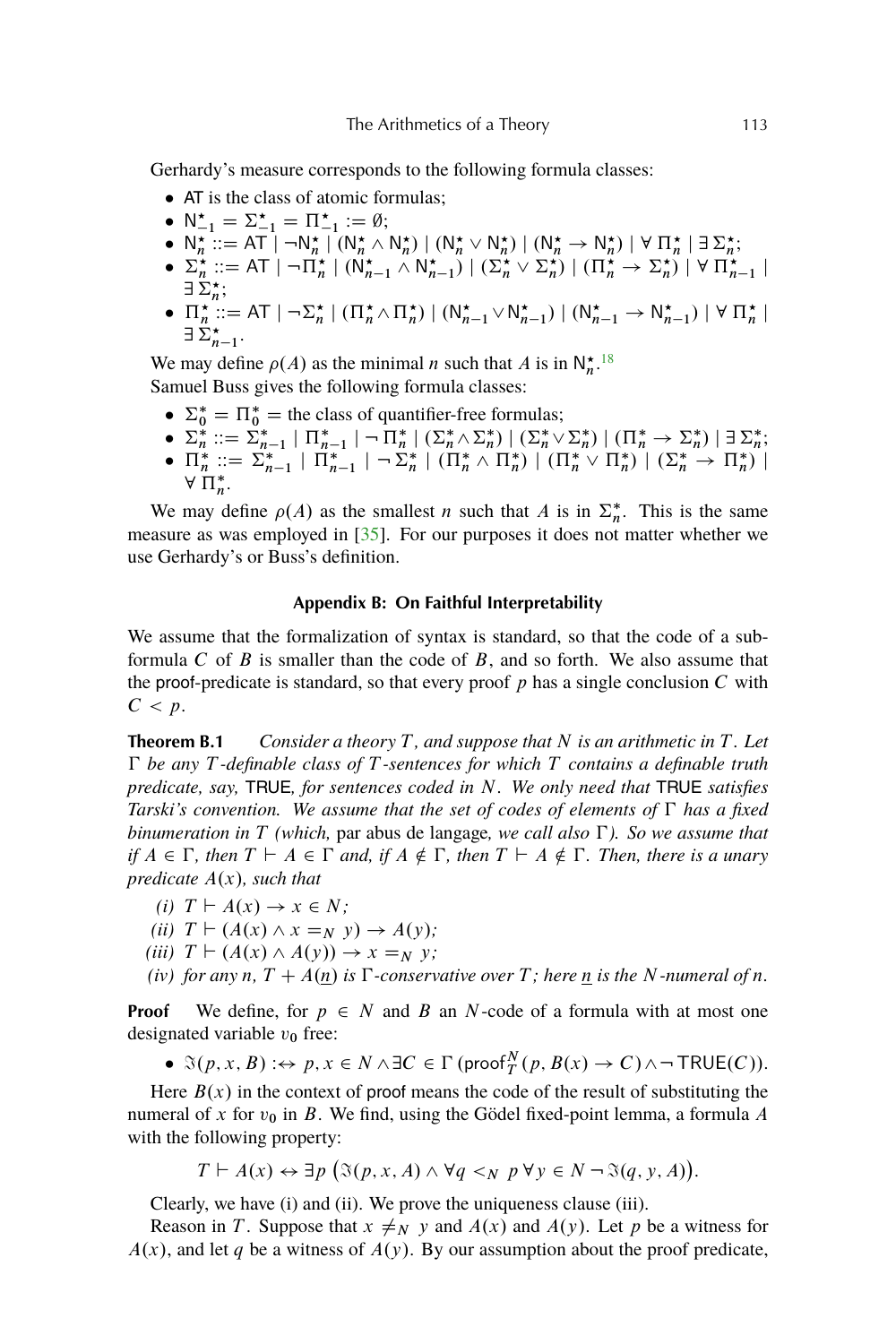<span id="page-33-0"></span>we find that  $p \neq_N q$ , and, hence,  $p \lt_N q$  or  $q \lt_N p$ . By the specification of A, this is impossible.

We move to the metatheory again. We prove (iv). We write  $r : T \vdash E$  when r is (a code of) a  $T$ -proof of  $E$ .

We assume, to get a contradiction, that, for some n,  $A(n)$  is not  $\Gamma$ -conservative over T. Let p be the smallest proof such that, for some n and some  $C \in \Gamma$ , we have  $p : T \vdash A(n) \rightarrow C$  and  $T \not\vdash C$ . It follows that, for all  $q \lt p$ , and all m and all  $D \in \Gamma$ , if  $q : T \vdash A(m) \rightarrow D$ , then  $T \vdash D$ . It follows that  $T \vdash \forall q \leq_N p \forall y \in N \neg \Im(q, y, A)$ . We also find  $T \vdash \neg C \rightarrow \Im(p, \underline{n}, A)$ . Ergo  $T + \neg C \vdash A(n)$ . In other words, we have both  $T + A(n) \vdash C$  and  $T + \neg A(n) \vdash C$ . Ergo  $T \vdash C$ , a contradiction.  $\Box$ 

By the specification of the above formula  $A$  it functions as a closed partial N-numerical term in T. For this reason we will write  $\tau \simeq_N x$  for  $A(x)$ .

**Theorem B.2** *Let* T *be a theory, and suppose that* N *is an arithmetic in* T *. Let*  $\Sigma$  be a finite signature for predicate logic. We call predicate logic of signature  $\Sigma$ : FOL<sub> $\Sigma$ </sub>. Let  $\alpha(x)$  be a formula in the language of T such that T proves that all *elements of*  $\{x \mid \alpha(x)\}$  *are N*-codes of  $\Sigma$ -sentences. We write  $\square_{\alpha}$  for provability *from the sentences coded by the elements of*  $\{x \mid \alpha(x)\}$ *. We write* con $(\alpha)$  *for*  $\neg \Box_{\alpha} \bot$ *.* 

*There is an interpretation*  $H : (T + \text{con}(\alpha)) \geq \text{FOL}_{\Sigma}$  *such that, for any*  $\Sigma$ -sentence A, we have  $\mathcal{T}$  + con( $\alpha$ ) +  $\square_{\alpha}$ A +  $\overline{A}^H$ . We say that H is a Henkin interpretation  $of \alpha$ .

**Proof** We can see this by inspection of the usual proof of the interpretation existence lemma. The basic idea is that we formalize the Henkin construction, employing definable cuts whenever we would have used induction in PA. See, for example, [\[32\]](#page-37-0) or [\[34\]](#page-38-0).  $\Box$ 

We proceed with our upper-bound result.

**Theorem B.3** Let T be any theory. Suppose  $K : T \geq U$ . Let A be any T-sentence, and let N be an arithmetic in  $T + A$ . Then there is an interpretation  $M: T \rhd U$  such that, for any U-sentence  $B, T \vdash B^M \Rightarrow T + A \vdash \Box_{U}^{N} \hat{B}.$ 

**Proof** Consider  $T + A$ . We first show that we may assume without loss of generality that we have a  $\Sigma_1$ -truth predicate for N.

By Theorem [3.9,](#page-8-0) we may shorten N to a  $T + A$ -definable cut N' such that  $T + A$ contains a truth predicate, say, TRUE, for the  $\Sigma_1$ -sentences of N', that is, for every S in  $\Sigma_1$ ,  $U \vdash S^{N'} \leftrightarrow \text{TRUE}(S)$ , where S inside the truth predicate is coded in N'. Note that

 $T + A \vdash \Box_{U}^{N'} B \Rightarrow T + A \vdash \Box_{U}^{N} B.$ 

It follows that it is sufficient to prove our theorem for  $N'$ .

Thus, we may assume that  $T$  contains a truth predicate, say, TRUE, for the  $\Sigma_1$ -sentences of N.

Let  $\tau$  be the partial closed term promised by Theorem [B.1](#page-32-0) for N and  $\Sigma_1$ . We fix some standard enumeration  $C_x$  of the U-sentences in such a way that T verifies its elementary properties with respect to  $N$ . We specify  $M$  by cases. In case we have  $\neg A$ , we take M equal to K. Suppose we have A. We may now work in  $T + A$ . Let  $U^* := U + \{C_x \mid \tau \simeq_N x\}$ . Note that (i)  $U^*$  is not  $\Delta_1^b$ -axiomatized, that (ii) in talking about  $U^*$  we are really talking about the formula defining the axiom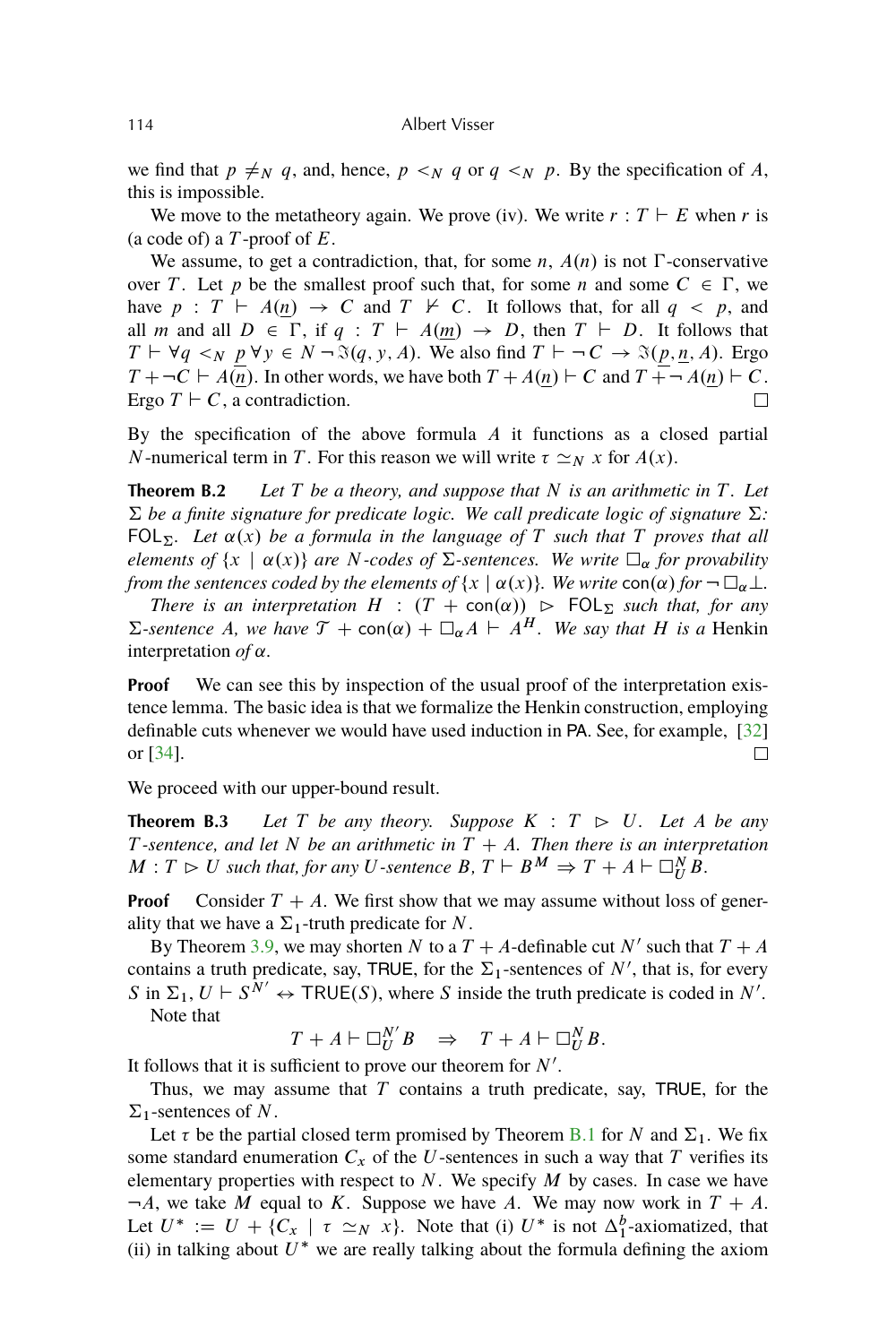<span id="page-34-0"></span>set, and that (iii) the definition of  $U^*$  only makes sense in the presence of A. In case incon $^{N}(U^*)$ , <sup>[19](#page-35-0)</sup> we take M again equal to K. If con $(U^*)$ , we take M equal to the Henkin interpretation  $H$  of  $U^*$ . In other words, we take

$$
M := H\langle A \wedge \text{con}^N(U^*)\rangle K^{20}
$$

Clearly,  $M: T \rhd U$ . Suppose  $T \vdash B^M$ . Let  $\neg B = C_n$ . We have

$$
T + A + \tau \simeq_N \underline{n} \vdash ``(U + \neg B) = U^*".
$$

Here " $=$ " stands for extensional identity. Hence,

$$
T + A + (\tau = \underline{n}) + \text{con}^N(U + \neg B) \vdash \neg B^M.
$$

Thus,  $T + A \vdash (\tau \simeq_N \underline{n}) \rightarrow \Box_{U}^{N} B$ . By the  $\Sigma_1$ -conservativity of  $\tau \simeq_N \underline{n}$ , we find  $T + A \vdash \Box_U^N B$ .  $\Box$ 

From Theorem [B.3](#page-33-0) we can derive a basic result about interpretability. We say that a theory U is *trustworthy* if, whenever  $U \rhd V$ , then  $U \rhd_{\text{faith}} V$ .

## **Theorem B.4** *The following are equivalent.*

- *(i)* U *is trustworthy.*
- *(ii)* U *faithfully interprets predicate logic with a binary predicate* R*.*
- *(iii) For some A, U + A contains a*  $\Sigma_1$ *-sound arithmetic N.*

## **Proof** Trivially (ii) follows from (i).

Suppose (ii). Let  $B$  be the single axiom of adjunctive set theory AS. In AS we can provide a  $\Sigma_1$ -sound interpretation M of  $\mathsf{S}_2^1$ . Suppose that K is the promised faithful interpretation of predicate logic with a binary relation symbol  $R$  in  $U$ . Then, as is easily seen,  $A := B^K$  and  $N := K \circ M$  satisfy the desiderata of (iii).

Finally, we assume (iii). Suppose  $K : U \triangleright V$ . Let M be the interpretations of V provided by Theorem [B.3,](#page-33-0) such that  $M : U \rhd V$  and  $U \rhd B^{\tilde{M}}$  implies  $U + A \vdash \Box_{V}^{N} B$ . By the  $\Sigma_{1}$ -soundness of N, we may conclude that  $U \vdash B^{M}$ implies  $V \vdash B$ , and we are done.

#### **Notes**

- 1. See [\[6\]](#page-36-0) or [\[15\]](#page-36-0) for an explanation of the relevant formula classes.
- 2. The function  $\ulcorner\cdot\urcorner$  sends a syntactical object to its Gödel number. The function  $(\cdot)$  sends a number to its numeral. We will employ efficient numerals that reflect binary notation.
- 3. Similarly, if U is polysequential via an  $m$ -dimensional interpretation of AS, any arithmetic  $N$  in  $U$  is i-equivalent to an  $m$ -dimensional arithmetic  $N$ .
- 4. The two classical works on this subject are Lesan [\[20\]](#page-37-0) and Paris and Dimitracopoulos [\[23\]](#page-37-0).
- 5. See Kaye, Paris, and Dimitracopoulos [\[18\]](#page-37-0) and Cordon–Franco, Fernández-Margarit, and Lara-Martín [\[8\]](#page-36-0) for details on  $I\Pi_1^-$ .
- 6. This fact is folklore. I learned it first from Sergei Artemov around 1984.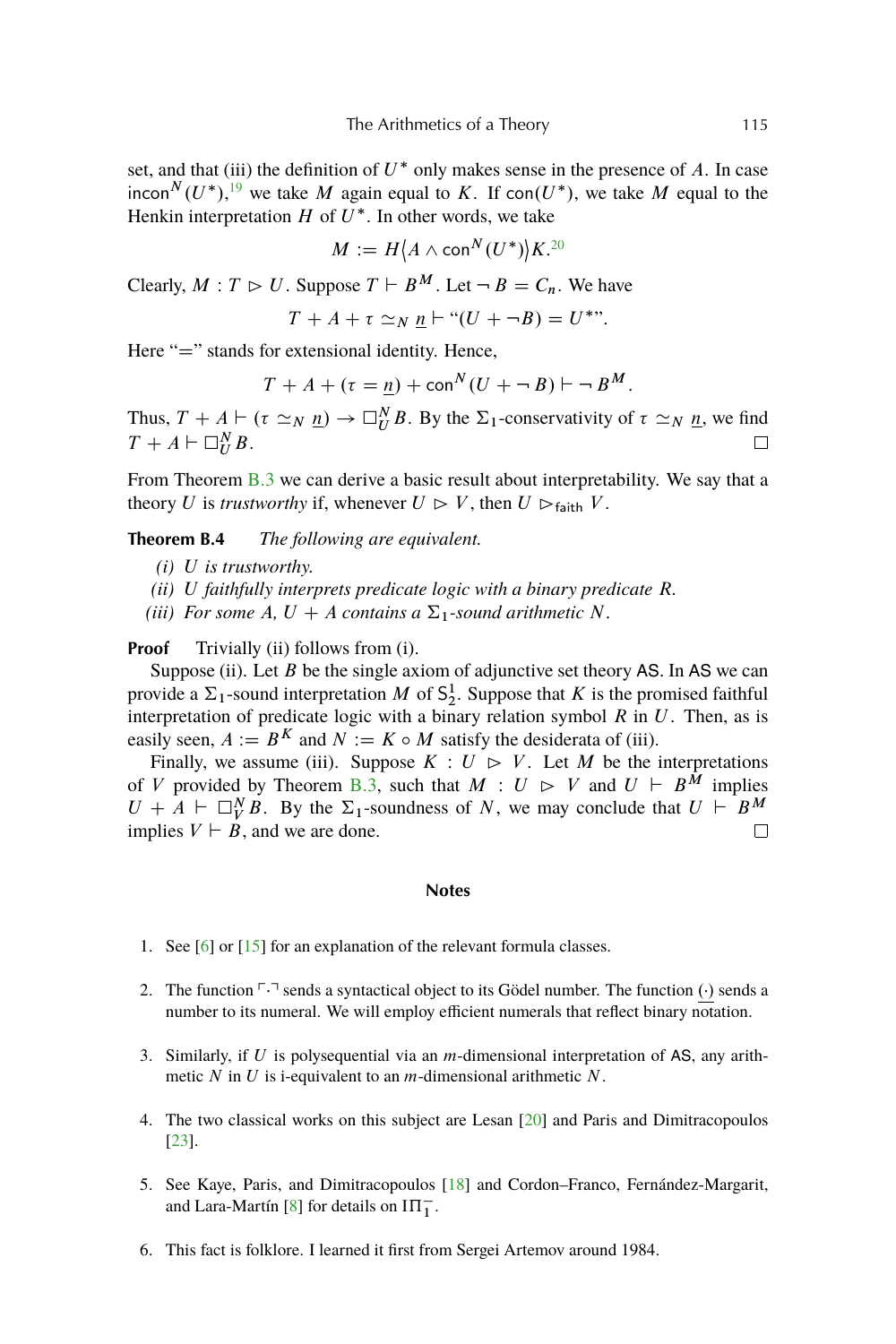- 7. The theory B as defined here seems to suffice. However, I am not sure that a definition using  $\exists^* \Pi_1^b$ -sentences is not more natural.
- 8. It takes a little argument to prove the equivalence of our formulation of CFL and the formulation in [\[8\]](#page-36-0). For the definition it does not matter, modulo provable equivalence over  $T_2^1$ , whether the  $\Sigma_1$ -sentences are written in the form  $\exists \Delta_0$  or  $\exists^* \Delta_0$ . We may also consider sentences in  $\exists^* \Delta_0$  and just relativize only the first of the block of existential quantifiers to  $\mathcal{J}$ .
- 9. I was aware of two essentially different constructions for the multiple fixed-point lemma. Vincent van Oostrom, after I asked him, provided a third construction. All three constructions automatically guarantee the desired property even in the presence of nontrivial automorphisms of the frame. One reason that this happens is that the choice of substitution variables is explicitly arithmetically coded in the construction.
- 10. Note that the  $L_i$  are not necessarily uniquely determined by the fixed-point equations. Thus, we are looking at some choice of the  $L_i$ .
- 11. We use the work of [\[12\]](#page-36-0), [\[13\]](#page-36-0), and [\[7\]](#page-36-0) here. See Section [A.5](#page-31-0) of Appendix [A.](#page-27-0)
- 12. We remind the reader that  $N_0MK$  stands for  $K \circ M \circ N_0$ .
- 13. Instead of  $\left(\Box_{c1}^{\text{gn}(\tau)}\right)$  $\int_{S_2^1}$   $\sum_{\tau=1}^{\infty}$  and  $\tau$  and  $\tau$  are used  $\prod_{A}^{\tau}$ ,  $\int_A$  but it seems to me that the argument is a bit shorter under the present choice.
- 14. Alternatively, we could have constructed  $W$  using a version of Craig's trick, taking as axioms  $(p = p) \wedge (\Box_{c1}^{\text{gn}(N)})$  $\int_{S_2^1}$   $\bigcup_{A}$   $\bigcup$   $N$ , where p is an A-proof that N is an arithmetic.
- 15. If we have a complex formula A, the translation  $A^{\tau}$  could be satisfied in a model even if the sequences of values of the variables corresponding to the free variables in A are not in the domain of the translation in that model. One alternative option for the definition is to add a conjunction that stipulates that these sequences are in the domain. Thus, we would always have  $\vdash A^{\tau} \to \delta_K(\vec{x})$ , where  $\vec{x}$  is a sequence corresponding to a free variable in A. We will refrain from doing this. The cost is that, for example, the definition of composition of translations becomes more complicated.
- 16. In G and F we could allow extra parameters,  $\vec{z}$ , the *eigenparameters* of G and F. We will refrain from doing that here to unburden the presentation a bit.
- 17. It seems a more logical choice to demand that G represent a function from  $\alpha_K/E_K$ to  $\alpha_M/E_M$ . There are also sound theoretical reasons for that choice. However, the definition of *initial embedding* that we need in Section [3](#page-5-0) does not work under this second choice. So for the purposes of at least this paper we seem to need the definition given in the main text.
- 18. Vincent van Oostrom gave a variant of this formulation of Gerhardy's measure in conversation.
- 19. In writing (in)con<sup>N</sup>  $(U^*)$ , we intend no relativization of the formula defining the axiom set, only of the proofs.

<span id="page-35-0"></span>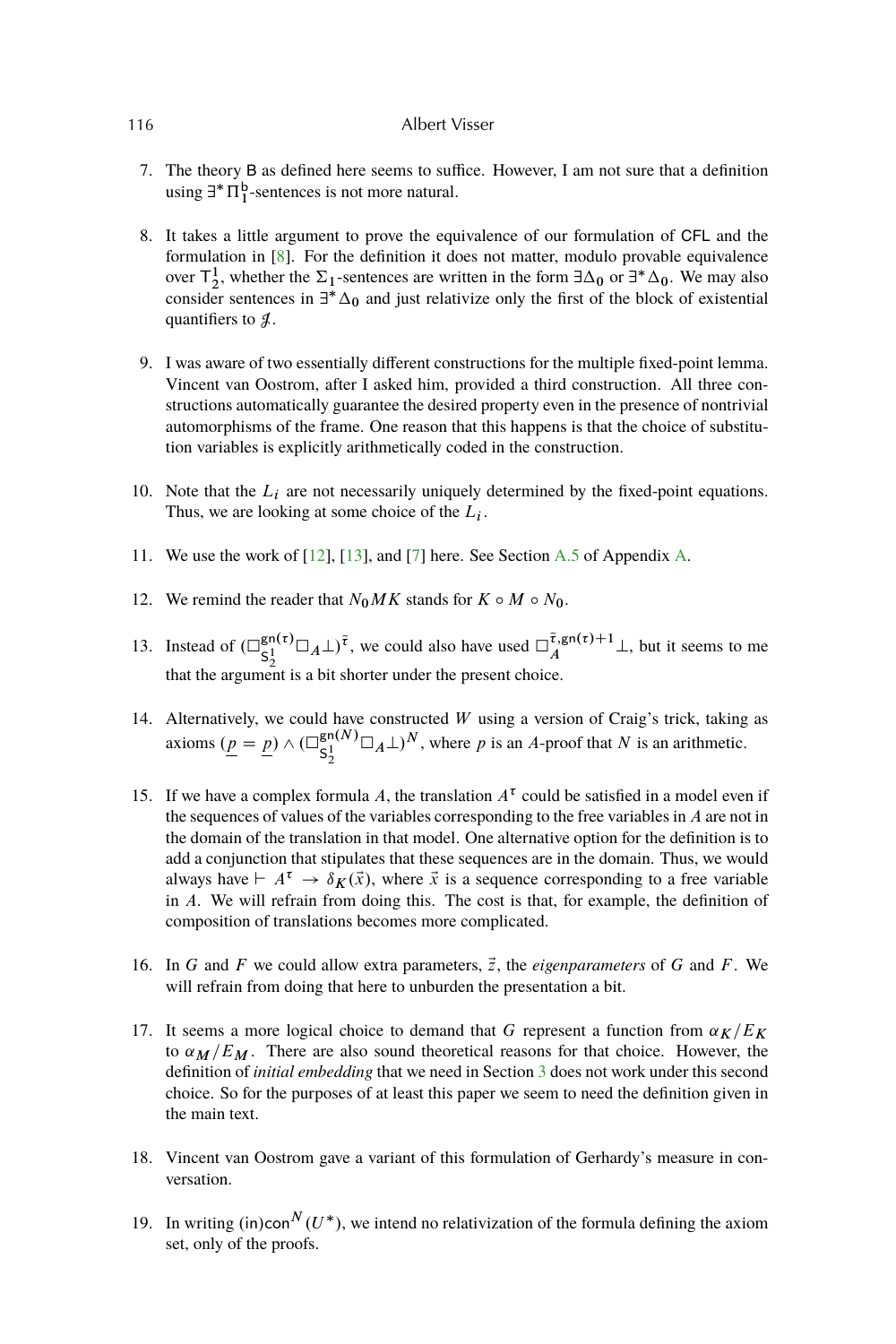<span id="page-36-0"></span>20. Strictly speaking, we should not have K here but  $K \uparrow (T + (-A \vee incon(U^*)))$ .

#### **References**

- [1] Artemov, S., and L. Beklemishev, "Provability logic," pp. 229–403 in *Handbook of Philosophical Logic, Volume 13*, 2nd edition, edited by D. Gabbay and F. Guenthner, Springer, Dordrecht, 2004. [82](#page-1-0)
- [2] Beklemishev, L., and A. Visser, "On the limit existence principles in elementary arithmetic and  $\Sigma_n^0$ -consequences of theories," *Annals of Pure and Applied Logic*, vol. 136 (2005), pp. 56–74. [Zbl 1087.03037.](http://www.emis.de/cgi-bin/MATH-item?1087.03037) [MR 2162847.](http://www.ams.org/mathscinet-getitem?mr=2162847) [DOI 10.1016/j.apal.2005.05.005.](http://dx.doi.org/10.1016/j.apal.2005.05.005) [90](#page-9-0)
- [3] Beklemishev, L., and A. Visser, "Problems in the Logic of Provability," pp. 77–136 in *Mathematical Problems from Applied Logic, I: Logics for the XXIst Century*, edited by D. M. Gabbay, S. S. Concharov, and M. Zakharyashev, vol. 4 of *International Mathematical Series*, Springer, New York, 2006. [Zbl 1100.03051.](http://www.emis.de/cgi-bin/MATH-item?1100.03051) [MR 2185909.](http://www.ams.org/mathscinet-getitem?mr=2185909) [DOI 10.1007/0-387-31072-X\\_2.](http://dx.doi.org/10.1007/0-387-31072-X_2) [91](#page-10-0)
- [4] Boolos, G., *The Logic of Provability*, Cambridge Univ. Press, Cambridge, 1993. [Zbl 0891.03004.](http://www.emis.de/cgi-bin/MATH-item?0891.03004) [MR 1260008.](http://www.ams.org/mathscinet-getitem?mr=1260008) [82](#page-1-0)
- [5] Boolos, G., and G. Sambin, "Provability: The emergence of a mathematical modality," *Studia Logica*, vol. 50 (1991), pp. 1–23. [Zbl 0742.03003.](http://www.emis.de/cgi-bin/MATH-item?0742.03003) [MR 1152776.](http://www.ams.org/mathscinet-getitem?mr=1152776) [DOI 10.1007/BF00370383.](http://dx.doi.org/10.1007/BF00370383) [82](#page-1-0)
- [6] Buss, S. R., *Bounded Arithmetic: Studies in Proof Theory*, vol. 3 of *Lecture Notes*, Bibliopolis, Napoli, 1986. [Zbl 0649.03042.](http://www.emis.de/cgi-bin/MATH-item?0649.03042) [MR 0880863.](http://www.ams.org/mathscinet-getitem?mr=0880863) [82,](#page-1-0) [86,](#page-5-0) [91,](#page-10-0) [94,](#page-13-0) [115](#page-34-0)
- [7] Buss, S., "Cut elimination *in situ*," preprint, 2013, [http://math.ucsd.edu/~sbuss](http://math.ucsd.edu/~sbuss/ResearchWeb/index.html) [/ResearchWeb/index.html.](http://math.ucsd.edu/~sbuss/ResearchWeb/index.html) [86,](#page-5-0) [112,](#page-31-0) [116](#page-35-0)
- [8] Cordón-Franco, A., A. Fernández-Margarit, and F. Lara-Martín, "A note on parameter free  $\Pi_1$ -induction and restricted exponentiation," *Mathematical Logic Quarterly*, vol. 57 (2011), pp. 444–55. [Zbl 1238.03048.](http://www.emis.de/cgi-bin/MATH-item?1238.03048) [MR 2838320.](http://www.ams.org/mathscinet-getitem?mr=2838320) [DOI 10.1002/malq.201010013.](http://dx.doi.org/10.1002/malq.201010013) [95,](#page-14-0) [115,](#page-34-0) [116](#page-35-0)
- [9] de Jongh, D., M. Jumelet, and F. Montagna, "On the proof of Solovay's theorem," *Studia Logica*, vol. 50 (1991), pp. 51-69. [Zbl 0744.03057.](http://www.emis.de/cgi-bin/MATH-item?0744.03057) [MR 1152780.](http://www.ams.org/mathscinet-getitem?mr=1152780) [DOI 10.1007/BF00370387.](http://dx.doi.org/10.1007/BF00370387) [93](#page-12-0)
- [10] Feferman, S., "Arithmetization of metamathematics in a general setting," *Fundamenta Mathematicae*, vol. 49 (1960), pp. 35–92. [Zbl 0095.24301.](http://www.emis.de/cgi-bin/MATH-item?0095.24301) [MR 0147397.](http://www.ams.org/mathscinet-getitem?mr=0147397) [99](#page-18-0)
- [11] Feferman, S., "My route to arithmetization: The arithmetization of metamathematics," *Theoria*, vol. 63 (1997), pp. 168–81. [MR 1730698.](http://www.ams.org/mathscinet-getitem?mr=1730698) [DOI 10.1111/j.1755-2567.1997.tb00746.x.](http://dx.doi.org/10.1111/j.1755-2567.1997.tb00746.x) [99](#page-18-0)
- [12] Gerhardy, P., "Refined complexity analysis of cut elimination," pp. 212–25 in *Computer Science Logic*, edited by M. Baaz and J. Makovsky, vol. 2803 of *Lecture Notes in Computer Science*, Springer, Berlin, 2003. [Zbl 1116.03318.](http://www.emis.de/cgi-bin/MATH-item?1116.03318) [MR 2047962.](http://www.ams.org/mathscinet-getitem?mr=2047962) [DOI 10.1007/978-3-540-45220-1\\_19.](http://dx.doi.org/10.1007/978-3-540-45220-1_19) [86,](#page-5-0) [112,](#page-31-0) [116](#page-35-0)
- [13] Gerhardy, P., "The role of quantifier alternations in cut elimination," *Notre Dame Journal of Formal Logic*, vol. 46 (2005), pp. 165–71. [Zbl 1078.03045.](http://www.emis.de/cgi-bin/MATH-item?1078.03045) [MR 2150949.](http://www.ams.org/mathscinet-getitem?mr=2150949) [DOI 10.1305/ndjfl/1117755147.](http://dx.doi.org/10.1305/ndjfl/1117755147) [86,](#page-5-0) [112,](#page-31-0) [116](#page-35-0)
- [14] Guaspari, D., and R. M. Solovay, "Rosser sentences," *Annals of Mathematical Logic*, vol. 16 (1979), pp. 81–99. [Zbl 0426.03062.](http://www.emis.de/cgi-bin/MATH-item?0426.03062) [MR 0530432.](http://www.ams.org/mathscinet-getitem?mr=0530432) [DOI 10.1016/0003-4843\(79\)90017-2.](http://dx.doi.org/10.1016/0003-4843(79)90017-2) [93](#page-12-0)
- [15] Hájek, P., and P. Pudlák, *Metamathematics of First-Order Arithmetic*, vol. 3 of *Perspectives in Mathematical Logic*, Springer, Berlin, 1993. [Zbl 0889.03053.](http://www.emis.de/cgi-bin/MATH-item?0889.03053) [MR 1219738.](http://www.ams.org/mathscinet-getitem?mr=1219738) [DOI 10.1007/978-3-662-22156-3.](http://dx.doi.org/10.1007/978-3-662-22156-3) [82,](#page-1-0) [86,](#page-5-0) [89,](#page-8-0) [98,](#page-17-0) [102,](#page-21-0) [115](#page-34-0)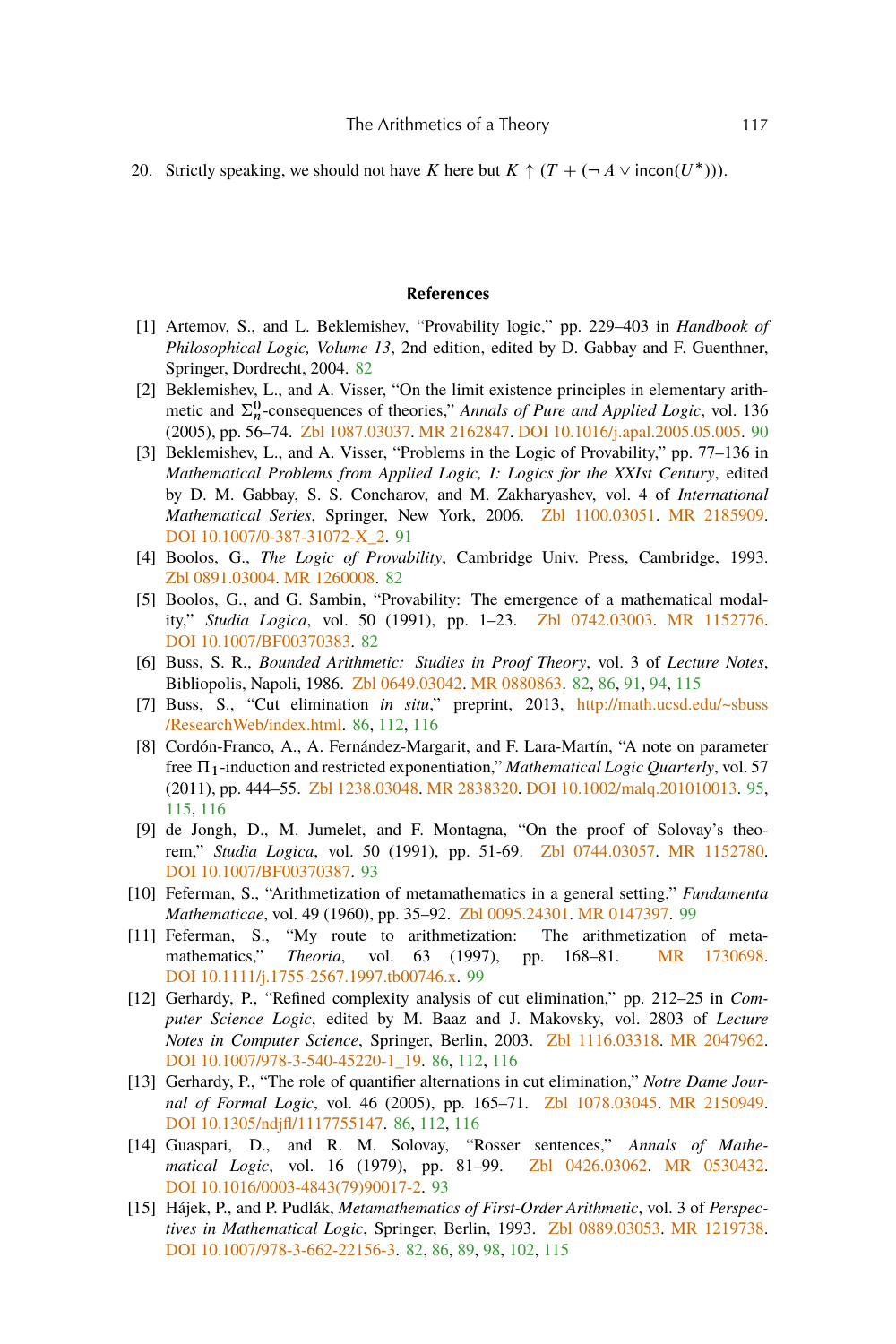- <span id="page-37-0"></span>[16] Hodges, W., *Model Theory*, vol. 42 of *Encyclopedia of Mathematics and Its Applications*, Cambridge Univ. Press, Cambridge, 1993. [Zbl 0789.03031.](http://www.emis.de/cgi-bin/MATH-item?0789.03031) [MR 1221741.](http://www.ams.org/mathscinet-getitem?mr=1221741) [DOI 10.1017/CBO9780511551574.](http://dx.doi.org/10.1017/CBO9780511551574) [85,](#page-4-0) [111](#page-30-0)
- [17] Japaridze, G., and D. de Jongh, "The logic of provability," pp. 475–546 in *Handbook of Proof Theory*, edited by S. Buss, vol. 137 of *Studies in Logic and the Foundations of Mathematics*, North-Holland, Amsterdam, 1998. [Zbl 0915.03019.](http://www.emis.de/cgi-bin/MATH-item?0915.03019) [MR 1640331.](http://www.ams.org/mathscinet-getitem?mr=1640331) [DOI 10.1016/S0049-237X\(98\)80022-0.](http://dx.doi.org/10.1016/S0049-237X(98)80022-0) [82](#page-1-0)
- [18] Kaye, R., J. B. Paris, and C. Dimitracopoulos, "On parameter-free induction schemas," *Journal of Symbolic Logic*, vol. 53 (1988), pp. 1082–97. [Zbl 0678.03025.](http://www.emis.de/cgi-bin/MATH-item?0678.03025) [MR 0973102.](http://www.ams.org/mathscinet-getitem?mr=0973102) [DOI 10.2307/2274606.](http://dx.doi.org/10.2307/2274606) [90,](#page-9-0) [95,](#page-14-0) [115](#page-34-0)
- [19] Krajíček, J., "A note on proofs of falsehood," *Archiv für Mathematische Logik und Grundlagenforschung*, vol. 26 (1987), pp. 169–76. [Zbl 0633.03056.](http://www.emis.de/cgi-bin/MATH-item?0633.03056) [MR 0905955.](http://www.ams.org/mathscinet-getitem?mr=0905955) [DOI 10.1007/BF02017501.](http://dx.doi.org/10.1007/BF02017501) [99](#page-18-0)
- [20] Lesan, H., "Models of arithmetic," Ph.D. dissertation, University of Manchester, Manchester, 1978. [102,](#page-21-0) [115](#page-34-0)
- [21] Lindström, P., "Provability logic: A short introduction," pp. 19–61 in *Philosophy in Sweden (Umeå, 1995)*, vol. 62 of *Theoria*, Theoria, Stockholm, 1996. [Zbl 0897.03055.](http://www.emis.de/cgi-bin/MATH-item?0897.03055) [MR 1619332.](http://www.ams.org/mathscinet-getitem?mr=1619332) [DOI 10.1111/j.1755-2567.1996.tb00529.x.](http://dx.doi.org/10.1111/j.1755-2567.1996.tb00529.x) [82](#page-1-0)
- [22] Mycielski, J., P. Pudlák, and A. S. Stern, "A lattice of chapters of mathematics (interpretations between theorems [theories])," *Memoirs of the American Mathematical Society*, vol. 84 (1990), no. 426. [Zbl 0696.03030.](http://www.emis.de/cgi-bin/MATH-item?0696.03030) [MR 0997901.](http://www.ams.org/mathscinet-getitem?mr=0997901) [86](#page-5-0)
- [23] Paris, J. B., and C. Dimitracopoulos, "Truth definitions for  $\Delta_0$  formulae," pp. 317–29 in *Logic and Algorithmic (Zurich, 1980)*, vol. 30 of *Monographies de L'Enseignement Mathématique*, Université de Genève, Geneva, 1982. [Zbl 0475.03033.](http://www.emis.de/cgi-bin/MATH-item?0475.03033) [MR 0648309.](http://www.ams.org/mathscinet-getitem?mr=0648309) [102,](#page-21-0) [115](#page-34-0)
- [24] Pudlák, P., "Some prime elements in the lattice of interpretability types," *Transactions of the American Mathematical Society*, vol. 280 (1983), pp. 255–75. [Zbl 0561.03014.](http://www.emis.de/cgi-bin/MATH-item?0561.03014) [MR 0712260.](http://www.ams.org/mathscinet-getitem?mr=0712260) [DOI 10.2307/1999613.](http://dx.doi.org/10.2307/1999613) [86](#page-5-0)
- [25] Pudlák, P., "Cuts, consistency statements and interpretations," *Journal of Symbolic Logic*, vol. 50 (1985), pp. 423–41. [Zbl 0569.03024.](http://www.emis.de/cgi-bin/MATH-item?0569.03024) [MR 0793123.](http://www.ams.org/mathscinet-getitem?mr=0793123) [DOI 10.2307/2274231.](http://dx.doi.org/10.2307/2274231) [86,](#page-5-0) [88,](#page-7-0) [95,](#page-14-0) [99](#page-18-0)
- [26] Pudlák, P., "On the length of proofs of finitistic consistency statements in first order theories," pp. 165–96 in *Logic Colloquium '84 (Manchester, England, 1984)*, vol. 120 of *Studies in Logic and the Foundations of Mathematics*, edited by J. B. Paris, A. J. Wilkie, and G. M. Wilmers, North-Holland, Amsterdam, 1986. [Zbl 0619.03037.](http://www.emis.de/cgi-bin/MATH-item?0619.03037) [MR 0861424.](http://www.ams.org/mathscinet-getitem?mr=0861424) [DOI 10.1016/S0049-237X\(08\)70462-2.](http://dx.doi.org/10.1016/S0049-237X(08)70462-2) [88](#page-7-0)
- [27] Smoryński, C., "Nonstandard models and related developments," pp. 179–229 in *Harvey Friedman's Research on the Foundations of Mathematics*, edited by L. A. Harrington, M. D. Morley, A. Scedrov, and S. G. Simpson, vol. 117 of *Studies in Logic and the Foundations of Mathematics*, North-Holland, Amsterdam, 1985. [MR 0835259.](http://www.ams.org/mathscinet-getitem?mr=0835259) [DOI 10.1016/S0049-237X\(09\)70160-0.](http://dx.doi.org/10.1016/S0049-237X(09)70160-0) [99](#page-18-0)
- [28] Smoryński, C., *Self-Reference and Modal Logic*, Universitext, Springer, New York, 1985. [Zbl 0596.03001.](http://www.emis.de/cgi-bin/MATH-item?0596.03001) [MR 0807778.](http://www.ams.org/mathscinet-getitem?mr=0807778) [DOI 10.1007/978-1-4613-8601-8.](http://dx.doi.org/10.1007/978-1-4613-8601-8) [82](#page-1-0)
- [29] Švejdar, V., "On provability logic," *Nordic Journal of Philosophical Logic*, vol. 4 (1999), pp. 95–116. [Zbl 0352.02019.](http://www.emis.de/cgi-bin/MATH-item?0352.02019) [MR 1834733.](http://www.ams.org/mathscinet-getitem?mr=1834733) [82](#page-1-0)
- [30] Verbrugge, L., "Efficient metamathematics," Ph.D. dissertation, Institute for Logic, Language and Computation, University of Amsterdam, Amsterdam, 1993. [82,](#page-1-0) [91](#page-10-0)
- [31] Visser, A., "Interpretability logic," pp. 175–209 in *Mathematical Logic*, edited by P. P. Petkov, Plenum, New York, 1990. [MR 1083994.](http://www.ams.org/mathscinet-getitem?mr=1083994) [99](#page-18-0)
- [32] Visser, A., "The formalization of interpretability," *Studia Logica*, vol. 50 (1991), pp. 81–105. [Zbl 0744.03023.](http://www.emis.de/cgi-bin/MATH-item?0744.03023) [MR 1152782.](http://www.ams.org/mathscinet-getitem?mr=1152782) [DOI 10.1007/BF00370389.](http://dx.doi.org/10.1007/BF00370389) [84,](#page-3-0) [109,](#page-28-0) [114](#page-33-0)